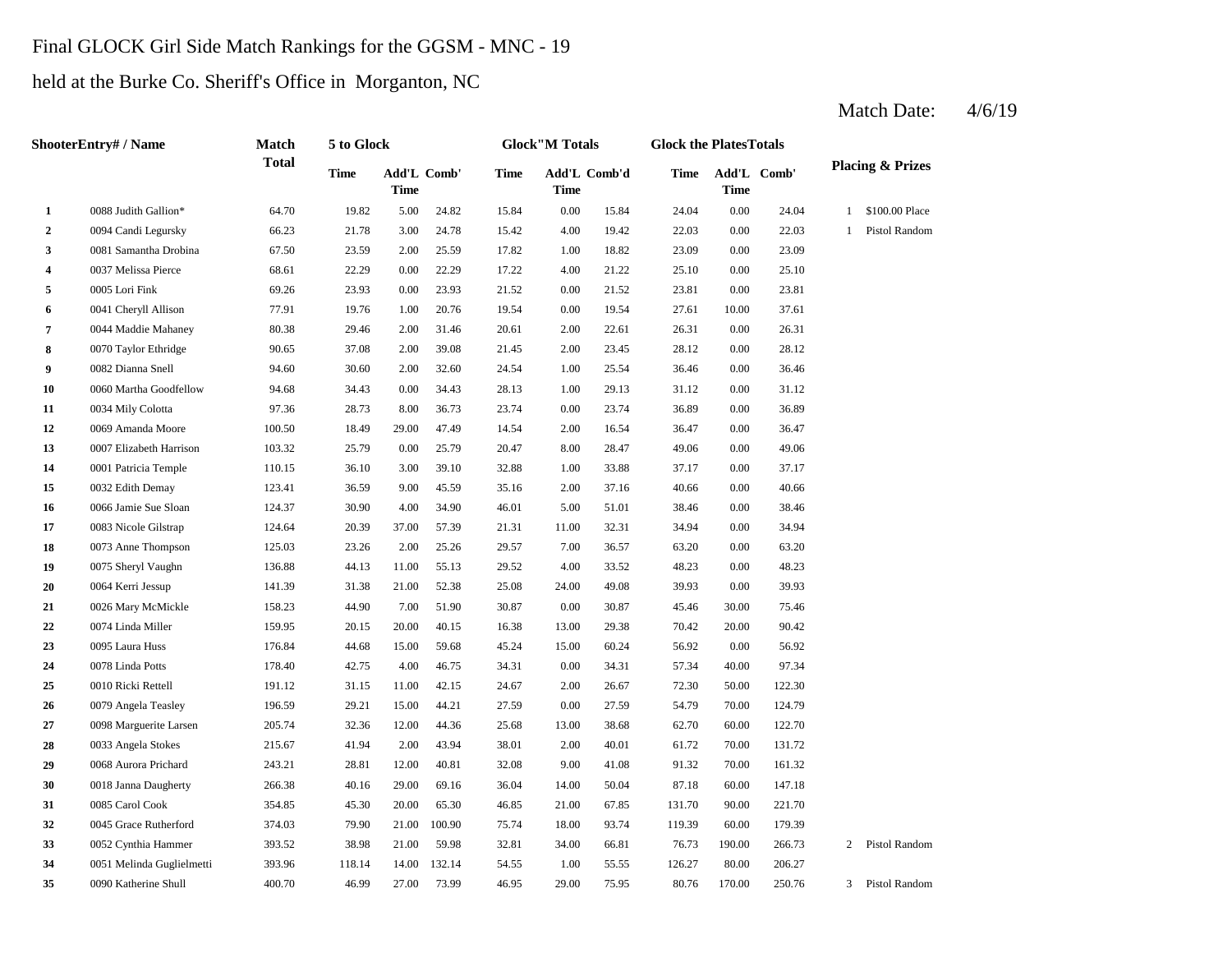|    | <b>ShooterEntry#/Name</b> | Match  | 5 to Glock  |                     |        |       | <b>Glock</b> "M Totals |       | <b>Glock the PlatesTotals</b> |               |        |                             |
|----|---------------------------|--------|-------------|---------------------|--------|-------|------------------------|-------|-------------------------------|---------------|--------|-----------------------------|
|    |                           | Total  | <b>Time</b> | Add'L Comb'<br>Time |        | Time  | Add'L Comb'd<br>Time   |       | <b>Time</b>                   | Add'L<br>Time | Comb'  | <b>Placing &amp; Prizes</b> |
| 36 | 0063 Cassie Walker        | 457.29 | 20.31       | 48.00               | 168.31 | 35.59 | 34.00                  | 69.59 | 59.39                         | 160.00        | 219.39 |                             |
| 37 | 0058 Sherry Walker        | 482.89 | 32.20       | 48.00               | 80.20  | 32.82 | 33.00                  | 65.82 | 116.87                        | 220.00        | 336.87 |                             |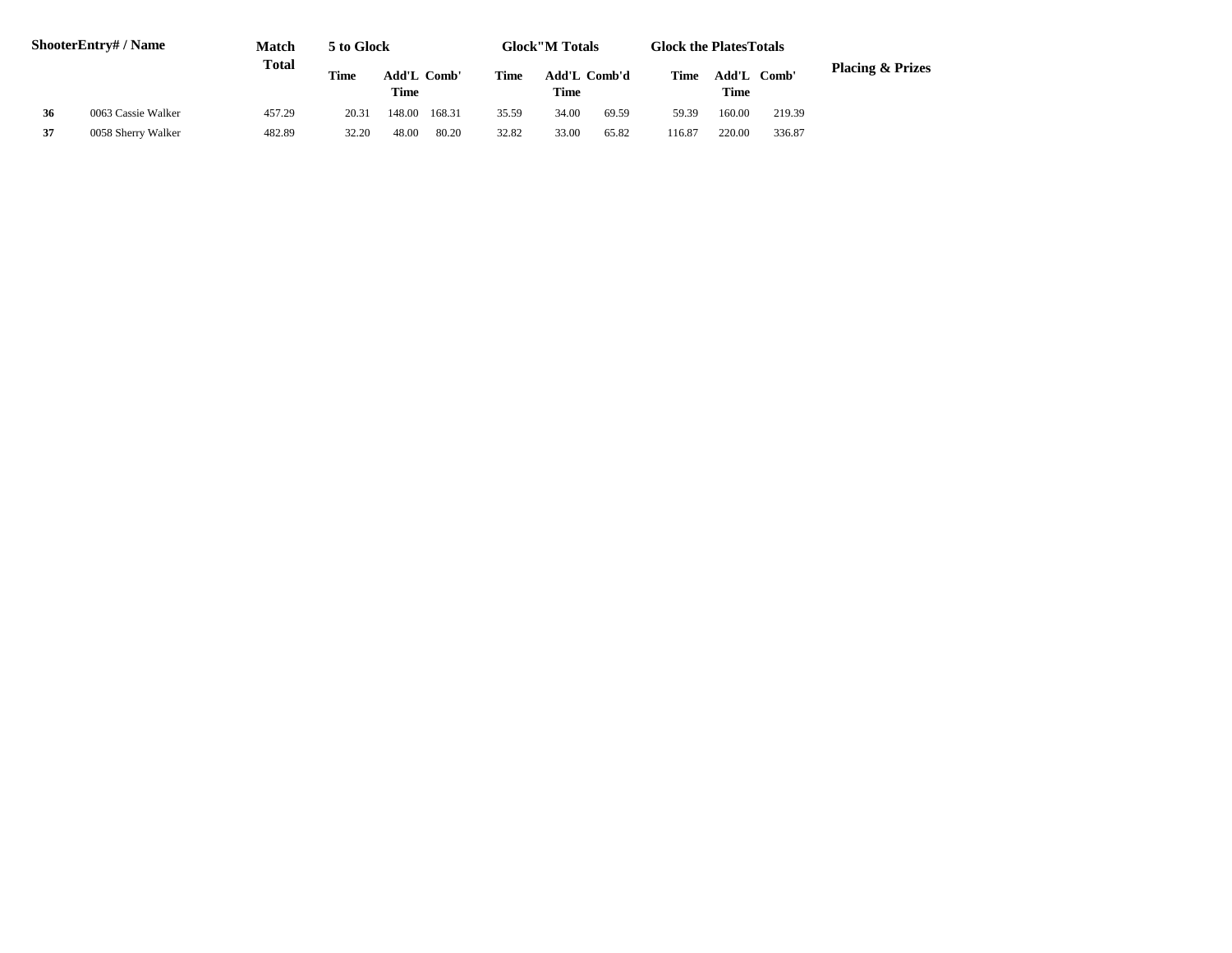## Final Pocket GLOCK Rankings for the GGSM - MNC - 19

## held at the Burke Co. Sheriff's Office in Morganton, NC

|                         | ShooterEntry# / Name     | <b>Match</b> | 5 to Glock  |                            |       |             | <b>Glock</b> "M Totals      |       | <b>Glock the PlatesTotals</b> |                            |       |                |                             |
|-------------------------|--------------------------|--------------|-------------|----------------------------|-------|-------------|-----------------------------|-------|-------------------------------|----------------------------|-------|----------------|-----------------------------|
|                         |                          | <b>Total</b> | <b>Time</b> | Add'L Comb'<br><b>Time</b> |       | <b>Time</b> | Add'L Comb'd<br><b>Time</b> |       | Time                          | Add'L Comb'<br><b>Time</b> |       |                | <b>Placing &amp; Prizes</b> |
| 1                       | 0020 Kenneth McCune*     | 39.56        | 11.71       | 0.00                       | 11.71 | 8.45        | 0.00                        | 8.45  | 19.40                         | 0.00                       | 19.40 | $\mathbf{1}$   | Pistol Place                |
| 1                       |                          | 39.56        | 11.71       | 0.00                       | 11.71 | 8.45        | 0.00                        | 8.45  | 19.40                         | 0.00                       | 19.40 | 3              | \$50.00 Random              |
| $\overline{2}$          | 0048 Jim Montgomery*     | 40.29        | 10.78       | 0.00                       | 10.78 | 9.16        | 0.00                        | 9.16  | 20.35                         | 0.00                       | 20.35 | 2              | \$100.00 Place              |
| 3                       | 0021 John Jones* III     | 41.38        | 12.27       | 0.00                       | 12.27 | 11.71       | 0.00                        | 11.71 | 17.40                         | 0.00                       | 17.40 |                |                             |
| $\overline{\mathbf{4}}$ | 0030 Wallace Knight*     | 42.11        | 10.06       | 0.00                       | 10.06 | 10.61       | 0.00                        | 10.61 | 21.44                         | 0.00                       | 21.44 |                |                             |
| 5                       | 0054 Kevin West*         | 43.96        | 10.18       | 2.00                       | 12.18 | 10.16       | 0.00                        | 10.16 | 21.62                         | 0.00                       | 21.62 |                |                             |
| 6                       | 0039 Benjamin Chisom     | 45.48        | 11.71       | 0.00                       | 11.71 | 10.95       | 1.00                        | 11.95 | 21.82                         | 0.00                       | 21.82 | 1              | Pistol Place                |
| $\overline{7}$          | 0042 Jimmy Ashley*       | 46.74        | 10.40       | 0.00                       | 10.40 | 8.69        | 3.00                        | 11.69 | 24.65                         | 0.00                       | 24.65 | 5              | Pistol Random               |
| 8                       | 0038 Nathaniel Seibert*  | 53.22        | 9.22        | 3.00                       | 12.22 | 10.16       | 1.00                        | 11.16 | 19.84                         | 10.00                      | 29.84 |                |                             |
| $\boldsymbol{9}$        | 0102 Mike Seter          | 59.01        | 15.52       | 0.00                       | 15.52 | 14.26       | 0.00                        | 14.26 | 29.23                         | 0.00                       | 29.23 | $\overline{c}$ | \$100.00 Place              |
| 10                      | 0043 Maddie Mahaney      | 61.30        | 18.40       | 0.00                       | 18.40 | 14.26       | 1.00                        | 15.26 | 27.64                         | 0.00                       | 27.64 | 3              | \$75.00 Place               |
| 11                      | 0004 Lori Fink           | 63.58        | 16.63       | 2.00                       | 18.63 | 16.01       | 0.00                        | 16.01 | 28.94                         | 0.00                       | 28.94 |                |                             |
| 12                      | 0008 David Williams*     | 65.96        | 14.45       | 0.00                       | 14.45 | 12.49       | 1.00                        | 13.49 | 28.02                         | 10.00                      | 38.02 |                |                             |
| 13                      | 0046 Judith Gallion*     | 66.42        | 13.78       | 4.00                       | 17.78 | 11.61       | 1.00                        | 12.61 | 26.03                         | 10.00                      | 36.03 |                |                             |
| 14                      | 0036 David Jones         | 67.53        | 17.34       | 0.00                       | 17.34 | 14.59       | 1.00                        | 15.59 | 24.60                         | 10.00                      | 34.60 |                |                             |
| 15                      | 0023 Ronald Young* Jr.   | 70.92        | 13.62       | 6.00                       | 19.62 | 12.57       | 0.00                        | 12.57 | 28.73                         | 10.00                      | 38.73 |                |                             |
| 16                      | 0017 Rodney Leeber*      | 71.63        | 11.72       | 1.00                       | 12.72 | 9.17        | 0.00                        | 9.17  | 19.74                         | 30.00                      | 49.74 |                |                             |
| 17                      | 0089 Gary Gallion*       | 73.06        | 11.06       | 1.00                       | 12.06 | 12.21       | 0.00                        | 12.21 | 28.79                         | 20.00                      | 48.79 |                |                             |
| 18                      | 0002 Eugene Mazur        | 74.99        | 16.14       | 4.00                       | 20.14 | 10.66       | 6.00                        | 16.66 | 28.19                         | 10.00                      | 38.19 |                |                             |
| 19                      | 0087 James Blackwelder   | 75.49        | 17.43       | 0.00                       | 17.43 | 16.09       | 1.00                        | 17.09 | 30.97                         | 10.00                      | 40.97 |                |                             |
| 20                      | 0049 James Wallis* Jr.   | 77.79        | 19.04       | 0.00                       | 19.04 | 18.02       | 0.00                        | 18.02 | 30.73                         | 10.00                      | 40.73 |                |                             |
| 21                      | 0022 Martha Goodfellow   | 81.86        | 18.35       | 1.00                       | 19.35 | 19.36       | 1.00                        | 20.36 | 42.15                         | 0.00                       | 42.15 |                |                             |
| 22                      | 0059 JP Jones Jr.        | 85.57        | 17.31       | 1.00                       | 18.31 | 16.56       | 0.00                        | 16.56 | 30.70                         | 20.00                      | 50.70 | $\overline{2}$ | \$50.00 Random              |
| 23                      | 0096 Kennith Modica      | 86.26        | 15.42       | 3.00                       | 18.42 | 14.48       | 2.00                        | 16.48 | 31.36                         | 20.00                      | 51.36 |                |                             |
| 24                      | 0040 Randal Roberts*     | 90.38        | 8.79        | 2.00                       | 10.79 | 8.56        | 0.00                        | 8.56  | 21.03                         | 50.00                      | 71.03 |                |                             |
| 25                      | 0084 Jon Lowdermilk      | 95.91        | 15.10       | 2.00                       | 17.10 | 13.59       | 20.00                       | 33.59 | 35.22                         | 10.00                      | 45.22 |                |                             |
| 26                      | 0101 Anthony Bichler III | 103.66       | 18.33       | 0.00                       | 18.33 | 14.23       | 0.00                        | 14.23 | 41.10                         | 30.00                      | 71.10 |                |                             |
| 27                      | 0028 Roy Meditz          | 107.64       | 18.35       | 1.00                       | 19.35 | 16.74       | 1.00                        | 17.74 | 40.55                         | 30.00                      | 70.55 |                |                             |
| 28                      | 0011 Paul Rettell        | 109.37       | 11.83       | 0.00                       | 11.83 | 11.48       | 0.00                        | 11.48 | 26.06                         | 60.00                      | 86.06 |                |                             |
| 29                      | 0031 Tim Wilhelm         | 111.94       | 17.34       | 7.00                       | 24.34 | 18.55       | 1.00                        | 19.55 | 38.05                         | 30.00                      | 68.05 | 6              | Pistol Random               |
| 30                      | 0016 John O'Connor       | 112.33       | 14.71       | 1.00                       | 15.71 | 14.81       | 0.00                        | 14.81 | 31.81                         | 50.00                      | 81.81 |                |                             |
| 31                      | 0025 Hunter Bennett*     | 112.50       | 9.04        | 4.00                       | 13.04 | 7.85        | 1.00                        | 8.85  | 20.61                         | 70.00                      | 90.61 |                |                             |
| 32                      | 0080 Jason Osborne       | 114.25       | 18.72       | 1.00                       | 19.72 | 15.74       | 0.00                        | 15.74 | 28.79                         | 50.00                      | 78.79 |                |                             |
| 33                      | 0062 Nelson Barber       | 122.54       | 14.84       | 1.00                       | 15.84 | 16.85       | 0.00                        | 16.85 | 29.85                         | 60.00                      | 89.85 |                |                             |
| 34                      | 0099 Bobby Fleshman      | 124.25       | 17.73       | 1.00                       | 18.73 | 14.48       | 1.00                        | 15.48 | 30.04                         | 60.00                      | 90.04 |                |                             |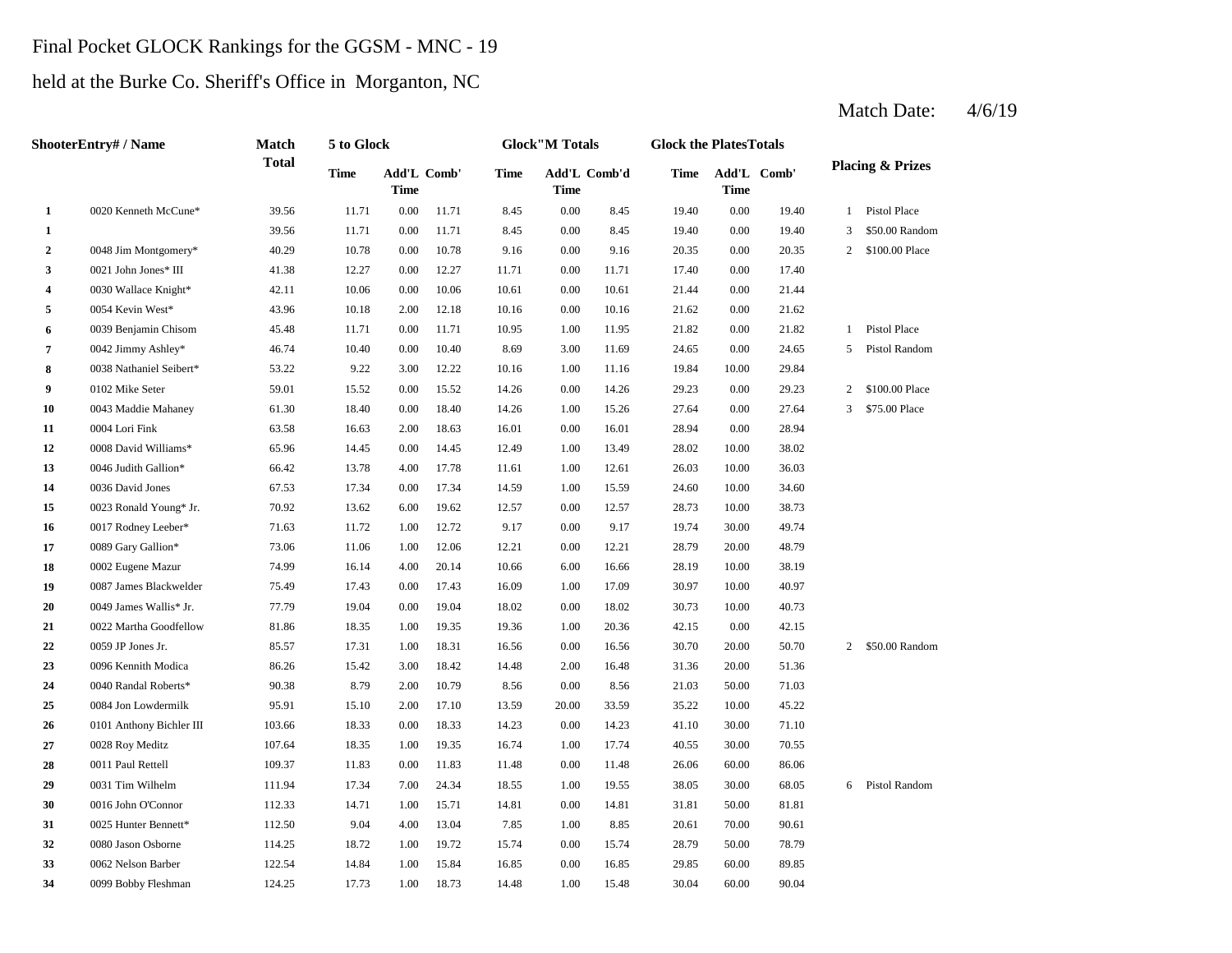|    | <b>ShooterEntry# / Name</b> | <b>Match</b> | 5 to Glock  |                                   |       |             | <b>Glock</b> "M Totals |              | <b>Glock the PlatesTotals</b> |                            |        |                                  |
|----|-----------------------------|--------------|-------------|-----------------------------------|-------|-------------|------------------------|--------------|-------------------------------|----------------------------|--------|----------------------------------|
|    |                             | <b>Total</b> | <b>Time</b> | <b>Add'L Comb'</b><br><b>Time</b> |       | <b>Time</b> | <b>Time</b>            | Add'L Comb'd | <b>Time</b>                   | Add'L Comb'<br><b>Time</b> |        | <b>Placing &amp; Prizes</b>      |
| 35 | 0067 Richard Grubbs         | 125.84       | 17.29       | 7.00                              | 24.29 | 13.45       | 0.00                   | 13.45        | 38.10                         | 50.00                      | 88.10  |                                  |
| 36 | 0019 Donald Williford       | 126.38       | 20.35       | 0.00                              | 20.35 | 16.82       | 7.00                   | 23.82        | 42.21                         | 40.00                      | 82.21  |                                  |
| 37 | 0047 Mark Huth              | 127.72       | 16.58       | 3.00                              | 19.58 | 16.70       | 1.00                   | 17.70        | 40.44                         | 50.00                      | 90.44  |                                  |
| 38 | 0097 Eric Minetola          | 128.60       | 14.70       | 16.00                             | 30.70 | 13.61       | 6.00                   | 19.61        | 28.29                         | 50.00                      | 78.29  |                                  |
| 39 | 0024 Brian Bennett*         | 131.30       | 10.23       | 0.00                              | 10.23 | 8.53        | 5.00                   | 13.53        | 17.54                         | 90.00                      | 107.54 |                                  |
| 40 | 0029 William Brendemuehl    | 133.57       | 16.91       | 0.00                              | 16.91 | 14.93       | 1.00                   | 15.93        | 30.73                         | 70.00                      | 100.73 |                                  |
| 41 | 0013 Eric Brown             | 134.42       | 18.20       | 0.00                              | 18.20 | 17.82       | 10.00                  | 27.82        | 28.40                         | 60.00                      | 88.40  |                                  |
| 42 | 0061 Corey Volt             | 137.86       | 17.12       | 3.00                              | 20.12 | 13.66       | 6.00                   | 19.66        | 28.08                         | 70.00                      | 98.08  |                                  |
| 43 | 0103 John Nikas             | 141.66       | 17.45       | 0.00                              | 17.45 | 17.31       | 1.00                   | 18.31        | 35.90                         | 70.00                      | 105.90 |                                  |
| 44 | 0027 Thomas Lowe            | 145.41       | 25.35       | 6.00                              | 31.35 | 25.26       | 3.00                   | 28.26        | 45.80                         | 40.00                      | 85.80  |                                  |
| 45 | 0014 Charles Cook           | 148.79       | 19.41       | 5.00                              | 24.41 | 20.29       | 4.00                   | 24.29        | 60.09                         | 40.00                      | 100.09 | \$50.00 Random<br>$\mathbf{1}$   |
| 46 | 0100 Charles Cantrell       | 154.23       | 15.63       | 6.00                              | 21.63 | 17.49       | 0.00                   | 17.49        | 25.11                         | 90.00                      | 115.11 |                                  |
| 47 | 0053 Nicholas Huth          | 155.04       | 18.58       | 11.00                             | 29.58 | 19.08       | 2.00                   | 21.08        | 44.38                         | 60.00                      | 104.38 |                                  |
| 48 | 0092 Seth Tadt              | 157.61       | 15.99       | 8.00                              | 23.99 | 13.02       | 2.00                   | 15.02        | 28.60                         | 90.00                      | 118.60 |                                  |
| 49 | 0077 Josh Lowdermilk        | 165.76       | 11.99       | 15.00                             | 26.99 | 13.12       | 0.00                   | 13.12        | 35.65                         | 90.00                      | 125.65 |                                  |
| 50 | 0091 Eric Straney           | 168.65       | 16.95       | 14.00                             | 30.95 | 21.82       | 2.00                   | 23.82        | 33.88                         | 80.00                      | 113.88 |                                  |
| 51 | 0086 Worth Berry            | 172.15       | 13.89       | 4.00                              | 17.89 | 11.37       | 2.00                   | 13.37        | 60.89                         | 80.00                      | 140.89 |                                  |
| 52 | 0057 Jacob Hibbard          | 181.49       | 21.08       | 4.00                              | 25.08 | 13.45       | 2.00                   | 15.45        | 40.96                         | 100.00                     | 140.96 |                                  |
| 53 | 0006 Chaz Cole              | 192.73       | 19.57       | 13.00                             | 32.57 | 15.99       | 7.00                   | 22.99        | 27.17                         | 110.00                     | 137.17 |                                  |
| 54 | 0065 Jamie Sue Sloan        | 198.50       | 20.17       | 7.00                              | 27.17 | 43.29       | 7.00                   | 50.29        | 51.04                         | 70.00                      | 121.04 |                                  |
| 55 | 0009 Phillip Henderson      | 200.15       | 61.95       | 7.00                              | 68.95 | 20.01       | 1.00                   | 21.01        | 30.19                         | 80.00                      | 110.19 |                                  |
| 56 | 0050 Paul Huebner Jr.       | 207.99       | 22.08       | 34.00                             | 56.08 | 20.24       | 5.00                   | 25.24        | 46.67                         | 80.00                      | 126.67 |                                  |
| 57 | 0071 John Senter            | 220.26       | 17.29       | 15.00                             | 32.29 | 14.22       | 5.00                   | 19.22        | 38.75                         | 130.00                     | 168.75 |                                  |
| 58 | 0055 Michael Starr          | 221.71       | 19.16       | 7.00                              | 26.16 | 27.63       | 0.00                   | 27.63        | 37.92                         | 130.00                     | 167.92 | \$50.00 Random<br>$\overline{4}$ |
| 59 | 0076 Jeffrey Vaughn         | 297.53       | 21.29       | 14.00                             | 35.29 | 22.16       | 2.00                   | 24.16        | 78.08                         | 160.00                     | 238.08 |                                  |
| 60 | 0093 Dave Rogers            | 341.50       | 19.41       | 12.00                             | 31.41 | 22.15       | 2.00                   | 24.15        | 65.94                         | 220.00                     | 285.94 |                                  |
| 61 | 0072 Keith Blank            | 381.55       | 15.51       | 8.00                              | 23.51 | 18.71       | 46.00                  | 64.71        | 123.33                        | 170.00                     | 293.33 |                                  |
| 62 | 0056 Don Simmons            | 515.75       | 19.54       | 1.00                              | 20.54 | 299.97      | 150.00                 | 449.97       | 45.24                         | 0.00                       | 45.24  |                                  |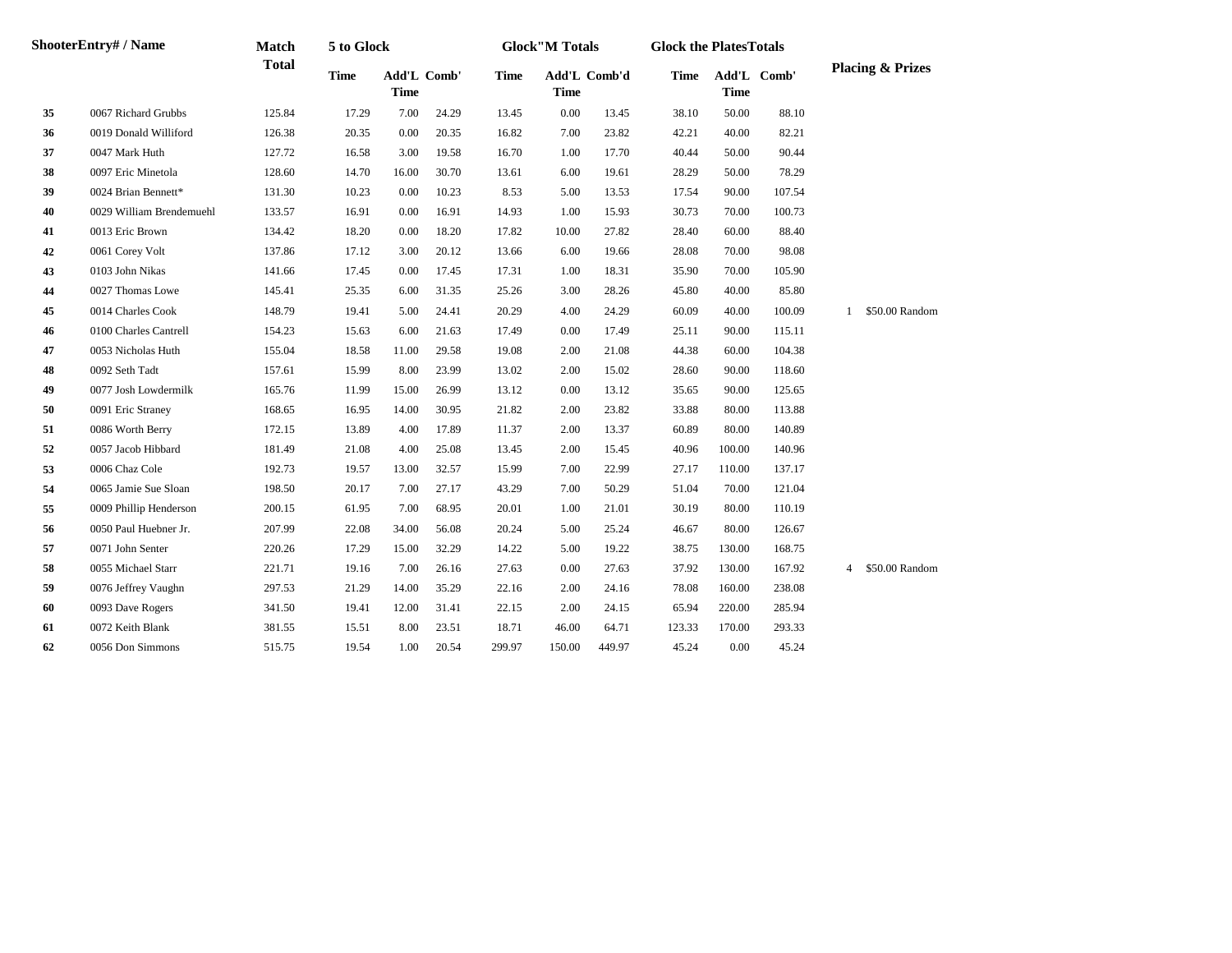Match Date:

**The following scores have not been included in the above results due to administrative issues or scoring errors Please call the GSSF office (770) 437-4718 as soon as possible for further clarification. Thank you.**

**Shooters who did not finish the match...**

#### **Shooters who did not show**

- $1 \t 0012$ **1** Michelle Dickman
- $2^{0035}$ **2** Christine Steadman
- 3 0003 **3** Jack Goings\*
- **4** 0015 Michael Maloof

**Page 6 of 6 4/30/2019 02:33:59 PM Morganton, NC**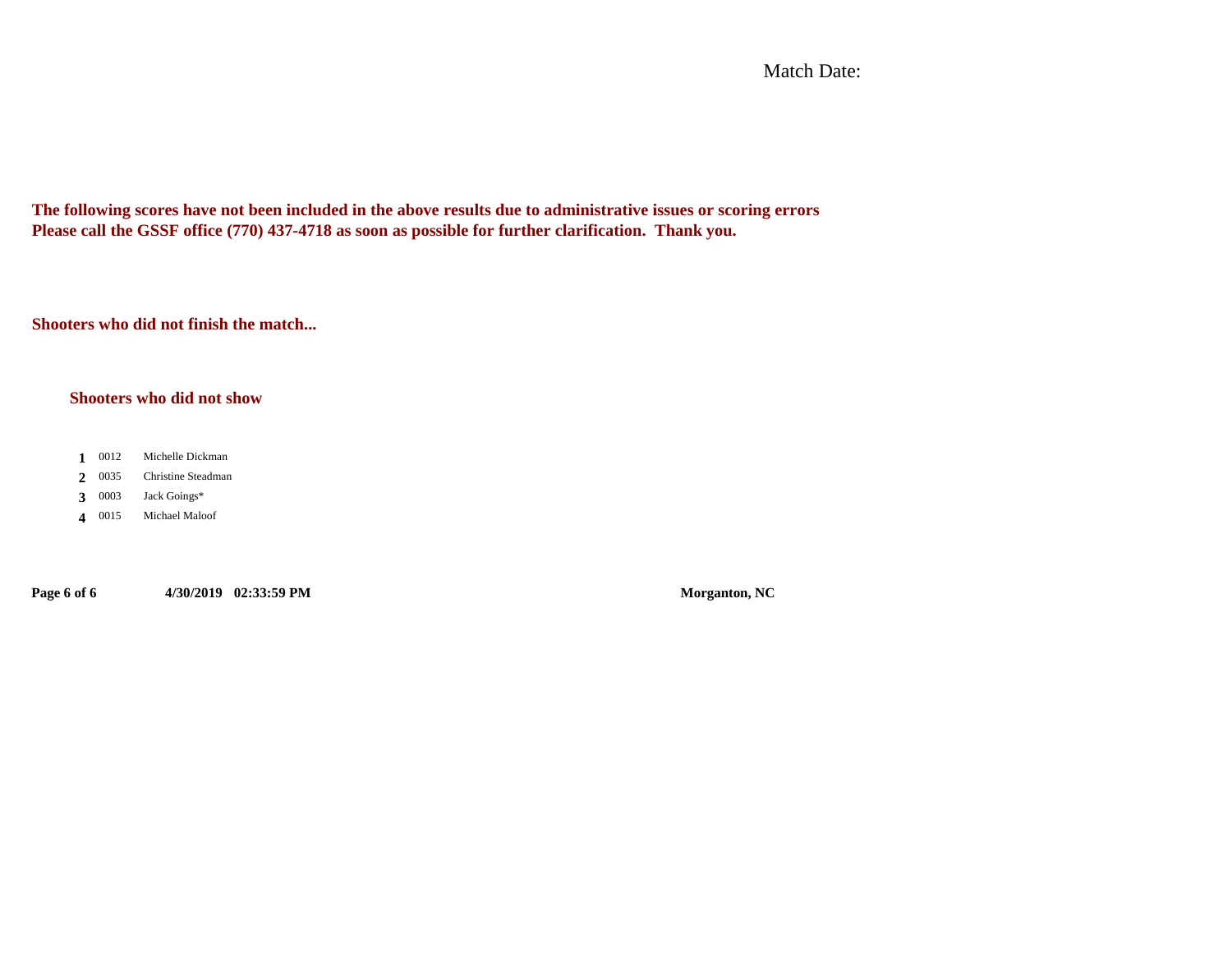# Final Civilian Rankings for the Table Rock Challenge XII

### held at the Burke Co. Sheriff's Office in Morganton, NC

|                | <b>ShooterEntry# / Name</b> | Match        | 5 to Glock  |                            |       |       | <b>Glock</b> "M Totals      |       | <b>Glock the PlatesTotals</b> |             |             |                |                             |                     |
|----------------|-----------------------------|--------------|-------------|----------------------------|-------|-------|-----------------------------|-------|-------------------------------|-------------|-------------|----------------|-----------------------------|---------------------|
|                |                             | <b>Total</b> | <b>Time</b> | Add'L Comb'<br><b>Time</b> |       | Time  | Add'L Comb'd<br><b>Time</b> |       | Time                          | <b>Time</b> | Add'L Comb' |                | <b>Placing &amp; Prizes</b> | <b>Categories</b>   |
| 1              | 0193 Brian Bennett          | 40.60        | 13.40       | 2.00                       | 15.40 | 9.68  | 1.00                        | 10.68 | 14.52                         | 0.00        | 14.52       | $\mathbf{1}$   | Pistol Place                |                     |
| $\overline{2}$ | 0303 Tyler Moritsch         | 45.72        | 14.39       | 3.00                       | 17.39 | 11.26 | 1.00                        | 12.26 | 16.07                         | 0.00        | 16.07       | $\overline{2}$ | 100 Place                   |                     |
| $\mathbf{3}$   | 0013 Robert Milot           | 48.28        | 16.39       | 0.00                       | 16.39 | 15.25 | 1.00                        | 16.25 | 15.64                         | 0.00        | 15.64       | 3              | 75 Place                    |                     |
| 4              | 0146 Brad Coram             | 49.79        | 18.78       | $0.00\,$                   | 18.78 | 14.39 | 0.00                        | 14.39 | 16.62                         | 0.00        | 16.62       |                | 75 Senior                   | Senior              |
| 5              | 0073 Anthony Bichler III    | 50.01        | 16.51       | 1.00                       | 17.51 | 14.26 | 0.00                        | 14.26 | 18.24                         | 0.00        | 18.24       |                |                             | Senior              |
| 6              | 0042 Don Rutherford         | 52.02        | 17.82       | 0.00                       | 17.82 | 14.87 | 0.00                        | 14.87 | 19.33                         | 0.00        | 19.33       |                | 75 Super Senior             | Super Senior        |
| 7              | 0431 Corey Volt             | 53.08        | 15.24       | 2.00                       | 17.24 | 12.47 | 3.00                        | 15.47 | 20.37                         | 0.00        | 20.37       |                |                             |                     |
| 8              | 0529 Vic Seiter III         | 54.57        | 15.58       | 4.00                       | 19.58 | 15.36 | 0.00                        | 15.36 | 19.63                         | 0.00        | 19.63       |                |                             |                     |
| 9              | 0651 Mike Seter             | 55.88        | 21.19       | 0.00                       | 21.19 | 16.07 | 0.00                        | 16.07 | 18.62                         | 0.00        | 18.62       |                |                             |                     |
| 10             | 0420 David Isenhour         | 58.43        | 18.98       | 2.00                       | 20.98 | 15.99 | 1.00                        | 16.99 | 20.46                         | 0.00        | 20.46       |                |                             |                     |
| 11             | 0317 Cheryll Allison        | 59.77        | 19.48       | 1.00                       | 20.48 | 17.72 | 0.00                        | 17.72 | 21.57                         | 0.00        | 21.57       |                | 75 Adult Female             | <b>Adult Female</b> |
| 12             | 0457 Ryan Andrews           | 59.94        | 18.80       | 0.00                       | 18.80 | 14.83 | 3.00                        | 17.83 | 23.31                         | 0.00        | 23.31       |                |                             |                     |
| 13             | 0305 Benjamin Chisom        | 60.28        | 18.01       | 4.00                       | 22.01 | 14.43 | 2.00                        | 16.43 | 21.84                         | 0.00        | 21.84       |                | 50 Random                   |                     |
| 14             | 0159 Steven Ruck Sr.        | 61.06        | 16.70       | 2.00                       | 18.70 | 19.17 | 0.00                        | 19.17 | 23.19                         | 0.00        | 23.19       |                |                             | Senior              |
| 15             | 0468 Daniel Miller          | 62.13        | 21.42       | 1.00                       | 22.42 | 21.32 | 0.00                        | 21.32 | 18.39                         | 0.00        | 18.39       |                |                             |                     |
| 16             | 0320 Edward Love            | 62.64        | 20.10       | 1.00                       | 21.10 | 20.00 | 1.00                        | 21.00 | 20.54                         | 0.00        | 20.54       |                |                             | Senior              |
| 17             | 0186 James Walder           | 63.13        | 21.47       | 3.00                       | 24.47 | 19.36 | 1.00                        | 20.36 | 18.30                         | 0.00        | 18.30       |                | 50 Random                   | Senior              |
| 18             | 0046 Wilson Brasington      | 64.07        | 22.29       | 2.00                       | 24.29 | 17.79 | 0.00                        | 17.79 | 21.99                         | 0.00        | 21.99       |                |                             | Senior              |
| 19             | 0198 Tracy Scheffling       | 64.93        | 19.58       | 5.00                       | 24.58 | 15.46 | 1.00                        | 16.46 | 23.89                         | 0.00        | 23.89       |                | 50 Random                   | Senior              |
| 20             | 0130 Jacob Bowland          | 67.52        | 24.29       | 1.00                       | 25.29 | 21.12 | 0.00                        | 21.12 | 21.11                         | 0.00        | 21.11       |                |                             |                     |
| 21             | 0559 Jon Lowdermilk         | 68.20        | 19.77       | 6.00                       | 25.77 | 17.50 | 1.00                        | 18.50 | 23.93                         | 0.00        | 23.93       |                | 50 Random                   |                     |
| 22             | 0544 Jason Osborne          | 69.15        | 23.70       | 6.00                       | 29.70 | 17.79 | 0.00                        | 17.79 | 21.66                         | 0.00        | 21.66       |                |                             |                     |
| 23             | 0284 David Jones            | 69.32        | 26.16       | 1.00                       | 27.16 | 19.57 | 1.00                        | 20.57 | 21.59                         | 0.00        | 21.59       |                |                             |                     |
| 24             | 0230 John Squeri            | 70.89        | 19.15       | 4.00                       | 23.15 | 18.11 | 1.00                        | 19.11 | 28.63                         | 0.00        | 28.63       |                |                             | Super Senior        |
| 25             | 0631 Jon Dabareiner         | 71.52        | 19.96       | 6.00                       | 25.96 | 16.50 | 2.00                        | 18.50 | 27.06                         | 0.00        | 27.06       |                | 2 year membership re        |                     |
| 26             | 0125 Jeremy Bonam           | 71.62        | 16.99       | $8.00\,$                   | 24.99 | 15.12 | 3.00                        | 18.12 | 28.51                         | 0.00        | 28.51       |                |                             |                     |
| 27             | 0566 Worth Berry            | 71.91        | 22.87       | 0.00                       | 22.87 | 19.79 | 0.00                        | 19.79 | 29.25                         | 0.00        | 29.25       |                | 50 Random                   |                     |
| 28             | 0011 Timothy Burke          | 72.00        | 27.90       | 2.00                       | 29.90 | 21.20 | 0.00                        | 21.20 | 20.90                         | 0.00        | 20.90       |                |                             | Senior              |
| 29             | 0489 Preston Crowder        | 73.01        | 17.56       | 2.00                       | 19.56 | 14.78 | 6.00                        | 20.78 | 32.67                         | 0.00        | 32.67       |                |                             |                     |
| 30             | 0453 Ed Smith               | 73.69        | 27.65       | 1.00                       | 28.65 | 20.26 | 1.00                        | 21.26 | 23.78                         | 0.00        | 23.78       |                | 50 Random                   | Senior              |
| 31             | 0500 Fletcher Rutter        | 74.00        | 25.14       | 1.00                       | 26.14 | 21.11 | 1.00                        | 22.11 | 25.75                         | 0.00        | 25.75       |                |                             |                     |
| 32             | 0217 Daniel Simmons         | 74.08        | 17.05       | 7.00                       | 24.05 | 13.09 | 3.00                        | 16.09 | 23.94                         | 10.00       | 33.94       |                |                             |                     |
| 33             | 0207 Kevin Mangin           | 74.85        | 15.97       | 20.00                      | 35.97 | 14.22 | 1.00                        | 15.22 | 23.66                         | 0.00        | 23.66       |                |                             |                     |
| 34             | 0534 Charles Potts          | 75.16        | 21.96       | 3.00                       | 24.96 | 24.10 | 1.00                        | 25.10 | 25.10                         | 0.00        | 25.10       |                |                             | Super Senior        |
| 35             | 0280 Mark Minton            | 75.23        | 24.46       | 2.00                       | 26.46 | 20.25 | 1.00                        | 21.25 | 27.52                         | 0.00        | 27.52       |                |                             | Senior              |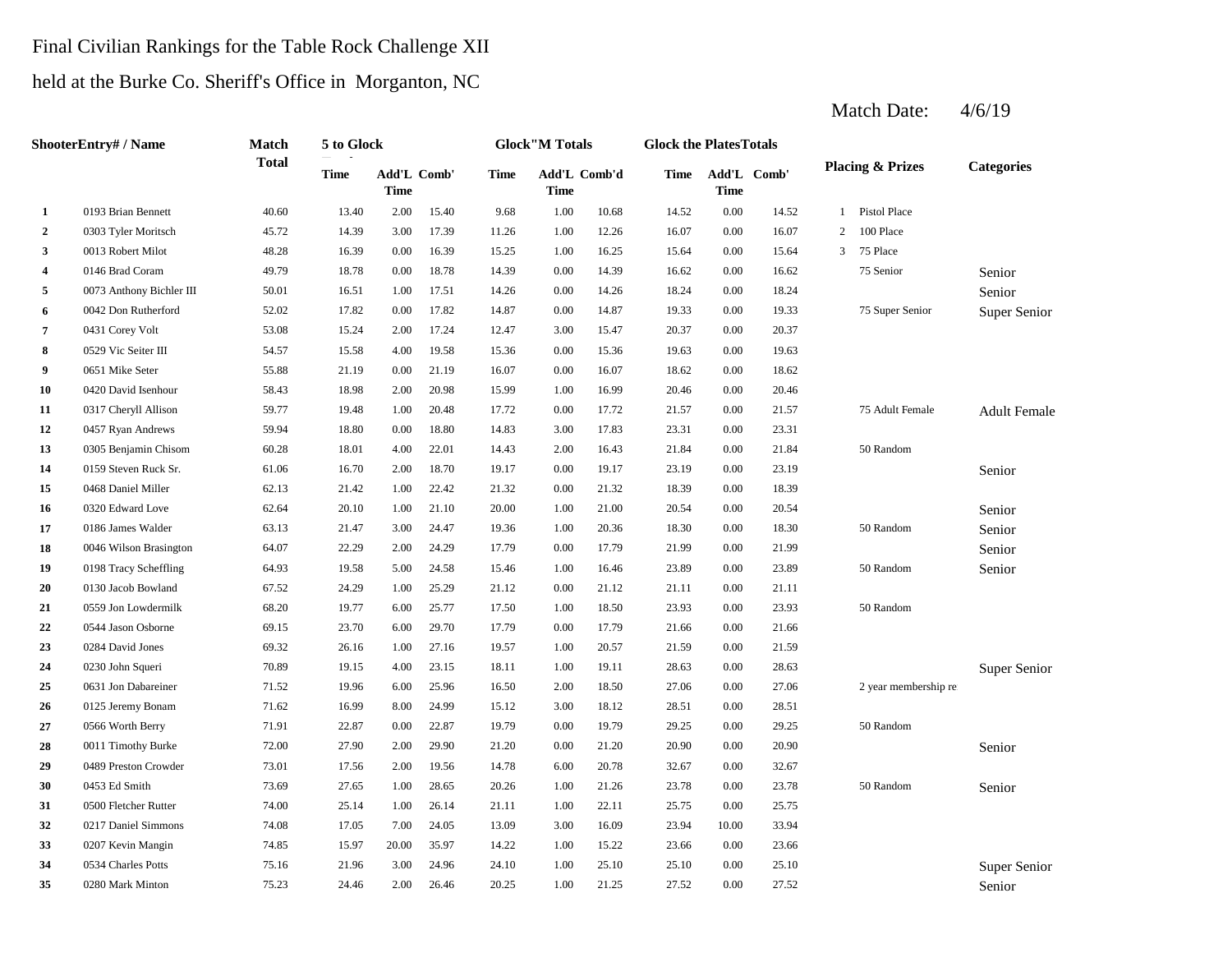|    | ShooterEntry# / Name    | <b>Match</b> | 5 to Glock  |                            |       |             | <b>Glock</b> "M Totals |       | <b>Glock the PlatesTotals</b> |                            |       |                             |                      |
|----|-------------------------|--------------|-------------|----------------------------|-------|-------------|------------------------|-------|-------------------------------|----------------------------|-------|-----------------------------|----------------------|
|    |                         | <b>Total</b> | <b>Time</b> | Add'L Comb'<br><b>Time</b> |       | <b>Time</b> | Add'L Comb'd<br>Time   |       | Time                          | Add'L Comb'<br><b>Time</b> |       | <b>Placing &amp; Prizes</b> | <b>Categories</b>    |
| 36 | 0020 Taylor Williams    | 75.46        | 22.17       | 7.00                       | 29.17 | 19.96       | 2.00                   | 21.96 | 24.33                         | 0.00                       | 24.33 |                             |                      |
| 37 | 0139 John O'Connor      | 75.47        | 24.22       | 1.00                       | 25.22 | 19.18       | 1.00                   | 20.18 | 30.07                         | 0.00                       | 30.07 | Pistol Random               | Super Senior         |
| 38 | 0329 James Parris Jr    | 75.75        | 23.07       | 2.00                       | 25.07 | 20.44       | 1.00                   | 21.44 | 29.24                         | 0.00                       | 29.24 |                             | Senior               |
| 39 | 0106 Victor Harrelson   | 78.07        | 28.11       | 2.00                       | 30.11 | 23.90       | 0.00                   | 23.90 | 24.06                         | 0.00                       | 24.06 |                             | Senior               |
| 40 | 0519 James Xiong        | 78.26        | 22.10       | 3.00                       | 25.10 | 18.02       | 6.00                   | 24.02 | 29.14                         | 0.00                       | 29.14 |                             |                      |
| 41 | 0498 Dana Bryant        | 78.39        | 17.11       | 9.00                       | 26.11 | 16.60       | 5.00                   | 21.60 | 30.68                         | 0.00                       | 30.68 | 2 year membership re        | Senior               |
| 42 | 0400 John Berry         | 78.40        | 24.68       | 0.00                       | 24.68 | 21.72       | 0.00                   | 21.72 | 32.00                         | 0.00                       | 32.00 |                             | Super Senior         |
| 43 | 0006 Ronald Coulson     | 78.62        | 24.65       | 5.00                       | 29.65 | 14.86       | 1.00                   | 15.86 | 33.11                         | 0.00                       | 33.11 | 2 year membership re        | Super Senior         |
| 44 | 0295 Brandon Jackson    | 78.73        | 19.38       | 8.00                       | 27.38 | 17.42       | 5.00                   | 22.42 | 28.93                         | 0.00                       | 28.93 |                             |                      |
| 45 | 0548 Karl Snell         | 78.83        | 22.08       | 0.00                       | 22.08 | 18.60       | 0.00                   | 18.60 | 28.15                         | 10.00                      | 38.15 |                             | Senior               |
| 46 | 0546 Samantha Drobina   | 80.23        | 25.66       | 3.00                       | 28.66 | 18.49       | 1.00                   | 19.49 | 32.08                         | 0.00                       | 32.08 |                             | <b>Adult Female</b>  |
| 47 | 0235 JP Jones Jr.       | 81.88        | 24.49       | 0.00                       | 24.49 | 20.04       | 0.00                   | 20.04 | 37.35                         | 0.00                       | 37.35 | 50 Random                   | Super Senior         |
| 48 | 0155 Tim Daugherty      | 82.19        | 28.94       | 3.00                       | 31.94 | 21.59       | 2.00                   | 23.59 | 26.66                         | 0.00                       | 26.66 | 50 Random                   |                      |
| 49 | 0530 Jacob Seiter       | 82.27        | 18.76       | 7.00                       | 25.76 | 18.71       | 2.00                   | 20.71 | 35.80                         | 0.00                       | 35.80 | 75 Junior Male              | Junior Male          |
| 50 | 0301 Barry Ellis        | 83.06        | 26.64       | 11.00                      | 37.64 | 19.44       | 1.00                   | 20.44 | 24.98                         | 0.00                       | 24.98 |                             |                      |
| 51 | 0060 Eugene Mazur       | 84.00        | 19.80       | 3.00                       | 22.80 | 12.95       | 5.00                   | 17.95 | 33.25                         | 10.00                      | 43.25 |                             | Senior               |
| 52 | 0025 John McMahon       | 84.24        | 24.38       | 6.00                       | 30.38 | 17.55       | 3.00                   | 20.55 | 33.31                         | 0.00                       | 33.31 |                             | Super Senior         |
| 53 | 0325 Maddie Mahaney     | 85.18        | 29.85       | 0.00                       | 29.85 | 24.72       | 0.00                   | 24.72 | 30.61                         | 0.00                       | 30.61 | 75 Junior Female            | Junior Female        |
| 54 | 0289 Melissa Pierce     | 85.69        | 24.86       | 7.00                       | 31.86 | 18.14       | 4.00                   | 22.14 | 31.69                         | 0.00                       | 31.69 |                             | <b>Adult Female</b>  |
| 55 | 0454 Daniel Miller III  | 85.92        | 28.93       | 0.00                       | 28.93 | 23.05       | 4.00                   | 27.05 | 29.94                         | 0.00                       | 29.94 |                             |                      |
| 56 | 0112 Terry Owen         | 86.60        | 25.02       | 1.00                       | 26.02 | 16.62       | 3.00                   | 19.62 | 40.96                         | 0.00                       | 40.96 |                             |                      |
| 57 | 0096 Erich Michel       | 87.36        | 23.37       | 3.00                       | 26.37 | 24.01       | 0.00                   | 24.01 | 36.98                         | 0.00                       | 36.98 | 50 Random                   |                      |
| 58 | 0196 Joseph Miller      | 88.39        | 27.69       | 4.00                       | 31.69 | 21.48       | 0.00                   | 21.48 | 35.22                         | 0.00                       | 35.22 |                             | Senior               |
| 59 | 0347 Dwayne Miller      | 90.16        | 25.01       | 17.00                      | 42.01 | 17.02       | 5.00                   | 22.02 | 26.13                         | 0.00                       | 26.13 |                             |                      |
| 60 | 0205 Hunter Mangin      | 91.14        | 15.70       | 7.00                       | 22.70 | 18.11       | 2.00                   | 20.11 | 38.33                         | 10.00                      | 48.33 |                             | Junior Male          |
| 61 | 0367 Nicholas Huth      | 92.37        | 22.12       | 8.00                       | 30.12 | 18.97       | 4.00                   | 22.97 | 39.28                         | 0.00                       | 39.28 | Pistol Random               |                      |
| 62 | 0338 Kenneth Steakley   | 92.96        | 25.07       | 4.00                       | 29.07 | 19.79       | 1.00                   | 20.79 | 33.10                         | 10.00                      | 43.10 | 50 Random                   | Super Senior         |
| 63 | 0531 Josh Lowdermilk    | 92.98        | 17.45       | 21.00                      | 38.45 | 17.26       | 12.00                  | 29.26 | 25.27                         | 0.00                       | 25.27 |                             |                      |
| 64 | 0120 Charles Cook       | 94.47        | 26.03       | 4.00                       | 30.03 | 23.14       | 3.00                   | 26.14 | 38.30                         | 0.00                       | 38.30 |                             | Super Senior         |
| 65 | 0279 Chris Burke        | 94.67        | 24.37       | 7.00                       | 31.37 | 33.81       | 3.00                   | 36.81 | 26.49                         | 0.00                       | 26.49 |                             |                      |
| 66 | 0377 Michael Starr      | 94.99        | 25.52       | 1.00                       | 26.52 | 34.29       | 1.00                   | 35.29 | 33.18                         | 0.00                       | 33.18 |                             |                      |
| 67 | 0390 Don Simmons        | 95.17        | 31.34       | 1.00                       | 32.34 | 25.21       | 4.00                   | 29.21 | 33.62                         | 0.00                       | 33.62 |                             | Super Senior         |
| 68 | 0156 Matthew Scott      | 96.04        | 18.46       | 9.00                       | 27.46 | 17.26       | 3.00                   | 20.26 | 38.32                         | 10.00                      | 48.32 |                             |                      |
| 69 | 0172 Donald Goodfellow  | 96.05        | 36.05       | 0.00                       | 36.05 | 28.34       | 0.00                   | 28.34 | 31.66                         | 0.00                       | 31.66 |                             | Super Senior         |
| 70 | 0135 Jeff Stark         | 96.29        | 29.82       | 2.00                       | 31.82 | 27.47       | 4.00                   | 31.47 | 33.00                         | 0.00                       | 33.00 |                             | Super Senior         |
| 71 | 0055 Elizabeth Harrison | 96.31        | 27.68       | 1.00                       | 28.68 | 22.82       | 4.00                   | 26.82 | 40.81                         | 0.00                       | 40.81 |                             | Adult Female, Senior |
| 72 | 0354 Mark Huth          | 96.55        | 21.02       | 4.00                       | 25.02 | 17.27       | 1.00                   | 18.27 | 43.26                         | 10.00                      | 53.26 |                             | Super Senior         |
| 73 | 0109 John Bliden        | 96.74        | 16.29       | 11.00                      | 27.29 | 17.52       | 9.00                   | 26.52 | 32.93                         | 10.00                      | 42.93 |                             | Senior               |
| 74 | 0223 Tim Wilhelm        | 96.75        | 26.29       | 4.00                       | 30.29 | 19.12       | 1.00                   | 20.12 | 46.34                         | 0.00                       | 46.34 | 50 Random                   | Super Senior         |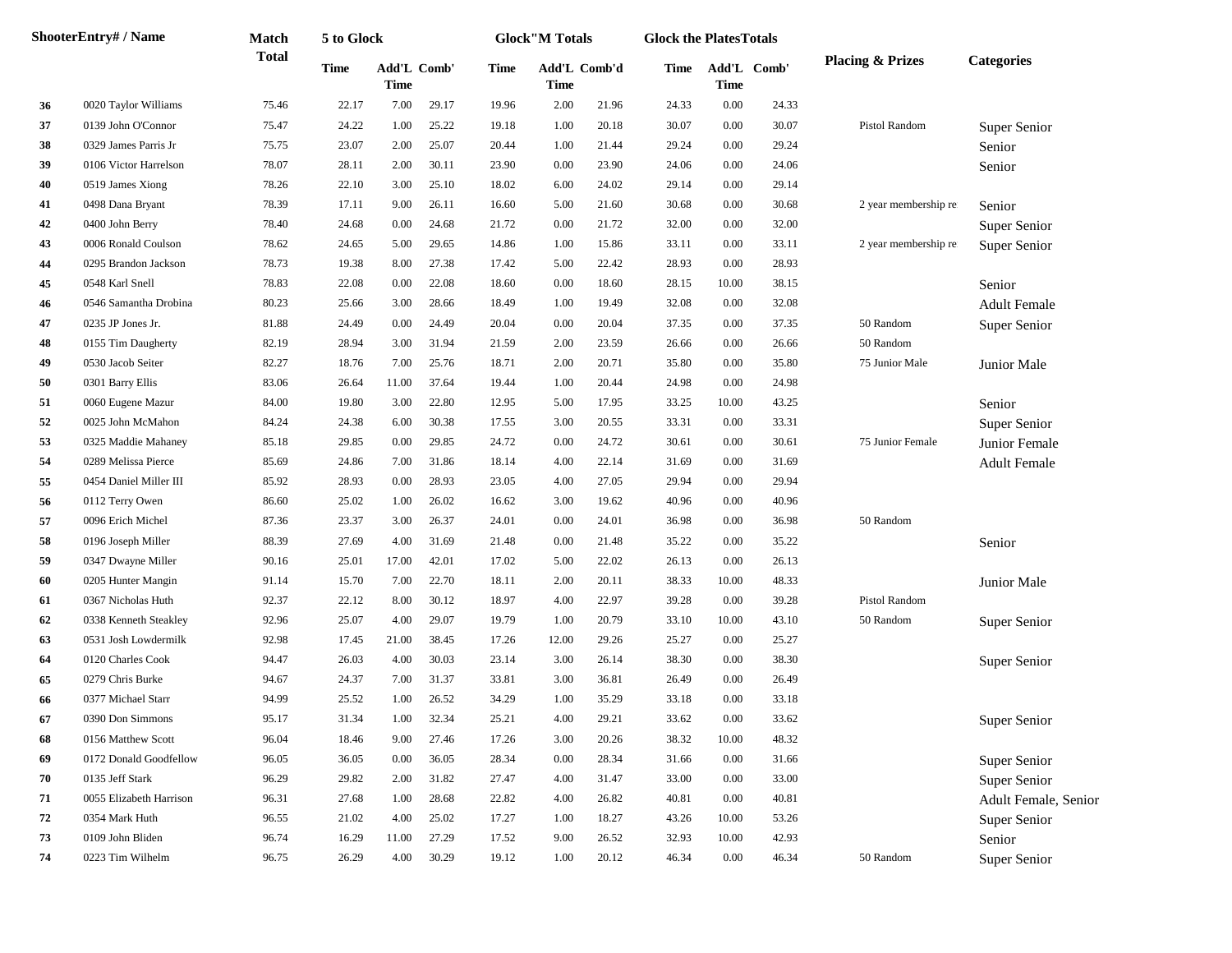|            | ShooterEntry# / Name      | <b>Match</b> | 5 to Glock  |                            |       |             | <b>Glock</b> "M Totals      |       | <b>Glock the PlatesTotals</b> |                            |       |                             |                            |
|------------|---------------------------|--------------|-------------|----------------------------|-------|-------------|-----------------------------|-------|-------------------------------|----------------------------|-------|-----------------------------|----------------------------|
|            |                           | <b>Total</b> | <b>Time</b> | Add'L Comb'<br><b>Time</b> |       | <b>Time</b> | Add'L Comb'd<br><b>Time</b> |       | Time                          | Add'L Comb'<br><b>Time</b> |       | <b>Placing &amp; Prizes</b> | <b>Categories</b>          |
| 75         | 0460 Owen Wagner          | 97.74        | 21.01       | 5.00                       | 26.01 | 18.31       | 2.00                        | 20.31 | 31.42                         | 20.00                      | 51.42 |                             | Junior Male                |
| 76         | 0449 David Taylor         | 98.53        | 20.23       | 4.00                       | 24.23 | 15.95       | 5.00                        | 20.95 | 33.35                         | 20.00                      | 53.35 | 50 Random                   | Senior                     |
| 77         | 0381 James Blackwelder    | 99.21        | 25.08       | 1.00                       | 26.08 | 25.27       | 1.00                        | 26.27 | 36.86                         | 10.00                      | 46.86 |                             | Senior                     |
| 78         | 0573 Donald Skipper       | 99.26        | 19.06       | 10.00                      | 29.06 | 19.49       | 7.00                        | 26.49 | 43.71                         | 0.00                       | 43.71 |                             | Senior                     |
| 79         | 0541 Robert Lee           | 99.40        | 28.20       | 8.00                       | 36.20 | 24.95       | 1.00                        | 25.95 | 37.25                         | 0.00                       | 37.25 |                             |                            |
| 80         | 0032 Julian McMillan      | 99.62        | 27.57       | 7.00                       | 34.57 | 23.60       | 1.00                        | 24.60 | 40.45                         | 0.00                       | 40.45 |                             |                            |
| 81         | 0048 Karl Michel          | 100.17       | 27.07       | 2.00                       | 29.07 | 25.49       | 2.00                        | 27.49 | 43.61                         | 0.00                       | 43.61 | 50 Random                   |                            |
| 82         | 0479 Frank Cuyler         | 100.24       | 16.42       | 12.00                      | 28.42 | 20.42       | 16.00                       | 36.42 | 35.40                         | 0.00                       | 35.40 |                             |                            |
| 83         | 0291 John Morrissey       | 100.28       | 28.38       | 8.00                       | 36.38 | 17.62       | 5.00                        | 22.62 | 31.28                         | 10.00                      | 41.28 |                             |                            |
| 84         | 0391 Lance Isom           | 100.59       | 20.79       | 10.00                      | 30.79 | 19.06       | 2.00                        | 21.06 | 38.74                         | 10.00                      | 48.74 |                             |                            |
| 85         | 0003 Eric Russell         | 101.43       | 18.21       | 8.00                       | 26.21 | 14.59       | 5.00                        | 19.59 | 35.63                         | 20.00                      | 55.63 |                             |                            |
| 86         | 0067 Eric Brown           | 101.51       | 28.09       | 5.00                       | 33.09 | 25.15       | 4.00                        | 29.15 | 39.27                         | 0.00                       | 39.27 |                             |                            |
| 87         | 0461 Joe Richardson       | 101.65       | 23.93       | 3.00                       | 26.93 | 22.11       | 5.00                        | 27.11 | 37.61                         | 10.00                      | 47.61 |                             | Senior                     |
| 88         | 0524 Christian Stamey     | 101.69       | 16.82       | 11.00                      | 27.82 | 14.55       | 4.00                        | 18.55 | 25.32                         | 30.00                      | 55.32 |                             |                            |
| 89         | 0481 Michael Mixon        | 101.82       | 18.87       | 2.00                       | 20.87 | 17.61       | 6.00                        | 23.61 | 47.34                         | 10.00                      | 57.34 |                             |                            |
| 90         | 0168 Michael Elks         | 102.00       | 25.45       | 4.00                       | 29.45 | 18.73       | 1.00                        | 19.73 | 32.82                         | 20.00                      | 52.82 |                             |                            |
| 91         | 0173 Martha Goodfellow    | 102.05       | 33.96       | 0.00                       | 33.96 | 32.36       | 1.00                        | 33.36 | 34.73                         | 0.00                       | 34.73 | Pistol Random               | Adult Female, Super Senior |
| 92         | 0441 J. Travis Hollifield | 102.17       | 26.30       | 8.00                       | 34.30 | 21.55       | 10.00                       | 31.55 | 36.32                         | 0.00                       | 36.32 |                             |                            |
| 93         | 0092 Perry Windsor Sr     | 102.54       | 32.45       | 1.00                       | 33.45 | 26.46       | 1.00                        | 27.46 | 41.63                         | 0.00                       | 41.63 | 50 Random                   | Super Senior               |
| 94         | 0465 Anthony Romano       | 104.46       | 25.42       | 18.00                      | 43.42 | 19.89       | 3.00                        | 22.89 | 38.15                         | 0.00                       | 38.15 | 50 Random                   |                            |
| 95         | 0492 Amanda Moore         | 104.76       | 19.62       | 32.00                      | 51.62 | 15.68       | 4.00                        | 19.68 | 33.46                         | 0.00                       | 33.46 | 2 year membership re        | <b>Adult Female</b>        |
| 96         | 0316 Taylor Ethridge      | 105.57       | 36.23       | 5.00                       | 41.23 | 23.43       | 1.00                        | 24.43 | 39.91                         | 0.00                       | 39.91 |                             | <b>Adult Female</b>        |
| 97         | 0444 Jeffery Adams        | 106.16       | 28.58       | 1.00                       | 29.58 | 21.42       | 2.00                        | 23.42 | 53.16                         | 0.00                       | 53.16 | 50 Random                   | Senior                     |
| 98         | 0499 Kim Cabe             | 106.87       | 18.06       | 7.00                       | 25.06 | 14.51       | 28.00                       | 42.51 | 29.30                         | 10.00                      | 39.30 |                             | Senior                     |
| 99         | 0080 David Norton         | 107.06       | 27.37       | 7.00                       | 34.37 | 33.14       | 3.00                        | 36.14 | 36.55                         | 0.00                       | 36.55 |                             | Super Senior               |
| <b>100</b> | 0415 Roy Meditz           | 107.07       | 26.44       | 6.00                       | 32.44 | 26.43       | 5.00                        | 31.43 | 43.20                         | 0.00                       | 43.20 |                             | Super Senior               |
| 101        | 0332 Dustin Houser        | 107.22       | 32.13       | 4.00                       | 36.13 | 18.93       | 2.00                        | 20.93 | 40.16                         | 10.00                      | 50.16 |                             |                            |
| 102        | 0474 Michael Wycoff       | 109.88       | 22.71       | 26.00                      | 48.71 | 19.49       | 5.00                        | 24.49 | 36.68                         | 0.00                       | 36.68 |                             |                            |
| 103        | 0452 James Smith          | 110.76       | 30.94       | 17.00                      | 47.94 | 23.92       | 4.00                        | 27.92 | 34.90                         | 0.00                       | 34.90 | 50 Random                   |                            |
| 104        | 0422 Malcolm Carpenter    | 112.38       | 39.96       | 1.00                       | 40.96 | 30.81       | 0.00                        | 30.81 | 40.61                         | 0.00                       | 40.61 |                             | Super Senior               |
| 105        | 0648 Tyler Jones          | 113.18       | 21.49       | 5.00                       | 26.49 | 18.17       | 3.00                        | 21.17 | 45.52                         | 20.00                      | 65.52 |                             |                            |
| 106        | 0525 Daniel Rasch         | 113.73       | 32.69       | 5.00                       | 37.69 | 29.25       | 7.00                        | 36.25 | 39.79                         | 0.00                       | 39.79 |                             |                            |
| 107        | 0132 Tom Landrum          | 113.86       | 20.68       | 17.00                      | 37.68 | 21.02       | 16.00                       | 37.02 | 39.16                         | 0.00                       | 39.16 |                             | Senior                     |
| 108        | 0448 Jamie Sue Sloan      | 113.90       | 29.16       | 9.00                       | 38.16 | 26.88       | 4.00                        | 30.88 | 44.86                         | 0.00                       | 44.86 |                             | Adult Female, Super Senior |
| 109        | 0609 Brian Mason          | 115.72       | 24.07       | 16.00                      | 40.07 | 22.18       | 4.00                        | 26.18 | 39.47                         | 10.00                      | 49.47 |                             | Senior                     |
| 110        | 0485 Jack Broadhurst      | 116.60       | 28.87       | 12.00                      | 40.87 | 27.09       | 5.00                        | 32.09 | 43.64                         | 0.00                       | 43.64 | 4 Pistol Membership Pr      | Super Senior               |
| 111        | 0346 Joel Grimes          | 116.86       | 38.15       | 3.00                       | 41.15 | 30.41       | 4.00                        | 34.41 | 41.30                         | 0.00                       | 41.30 | Pistol Random               | Senior                     |
| 112        | 0574 Tommy Herman         | 118.85       | 24.71       | 13.00                      | 37.71 | 28.09       | 3.00                        | 31.09 | 50.05                         | 0.00                       | 50.05 |                             | Super Senior               |
| 113        | 0533 Linda Potts          | 120.51       | 40.11       | 3.00                       | 43.11 | 34.78       | 1.00                        | 35.78 | 41.62                         | 0.00                       | 41.62 |                             | Adult Female, Senior       |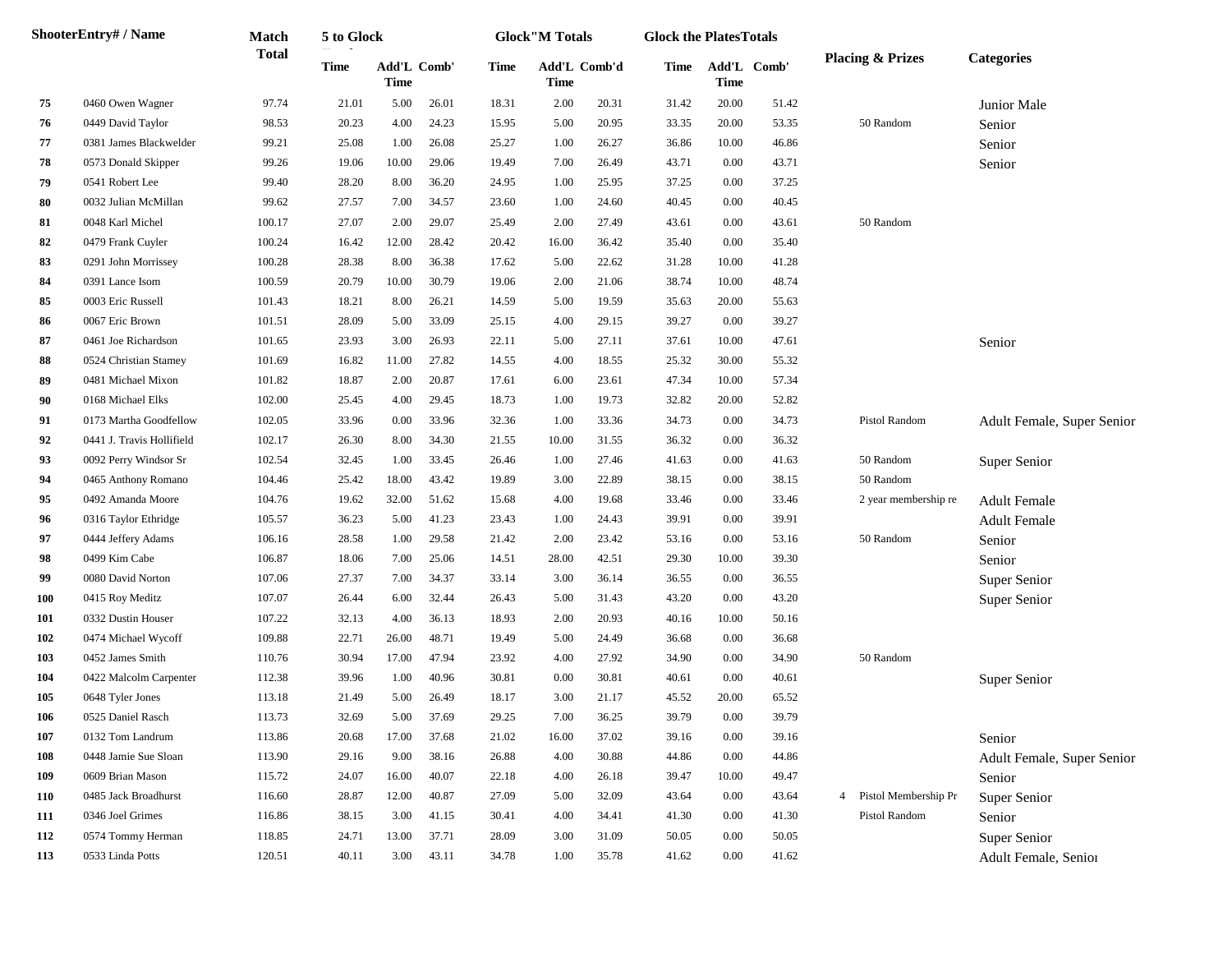|     | ShooterEntry# / Name       | Match        | 5 to Glock  |                            |       |             | <b>Glock</b> "M Totals |       | <b>Glock the PlatesTotals</b> |                            |        |                             |                            |
|-----|----------------------------|--------------|-------------|----------------------------|-------|-------------|------------------------|-------|-------------------------------|----------------------------|--------|-----------------------------|----------------------------|
|     |                            | <b>Total</b> | <b>Time</b> | Add'L Comb'<br><b>Time</b> |       | <b>Time</b> | Add'L Comb'd<br>Time   |       | Time                          | Add'L Comb'<br><b>Time</b> |        | <b>Placing &amp; Prizes</b> | <b>Categories</b>          |
| 114 | 0507 John Starke, Jr.      | 120.63       | 19.36       | 16.00                      | 35.36 | 23.59       | 11.00                  | 34.59 | 50.68                         | 0.00                       | 50.68  |                             |                            |
| 115 | 0476 Colton Boone          | 120.99       | 24.65       | 9.00                       | 33.65 | 19.78       | 0.00                   | 19.78 | 37.56                         | 30.00                      | 67.56  |                             | Junior Male                |
| 116 | 0425 AJ Burnette II        | 122.86       | 21.75       | 19.00                      | 40.75 | 19.75       | 7.00                   | 26.75 | 45.36                         | 10.00                      | 55.36  |                             |                            |
| 117 | 0619 Seth Tadt             | 125.56       | 21.07       | 23.00                      | 44.07 | 23.44       | 18.00                  | 41.44 | 40.05                         | 0.00                       | 40.05  |                             |                            |
| 118 | 0484 Landon Haynes IV      | 126.16       | 18.60       | 8.00                       | 26.60 | 16.27       | 6.00                   | 22.27 | 37.29                         | 40.00                      | 77.29  |                             |                            |
| 119 | 0326 Michael Mahaney       | 126.93       | 25.01       | 2.00                       | 27.01 | 21.51       | 1.00                   | 22.51 | 37.41                         | 40.00                      | 77.41  |                             |                            |
| 120 | 0602 Richard Bronowicz Jr. | 127.19       | 32.51       | 5.00                       | 37.51 | 28.36       | 9.00                   | 37.36 | 42.32                         | 10.00                      | 52.32  |                             | Senior                     |
| 121 | 0247 Edith Demay           | 127.26       | 37.66       | 8.00                       | 45.66 | 38.57       | 0.00                   | 38.57 | 43.03                         | 0.00                       | 43.03  |                             | Adult Female, Super Senior |
| 122 | 0293 Simon Wilkie          | 128.70       | 27.66       | 3.00                       | 30.66 | 24.66       | 9.00                   | 33.66 | 44.38                         | 20.00                      | 64.38  |                             |                            |
| 123 | 0213 Greg Walker           | 128.90       | 25.35       | 11.00                      | 36.35 | 23.92       | 5.00                   | 28.92 | 33.63                         | 30.00                      | 63.63  |                             |                            |
| 124 | 0216 Melburn Knight        | 129.40       | 53.06       | 1.00                       | 54.06 | 39.91       | 0.00                   | 39.91 | 35.43                         | 0.00                       | 35.43  |                             | Super Senior               |
| 125 | 0328 Joe Rego              | 129.52       | 27.67       | 6.00                       | 33.67 | 24.36       | 0.00                   | 24.36 | 51.49                         | 20.00                      | 71.49  |                             | Senior                     |
| 126 | 0066 Frank Leonard         | 129.63       | 30.36       | 8.00                       | 38.36 | 21.41       | 18.00                  | 39.41 | 51.86                         | 0.00                       | 51.86  |                             | Super Senior               |
| 127 | 0282 Tate Parker           | 129.69       | 27.84       | 1.00                       | 28.84 | 22.78       | 3.00                   | 25.78 | 45.07                         | 30.00                      | 75.07  |                             | Senior                     |
| 128 | 0308 Edward Kubacki        | 130.69       | 15.56       | 27.00                      | 42.56 | 20.78       | 10.00                  | 30.78 | 47.35                         | 10.00                      | 57.35  | 50 Random                   | Senior                     |
| 129 | 0070 Chaz Cole             | 131.47       | 28.73       | 20.00                      | 48.73 | 23.18       | 14.00                  | 37.18 | 35.56                         | 10.00                      | 45.56  |                             |                            |
| 130 | 0183 Leonard Johnson       | 131.67       | 19.91       | 9.00                       | 28.91 | 16.70       | 17.00                  | 33.70 | 39.06                         | 30.00                      | 69.06  |                             | Super Senior               |
| 131 | 0265 Thomas Lowe           | 133.38       | 36.40       | 5.00                       | 41.40 | 29.99       | 2.00                   | 31.99 | 59.99                         | 0.00                       | 59.99  | 50 Random                   | Senior                     |
| 132 | 0528 Beth Garis            | 134.60       | 33.37       | 21.00                      | 54.37 | 26.63       | 5.00                   | 31.63 | 48.60                         | 0.00                       | 48.60  |                             | Adult Female, Senior       |
| 133 | 0429 Donald Williamson     | 141.17       | 22.58       | 16.00                      | 38.58 | 17.68       | 2.00                   | 19.68 | 32.91                         | 50.00                      | 82.91  | 50 Random                   |                            |
| 134 | 0433 William Whiting       | 143.36       | 19.46       | 14.00                      | 33.46 | 20.16       | 1.00                   | 21.16 | 48.74                         | 40.00                      | 88.74  |                             |                            |
| 135 | 0083 Phillip Henderson     | 145.11       | 21.60       | 57.00                      | 78.60 | 19.26       | 15.00                  | 34.26 | 32.25                         | 0.00                       | 32.25  |                             | Super Senior               |
| 136 | 0527 Stephen Hawkins       | 147.08       | 26.25       | 34.00                      | 60.25 | 13.55       | 32.00                  | 45.55 | 41.28                         | 0.00                       | 41.28  |                             |                            |
| 137 | 0427 William Chapman       | 147.67       | 44.43       | 6.00                       | 50.43 | 36.41       | 2.00                   | 38.41 | 58.83                         | 0.00                       | 58.83  |                             | Super Senior               |
| 138 | 0364 Anthony Sweeney-kohl  | 149.96       | 23.50       | 0.00                       | 23.50 | 20.84       | 4.00                   | 24.84 | 51.62                         | 50.00                      | 101.62 |                             | Senior                     |
| 139 | 0023 Daniel Ryan           | 152.74       | 39.13       | 23.00                      | 62.13 | 31.23       | 4.00                   | 35.23 | 55.38                         | 0.00                       | 55.38  | 75 Challenged               | Challenged, Super Senior   |
| 140 | 0202 Christopher Sales     | 153.52       | 27.29       | 2.00                       | 29.29 | 26.50       | 0.00                   | 26.50 | 47.73                         | 50.00                      | 97.73  |                             |                            |
| 141 | 0620 Dave Rogers           | 158.87       | 32.83       | 16.00                      | 48.83 | 34.94       | 19.00                  | 53.94 | 46.10                         | 10.00                      | 56.10  | 50 Random                   | Senior                     |
| 142 | 0569 Aaron Berry           | 159.35       | 23.84       | 25.00                      | 48.84 | 19.25       | 3.00                   | 22.25 | 58.26                         | 30.00                      | 88.26  |                             | Junior Male                |
| 143 | 0509 Anne Thompson         | 160.81       | 24.39       | 37.00                      | 61.39 | 27.39       | 10.00                  | 37.39 | 62.03                         | 0.00                       | 62.03  |                             | <b>Adult Female</b>        |
| 144 | 0480 Jordan Griggs         | 164.72       | 32.41       | 22.00                      | 54.41 | 27.51       | 17.00                  | 44.51 | 55.80                         | 10.00                      | 65.80  |                             |                            |
| 145 | 0502 Keith Blank           | 165.13       | 23.89       | 24.00                      | 47.89 | 24.64       | 43.00                  | 67.64 | 39.60                         | 10.00                      | 49.60  |                             | Senior                     |
| 146 | 0639 Matthew Hudgins       | 165.47       | 44.56       | 21.00                      | 65.56 | 29.10       | 30.00                  | 59.10 | 40.81                         | 0.00                       | 40.81  |                             | Senior                     |
| 147 | 0204 Angela Stokes         | 166.53       | 40.26       | 4.00                       | 44.26 | 39.44       | $0.00\,$               | 39.44 | 52.83                         | 30.00                      | 82.83  |                             | <b>Adult Female</b>        |
| 148 | 0473 Darron Carrigan       | 172.98       | 19.16       | 27.00                      | 46.16 | 22.75       | 11.00                  | 33.75 | 43.07                         | 50.00                      | 93.07  |                             |                            |
| 149 | 0386 Fred Goodnight        | 178.38       | 34.37       | 15.00                      | 49.37 | 36.79       | 3.00                   | 39.79 | 69.22                         | 20.00                      | 89.22  | 50 Random                   | Super Senior               |
| 150 | 0150 Kaye James            | 178.44       | 53.15       | 11.00                      | 64.15 | 37.21       | 0.00                   | 37.21 | 67.08                         | 10.00                      | 77.08  |                             | Adult Female, Super Senior |
| 151 | 0640 Charles Cantrell      | 178.77       | 32.21       | 8.00                       | 40.21 | 32.03       | 9.00                   | 41.03 | 47.53                         | 50.00                      | 97.53  |                             | Senior                     |
| 152 | 0598 Tyler Huss            | 183.37       | 25.57       | 15.00                      | 40.57 | 25.33       | 4.00                   | 29.33 | 53.47                         | 60.00                      | 113.47 | 50 Random                   |                            |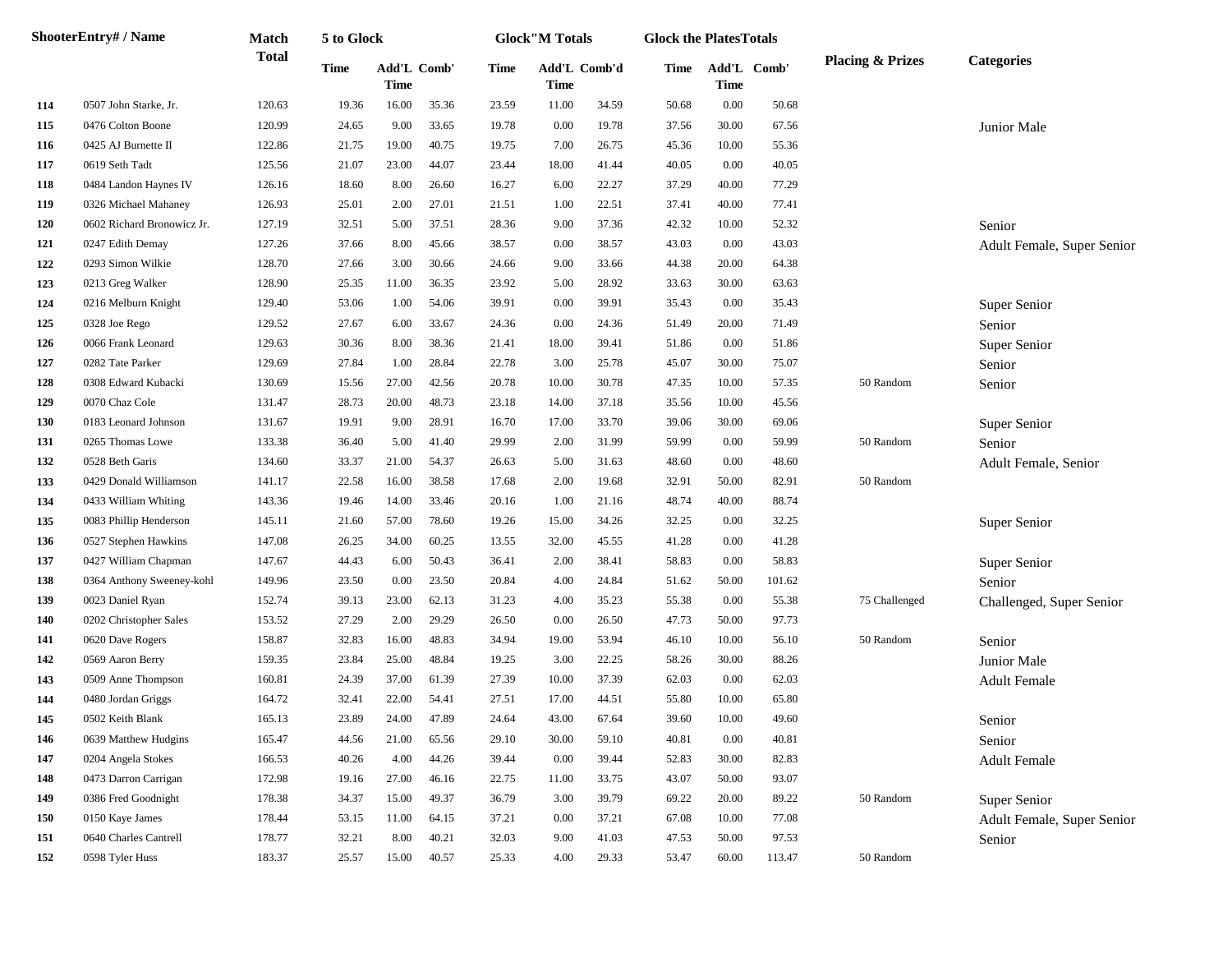|     | <b>ShooterEntry#/Name</b>  | <b>Match</b> | 5 to Glock  |                            |        |             | <b>Glock</b> "M Totals |              | <b>Glock the PlatesTotals</b> |                            |        |                             |                      |
|-----|----------------------------|--------------|-------------|----------------------------|--------|-------------|------------------------|--------------|-------------------------------|----------------------------|--------|-----------------------------|----------------------|
|     |                            | <b>Total</b> | <b>Time</b> | Add'L Comb'<br><b>Time</b> |        | <b>Time</b> | Time                   | Add'L Comb'd | Time                          | Add'L Comb'<br><b>Time</b> |        | <b>Placing &amp; Prizes</b> | <b>Categories</b>    |
| 153 | 0421 Michael Carpenter     | 187.11       | 20.92       | 8.00                       | 28.92  | 20.41       | 9.00                   | 29.41        | 38.78                         | 90.00                      | 128.78 |                             |                      |
| 154 | 0562 Jacob Weber           | 190.52       | 17.78       | 33.00                      | 50.78  | 24.28       | 20.00                  | 44.28        | 35.46                         | 60.00                      | 95.46  |                             |                      |
| 155 | 0430 Adam Ray              | 196.95       | 18.52       | 48.00                      | 66.52  | 15.35       | 30.00                  | 45.35        | 45.08                         | 40.00                      | 85.08  |                             |                      |
| 156 | 0636 Marguerite Larsen     | 205.33       | 26.25       | 12.00                      | 38.25  | 25.10       | 2.00                   | 27.10        | 59.98                         | 80.00                      | 139.98 |                             | Adult Female, Senior |
| 157 | 0413 Paul Eastwood         | 205.78       | 18.12       | 26.00                      | 44.12  | 16.79       | 34.00                  | 50.79        | 50.87                         | 60.00                      | 110.87 |                             | Senior               |
| 158 | 0001 Les Duncan            | 215.86       | 24.64       | 12.00                      | 36.64  | 31.10       | 14.00                  | 45.10        | 64.12                         | 70.00                      | 134.12 |                             | Super Senior         |
| 159 | 0618 Cynthia Hammer        | 216.45       | 34.93       | 17.00                      | 51.93  | 32.58       | 15.00                  | 47.58        | 66.94                         | 50.00                      | 116.94 |                             | Adult Female, Senior |
| 160 | 0360 Matt Guglielmetti     | 217.17       | 40.82       | 11.00                      | 51.82  | 35.47       | 9.00                   | 44.47        | 80.88                         | 40.00                      | 120.88 |                             |                      |
| 161 | 0116 Gary Whitley          | 220.26       | 57.93       | 5.00                       | 62.93  | 49.72       | 2.00                   | 51.72        | 95.61                         | 10.00                      | 105.61 | 50 Random                   | Super Senior         |
| 162 | 0428 Craig Cawthorne       | 220.94       | 36.98       | 34.00                      | 70.98  | 36.19       | 6.00                   | 42.19        | 67.77                         | 40.00                      | 107.77 |                             |                      |
| 163 | 0009 Coy Park Jr.          | 222.27       | 27.47       | 23.00                      | 50.47  | 23.89       | 12.00                  | 35.89        | 65.91                         | 70.00                      | 135.91 |                             | Super Senior         |
| 164 | 0357 Paul Huebner Jr.      | 222.56       | 37.79       | 22.00                      | 59.79  | 29.78       | 12.00                  | 41.78        | 70.99                         | 50.00                      | 120.99 |                             | Super Senior         |
| 165 | 0254 Anthony Barker        | 223.27       | 22.82       | 12.00                      | 34.82  | 17.17       | 4.00                   | 21.17        | 67.28                         | 100.00                     | 167.28 | 50 Random                   |                      |
| 166 | 0094 Anthony Ables         | 233.46       | 29.70       | 6.00                       | 35.70  | 24.75       | 1.00                   | 25.75        | 72.01                         | 100.00                     | 172.01 |                             |                      |
| 167 | 0496 Warren Anderson       | 234.21       | 15.44       | 41.00                      | 56.44  | 16.77       | 16.00                  | 32.77        | 45.00                         | 100.00                     | 145.00 |                             |                      |
| 168 | 0596 Larry Kincaid         | 244.59       | 14.61       | 48.00                      | 62.61  | 13.89       | 12.00                  | 25.89        | 36.09                         | 120.00                     | 156.09 |                             |                      |
| 169 | 0093 Brenda Windsor        | 246.79       | 54.14       | 16.00                      | 70.14  | 51.46       | 3.00                   | 54.46        | 92.19                         | 30.00                      | 122.19 |                             | Super Senior         |
| 170 | 0503 Dean Miller           | 252.80       | 51.84       | 37.00                      | 88.84  | 39.89       | 2.00                   | 41.89        | 72.07                         | 50.00                      | 122.07 |                             | Super Senior         |
| 171 | 0363 Donald Hammer         | 254.36       | 21.40       | 19.00                      | 40.40  | 20.24       | 5.00                   | 25.24        | 48.72                         | 140.00                     | 188.72 |                             | Senior               |
| 172 | 0518 Jeffrey Vaughn        | 281.11       | 28.84       | 8.00                       | 36.84  | 29.53       | 3.00                   | 32.53        | 101.74                        | 110.00                     | 211.74 |                             |                      |
| 173 | 0299 Ashley Ellis          | 282.06       | 44.08       | 17.00                      | 61.08  | 20.66       | 11.00                  | 31.66        | 59.32                         | 130.00                     | 189.32 |                             |                      |
| 174 | 0351 Linda Miller          | 285.70       | 19.26       | 53.00                      | 72.26  | 19.86       | 28.00                  | 47.86        | 65.58                         | 100.00                     | 165.58 |                             | Adult Female, Senior |
| 175 | 0358 Melinda Guglielmetti  | 290.80       | 58.78       | 10.00                      | 68.78  | 46.42       | 1.00                   | 47.42        | 154.60                        | 20.00                      | 174.60 |                             | <b>Adult Female</b>  |
| 176 | 0384 Jonathan Young        | 340.94       | 25.90       | 28.00                      | 53.90  | 30.53       | 18.00                  | 48.53        | 88.51                         | 150.00                     | 238.51 |                             |                      |
| 177 | 0645 B. Patrick Winkler    | 376.20       | 35.77       | 8.00                       | 43.77  | 37.61       | 37.00                  | 74.61        | 157.82                        | 100.00                     | 257.82 |                             |                      |
| 178 | 0644 Jakob Olsen           | 385.58       | 35.04       | 57.00                      | 92.04  | 26.48       | 35.00                  | 61.48        | 82.06                         | 150.00                     | 232.06 | 50 Random                   | Junior Male          |
| 179 | 0597 Cassie Walker         | 417.17       | 30.79       | 103.00                     | 133.79 | 32.61       | 23.00                  | 55.61        | 67.77                         | 160.00                     | 227.77 |                             | <b>Adult Female</b>  |
| 180 | 0478 Anslie Wycoff         | 447.16       | 59.72       | 55.00                      | 114.72 | 44.02       | 72.00                  | 116.02       | 96.42                         | 120.00                     | 216.42 |                             | Junior Female        |
| 181 | 0297 Bryce Parker          | 565.88       | 37.34       | 142.00                     | 179.34 | 45.44       | 54.00                  | 99.44        | 77.10                         | 210.00                     | 287.10 |                             | <b>Adult Female</b>  |
| 182 | 0281 Lisa Minton           | 627.24       | 70.94       | 129.00                     | 199.94 | 81.69       | 23.00                  | 104.69       | 112.61                        | 210.00                     | 322.61 |                             | Adult Female, Senior |
| 183 | 0024 Anna-Maria Winter     | 672.48       | 299.97      | 300.00                     | 599.97 | 32.53       | 0.00                   | 32.53        | 39.98                         | 0.00                       | 39.98  |                             | <b>Adult Female</b>  |
| 184 | 0240 Jerrold Wheeless      | 685.70       | 299.97      | 300.00                     | 599.97 | 19.38       | 21.00                  | 40.38        | 45.35                         | 0.00                       | 45.35  | 50 Random                   | Super Senior         |
| 185 | 0102 James Crossingham Jr. | 842.94       | 45.89       | 64.00                      | 109.89 | 37.09       | 56.00                  | 93.09        | 399.96                        | 240.00                     | 639.96 |                             | Super Senior         |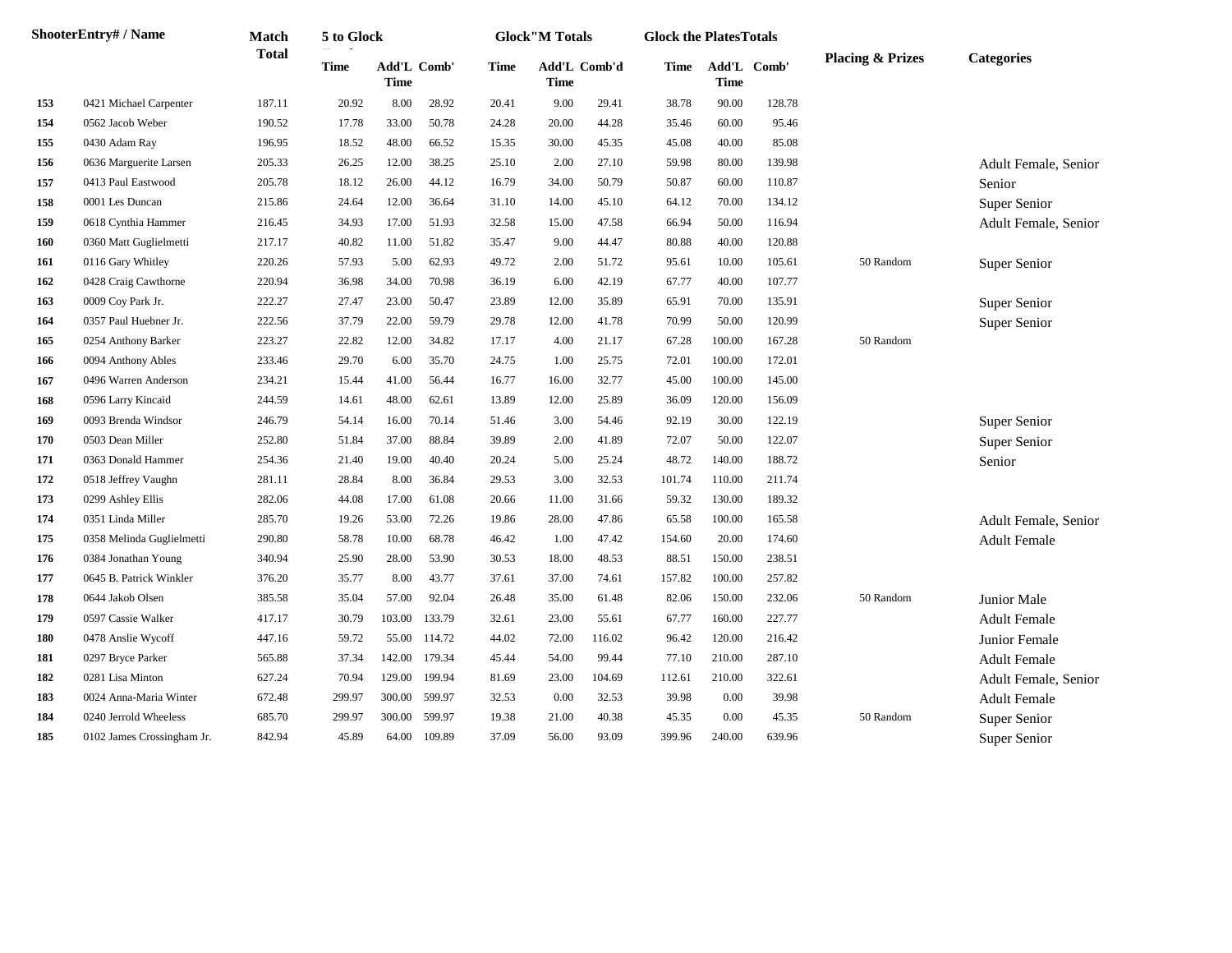## Final Competition Rankings for the Table Rock Challenge XII

## held at the Burke Co. Sheriff's Office in Morganton, NC

|                | <b>ShooterEntry#/Name</b> | Match        | 5 to Glock  |                     |       |             | <b>Glock</b> "M Totals      |       | <b>Glock the PlatesTotals</b> |                     |       |                |                             |
|----------------|---------------------------|--------------|-------------|---------------------|-------|-------------|-----------------------------|-------|-------------------------------|---------------------|-------|----------------|-----------------------------|
|                |                           | <b>Total</b> | <b>Time</b> | Add'L Comb'<br>Time |       | <b>Time</b> | Add'L Comb'd<br><b>Time</b> |       | Time                          | Add'L Comb'<br>Time |       |                | <b>Placing &amp; Prizes</b> |
| 1              | 0263 David Knight*        | 36.65        | 12.60       | $0.00\,$            | 12.60 | 11.34       | 1.00                        | 12.34 | 11.71                         | 0.00                | 11.71 | $\overline{2}$ | 100 Place                   |
| $\overline{2}$ | 0245 Christopher Roberts* | 38.27        | 12.25       | $0.00\,$            | 12.25 | 10.12       | 2.00                        | 12.12 | 13.90                         | 0.00                | 13.90 | 3              | 75 Place                    |
| 3              | 0276 Charles Ellison*     | 40.17        | 12.78       | 3.00                | 15.78 | 10.34       | 1.00                        | 11.34 | 13.05                         | 0.00                | 13.05 | 1              | Pistol Place                |
| 4              | 0190 Hunter Bennett*      | 41.53        | 12.31       | 2.00                | 14.31 | 10.27       | 0.00                        | 10.27 | 16.95                         | 0.00                | 16.95 |                | 50 Random                   |
| 5              | 0369 Brent Trivette*      | 41.81        | 12.70       | 3.00                | 15.70 | 14.29       | 0.00                        | 14.29 | 11.82                         | 0.00                | 11.82 |                |                             |
| 6              | 0312 Randal Roberts*      | 42.42        | 11.75       | 0.00                | 11.75 | 12.24       | 2.00                        | 14.24 | 16.43                         | 0.00                | 16.43 |                |                             |
| $\overline{7}$ | 0194 Brian Bennett*       | 44.63        | 14.27       | 1.00                | 15.27 | 10.53       | 0.00                        | 10.53 | 18.83                         | 0.00                | 18.83 |                |                             |
| 8              | 0128 Kevin Hopkins*       | 45.57        | 17.05       | 0.00                | 17.05 | 15.81       | 0.00                        | 15.81 | 12.71                         | 0.00                | 12.71 |                |                             |
| 9              | 0124 Paul Rettell         | 46.12        | 14.95       | 1.00                | 15.95 | 13.59       | 0.00                        | 13.59 | 16.58                         | 0.00                | 16.58 | $\mathbf{1}$   | Pistol Place                |
| 10             | 0608 Chris Moore          | 47.09        | 13.93       | 1.00                | 14.93 | 11.94       | 2.00                        | 13.94 | 18.22                         | 0.00                | 18.22 | $\overline{2}$ | 100 Place                   |
| 11             | 0175 Kenneth McCune*      | 49.07        | 17.30       | 2.00                | 19.30 | 11.58       | 1.00                        | 12.58 | 17.19                         | 0.00                | 17.19 |                |                             |
| 12             | 0335 Jim Montgomery*      | 49.43        | 15.81       | 1.00                | 16.81 | 12.98       | 1.00                        | 13.98 | 18.64                         | 0.00                | 18.64 |                | 50 Random                   |
| 13             | 0318 Mark Allison*        | 49.62        | 17.71       | 2.00                | 19.71 | 13.16       | 0.00                        | 13.16 | 16.75                         | 0.00                | 16.75 |                |                             |
| 14             | 0034 Kevin Wrest*         | 52.34        | 14.46       | 2.00                | 16.46 | 12.39       | 1.00                        | 13.39 | 22.49                         | 0.00                | 22.49 |                |                             |
| 15             | 0374 Kevin West*          | 52.41        | 15.05       | 2.00                | 17.05 | 11.08       | 1.00                        | 12.08 | 23.28                         | 0.00                | 23.28 |                |                             |
| 16             | 0583 Judith Gallion*      | 53.00        | 19.07       | 1.00                | 20.07 | 16.65       | 0.00                        | 16.65 | 16.28                         | 0.00                | 16.28 |                |                             |
| 17             | 0208 Kevin Mangin         | 53.05        | 14.95       | 3.00                | 17.95 | 14.32       | 1.00                        | 15.32 | 19.78                         | 0.00                | 19.78 | 3 <sup>7</sup> | 75 Place                    |
| 18             | 0182 Josh Harriss*        | 53.15        | 11.36       | 4.00                | 15.36 | 9.57        | 8.00                        | 17.57 | 20.22                         | 0.00                | 20.22 |                |                             |
| 19             | 0576 Bruce Hurt*          | 54.02        | 17.95       | 1.00                | 18.95 | 13.81       | 1.00                        | 14.81 | 20.26                         | 0.00                | 20.26 |                | 50 Random                   |
| 20             | 0105 Matthew Bergen       | 54.22        | 17.48       | 3.00                | 20.48 | 13.00       | 3.00                        | 16.00 | 17.74                         | 0.00                | 17.74 |                | 50 Random                   |
| 21             | 0324 Jimmy Ashley*        | 55.28        | 14.40       | 4.00                | 18.40 | 12.88       | 3.00                        | 15.88 | 21.00                         | 0.00                | 21.00 |                |                             |
| 22             | 0590 Jim Greene*          | 56.87        | 16.84       | 0.00                | 16.84 | 13.88       | 1.00                        | 14.88 | 25.15                         | 0.00                | 25.15 |                |                             |
| 23             | 0148 Brad Coram           | 57.11        | 19.51       | 0.00                | 19.51 | 15.20       | 0.00                        | 15.20 | 22.40                         | 0.00                | 22.40 |                |                             |
| 24             | 0081 David Williams*      | 57.89        | 18.46       | 1.00                | 19.46 | 17.94       | 0.00                        | 17.94 | 20.49                         | 0.00                | 20.49 |                |                             |
| 25             | 0077 Simon LeRay*         | 58.03        | 21.57       | 0.00                | 21.57 | 17.38       | 0.00                        | 17.38 | 19.08                         | 0.00                | 19.08 |                |                             |
| 26             | 0272 Shannon Prince       | 58.20        | 17.71       | 2.00                | 19.71 | 16.27       | 0.00                        | 16.27 | 22.22                         | 0.00                | 22.22 |                |                             |
| 27             | 0160 Steven Ruck Sr.      | 58.79        | 16.27       | 1.00                | 17.27 | 19.64       | 0.00                        | 19.64 | 21.88                         | 0.00                | 21.88 |                |                             |
| 28             | 0432 Corey Volt           | 58.79        | 13.56       | 9.00                | 22.56 | 13.56       | 1.00                        | 14.56 | 21.67                         | 0.00                | 21.67 |                |                             |
| 29             | 0652 Mike Seter           | 59.05        | 22.68       | 0.00                | 22.68 | 17.74       | 0.00                        | 17.74 | 18.63                         | 0.00                | 18.63 |                | 2 year membership re        |
| 30             | 0043 Don Rutherford       | 60.36        | 18.06       | 1.00                | 19.06 | 15.64       | 3.00                        | 18.64 | 22.66                         | 0.00                | 22.66 |                |                             |
| 31             | 0653 Steven Degerick*     | 60.40        | 16.41       | 7.00                | 23.41 | 14.53       | 2.00                        | 16.53 | 20.46                         | 0.00                | 20.46 |                |                             |
| 32             | 0471 Mike Jenkins         | 60.59        | 18.49       | 2.00                | 20.49 | 16.32       | 1.00                        | 17.32 | 22.78                         | 0.00                | 22.78 |                |                             |
| 33             | 0322 Edward Love          | 60.76        | 20.11       | 4.00                | 24.11 | 17.31       | 0.00                        | 17.31 | 19.34                         | 0.00                | 19.34 |                |                             |
| 34             | 0063 Eugene Mazur         | 61.24        | 19.51       | 3.00                | 22.51 | 14.51       | 0.00                        | 14.51 | 24.22                         | 0.00                | 24.22 |                |                             |
| 35             | 0206 Hunter Mangin        | 61.24        | 15.96       | 1.00                | 16.96 | 13.91       | 3.00                        | 16.91 | 27.37                         | 0.00                | 27.37 |                |                             |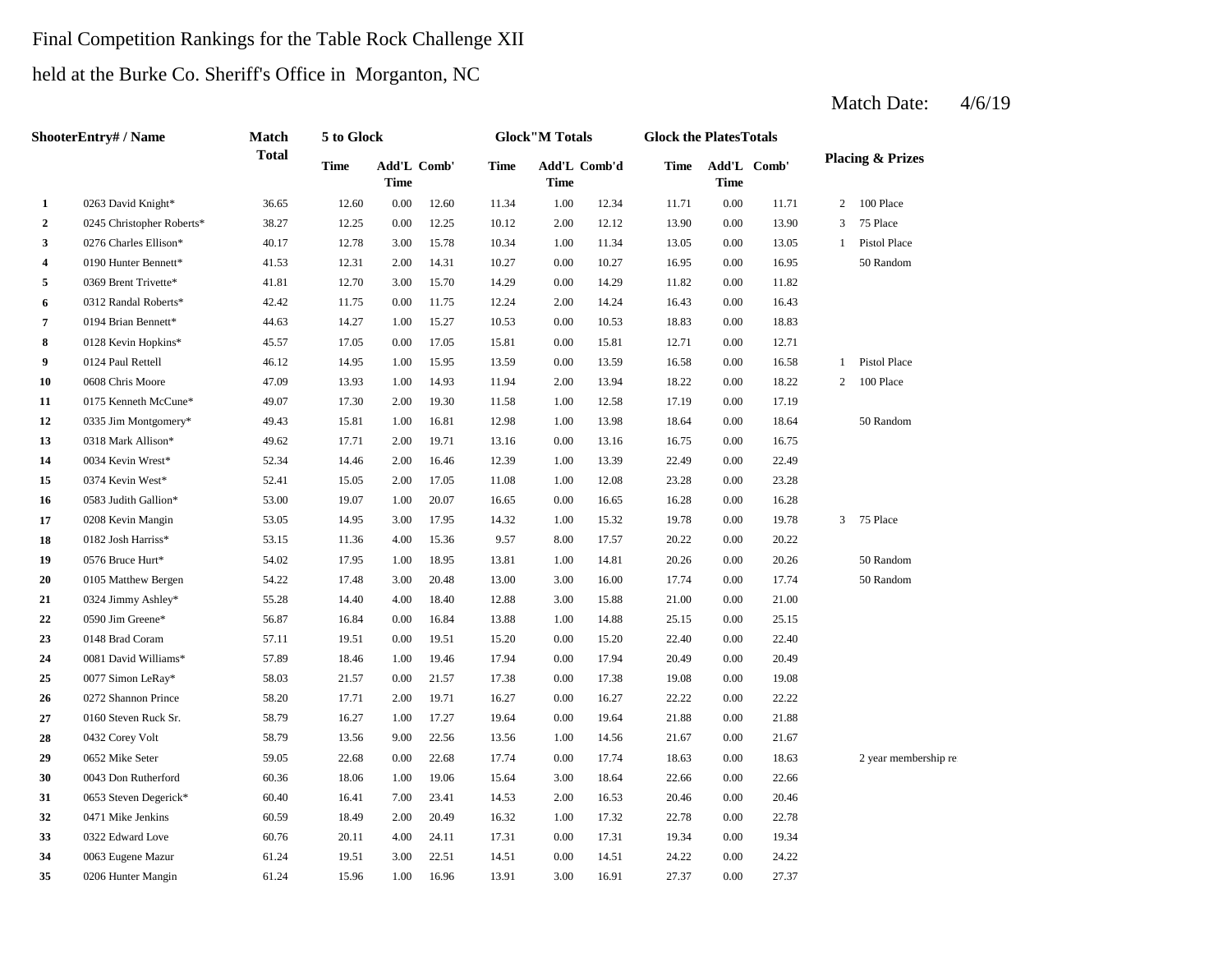|    | ShooterEntry# / Name    | Match        | 5 to Glock  |                            |       |       | <b>Glock</b> "M Totals |              | <b>Glock the PlatesTotals</b> |             |             |                             |
|----|-------------------------|--------------|-------------|----------------------------|-------|-------|------------------------|--------------|-------------------------------|-------------|-------------|-----------------------------|
|    |                         | <b>Total</b> | <b>Time</b> | Add'L Comb'<br><b>Time</b> |       | Time  | <b>Time</b>            | Add'L Comb'd | Time                          | <b>Time</b> | Add'L Comb' | <b>Placing &amp; Prizes</b> |
| 36 | 0612 Patrick Staggs     | 63.22        | 18.79       | 1.00                       | 19.79 | 17.77 | 0.00                   | 17.77        | 25.66                         | 0.00        | 25.66       |                             |
| 37 | 0538 Alex Honeycutt     | 63.75        | 21.72       | 2.00                       | 23.72 | 15.44 | 1.00                   | 16.44        | 23.59                         | 0.00        | 23.59       |                             |
| 38 | 0047 Wilson Brasington  | 63.77        | 20.81       | 1.00                       | 21.81 | 16.11 | 5.00                   | 21.11        | 20.85                         | 0.00        | 20.85       |                             |
| 39 | 0633 Jon Dabareiner     | 63.91        | 18.45       | 6.00                       | 24.45 | 17.56 | 0.00                   | 17.56        | 21.90                         | 0.00        | 21.90       |                             |
| 40 | 0327 Warren Rutherford  | 64.27        | 20.92       | 2.00                       | 22.92 | 17.88 | 0.00                   | 17.88        | 23.47                         | 0.00        | 23.47       | 50 Random                   |
| 41 | 0152 Rodney Leeber*     | 64.79        | 16.64       | 0.00                       | 16.64 | 11.29 | 3.00                   | 14.29        | 13.86                         | 20.00       | 33.86       |                             |
| 42 | 0392 Lance Isom         | 64.93        | 18.96       | 4.00                       | 22.96 | 15.98 | 1.00                   | 16.98        | 24.99                         | 0.00        | 24.99       |                             |
| 43 | 0170 Michael Elks       | 65.34        | 21.90       | 0.00                       | 21.90 | 15.85 | 0.00                   | 15.85        | 27.59                         | 0.00        | 27.59       |                             |
| 44 | 0343 James Wallis* Jr.  | 67.13        | 26.26       | 0.00                       | 26.26 | 21.97 | 0.00                   | 21.97        | 18.90                         | 0.00        | 18.90       |                             |
| 45 | 0290 Nathaniel Seibert* | 67.20        | 13.74       | 2.00                       | 15.74 | 11.28 | 1.00                   | 12.28        | 19.18                         | 20.00       | 39.18       | 2 year membership re        |
| 46 | 0232 John Squeri        | 68.02        | 20.42       | 0.00                       | 20.42 | 21.75 | 2.00                   | 23.75        | 23.85                         | 0.00        | 23.85       |                             |
| 47 | 0543 Joshua Bronson     | 68.09        | 20.56       | 7.00                       | 27.56 | 15.00 | 0.00                   | 15.00        | 25.53                         | 0.00        | 25.53       | 50 Random                   |
| 48 | 0040 David Correia      | 68.12        | 17.92       | 1.00                       | 18.92 | 18.59 | 4.00                   | 22.59        | 26.61                         | 0.00        | 26.61       |                             |
| 49 | 0005 Eric Russell       | 68.33        | 19.52       | 3.00                       | 22.52 | 14.86 | 4.00                   | 18.86        | 26.95                         | 0.00        | 26.95       | 50 Random                   |
| 50 | 0188 James Walder       | 68.42        | 20.82       | 5.00                       | 25.82 | 18.53 | 1.00                   | 19.53        | 23.07                         | 0.00        | 23.07       |                             |
| 51 | 0513 Aaron Hawkins*     | 72.19        | 13.88       | 6.00                       | 19.88 | 12.88 | 2.00                   | 14.88        | 27.43                         | 10.00       | 37.43       | 50 Random                   |
| 52 | 0451 David Taylor       | 72.26        | 18.52       | 3.00                       | 21.52 | 16.34 | 4.00                   | 20.34        | 30.40                         | 0.00        | 30.40       |                             |
| 53 | 0552 John Walker II     | 72.45        | 19.63       | 0.00                       | 19.63 | 23.46 | 0.00                   | 23.46        | 29.36                         | 0.00        | 29.36       |                             |
| 54 | 0053 Frederick Michel*  | 72.92        | 25.86       | 1.00                       | 26.86 | 21.10 | 1.00                   | 22.10        | 23.96                         | 0.00        | 23.96       | Pistol Random               |
| 55 | 0331 James Parris Jr    | 72.97        | 24.84       | 1.00                       | 25.84 | 19.81 | 1.00                   | 20.81        | 26.32                         | 0.00        | 26.32       |                             |
| 56 | 0200 Tracy Scheffling   | 73.71        | 19.03       | 1.00                       | 20.03 | 15.00 | 1.00                   | 16.00        | 27.68                         | 10.00       | 37.68       |                             |
| 57 | 0626 Kennith Modica     | 73.74        | 21.26       | 5.00                       | 26.26 | 21.48 | 2.00                   | 23.48        | 24.00                         | 0.00        | 24.00       | 2 year membership re        |
| 58 | 0549 Karl Snell         | 73.80        | 21.08       | 2.00                       | 23.08 | 19.44 | 4.00                   | 23.44        | 27.28                         | 0.00        | 27.28       |                             |
| 59 | 0017 Robert Temple      | 74.30        | 24.72       | 0.00                       | 24.72 | 17.57 | 4.00                   | 21.57        | 28.01                         | 0.00        | 28.01       |                             |
| 60 | 0490 Preston Crowder    | 74.43        | 17.02       | 5.00                       | 22.02 | 17.08 | 6.00                   | 23.08        | 29.33                         | 0.00        | 29.33       |                             |
| 61 | 0621 Candi Legursky     | 74.51        | 18.94       | 4.00                       | 22.94 | 22.10 | 3.00                   | 25.10        | 26.47                         | 0.00        | 26.47       |                             |
| 62 | 0218 Daniel Simmons     | 74.70        | 18.84       | 1.00                       | 19.84 | 13.74 | 2.00                   | 15.74        | 29.12                         | 10.00       | 39.12       | 2 year membership re        |
| 63 | 0142 John O'Connor      | 77.48        | 25.08       | 4.00                       | 29.08 | 17.96 | 5.00                   | 22.96        | 25.44                         | 0.00        | 25.44       | 50 Random                   |
| 64 | 0477 Colton Boone       | 78.92        | 23.20       | 8.00                       | 31.20 | 18.28 | 1.00                   | 19.28        | 28.44                         | 0.00        | 28.44       | 2 year membership re        |
| 65 | 0601 Vincent Farrell    | 80.14        | 22.96       | 4.00                       | 26.96 | 21.20 | 5.00                   | 26.20        | 26.98                         | 0.00        | 26.98       | 50 Random                   |
| 66 | 0209 James Bache        | 80.33        | 25.03       | 3.00                       | 28.03 | 20.24 | 1.00                   | 21.24        | 31.06                         | 0.00        | 31.06       |                             |
| 67 | 0565 Daniel Cobb        | 80.56        | 17.21       | 3.00                       | 20.21 | 17.21 | 0.00                   | 17.21        | 33.14                         | 10.00       | 43.14       |                             |
| 68 | 0030 Jeffrey Poorman    | 80.64        | 24.66       | 2.00                       | 26.66 | 20.33 | 1.00                   | 21.33        | 32.65                         | $0.00\,$    | 32.65       |                             |
| 69 | 0466 Anthony Romano     | 80.68        | 23.36       | 4.00                       | 27.36 | 17.79 | 9.00                   | 26.79        | 26.53                         | 0.00        | 26.53       |                             |
| 70 | 0178 Ronald Young* Jr.  | 81.02        | 21.75       | 3.00                       | 24.75 | 17.02 | 2.00                   | 19.02        | 27.25                         | 10.00       | 37.25       |                             |
| 71 | 0547 Samantha Drobina   | 82.22        | 22.38       | 7.00                       | 29.38 | 19.76 | 1.00                   | 20.76        | 32.08                         | 0.00        | 32.08       |                             |
| 72 | 0595 Ethan Gibbs        | 84.27        | 27.14       | 3.00                       | 30.14 | 23.09 | 1.00                   | 24.09        | 30.04                         | 0.00        | 30.04       |                             |
| 73 | 0599 Tyler Huss         | 85.52        | 30.72       | 4.00                       | 34.72 | 23.92 | 0.00                   | 23.92        | 26.88                         | 0.00        | 26.88       |                             |
| 74 | 0550 Dianna Snell       | 86.56        | 31.02       | 4.00                       | 35.02 | 26.07 | 1.00                   | 27.07        | 24.47                         | 0.00        | 24.47       |                             |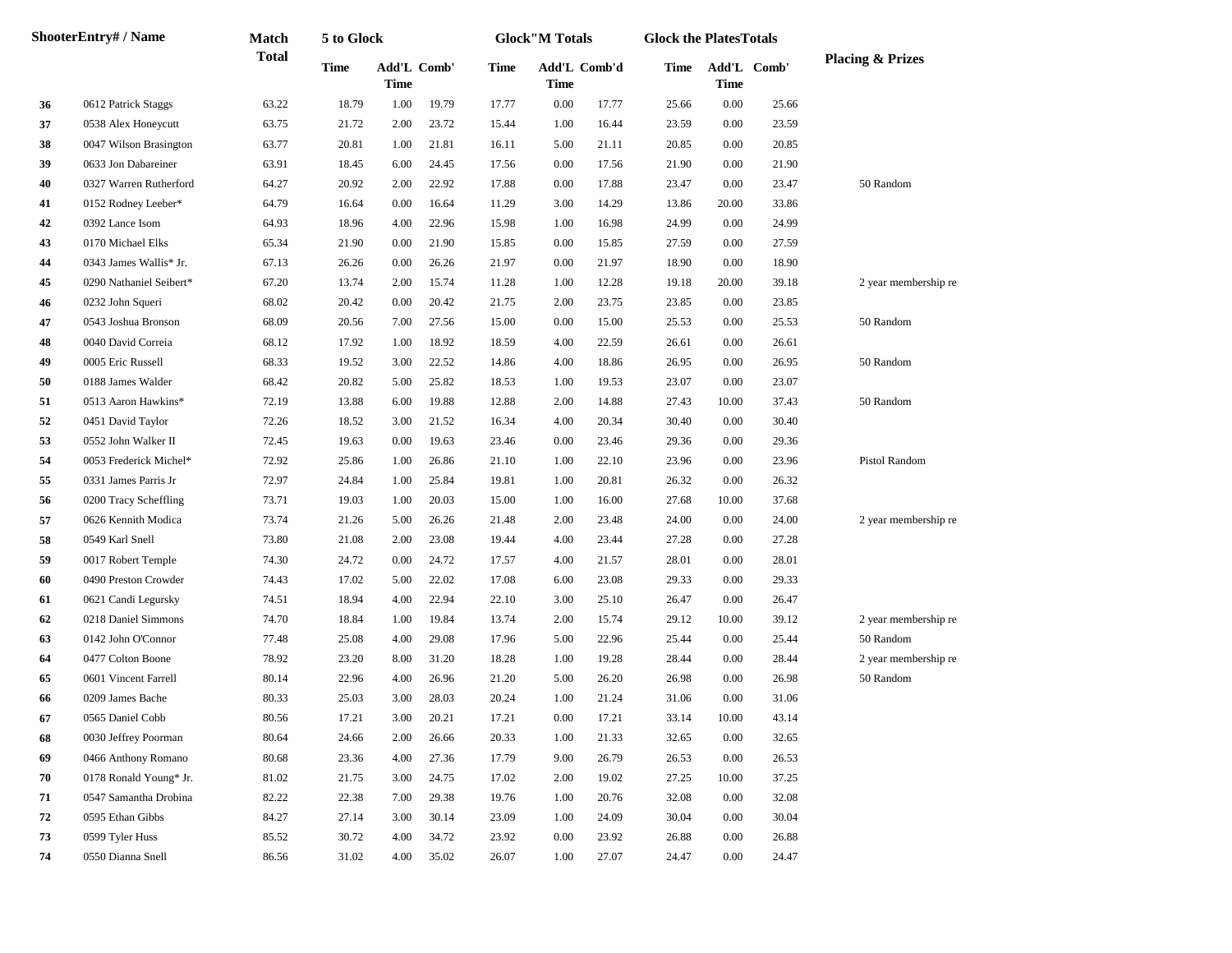|     | <b>ShooterEntry#/Name</b> | <b>Match</b> | 5 to Glock  |                            |       |       | <b>Glock</b> "M Totals |              | <b>Glock the PlatesTotals</b> |             |             |                             |
|-----|---------------------------|--------------|-------------|----------------------------|-------|-------|------------------------|--------------|-------------------------------|-------------|-------------|-----------------------------|
|     |                           | <b>Total</b> | <b>Time</b> | Add'L Comb'<br><b>Time</b> |       | Time  | <b>Time</b>            | Add'L Comb'd | Time                          | <b>Time</b> | Add'L Comb' | <b>Placing &amp; Prizes</b> |
| 75  | 0414 Paul Eastwood        | 86.77        | 16.08       | 7.00                       | 23.08 | 16.29 | 10.00                  | 26.29        | 37.40                         | 0.00        | 37.40       |                             |
| 76  | 0440 Nelson Barber        | 87.15        | 21.71       | 0.00                       | 21.71 | 23.45 | 0.00                   | 23.45        | 31.99                         | 10.00       | 41.99       |                             |
| 77  | 0339 Kenneth Steakley     | 87.20        | 19.23       | 7.00                       | 26.23 | 28.68 | 2.00                   | 30.68        | 30.29                         | 0.00        | 30.29       |                             |
| 78  | 0545 Jason Osborne        | 87.26        | 22.53       | 4.00                       | 26.53 | 19.76 | 2.00                   | 21.76        | 28.97                         | 10.00       | 38.97       |                             |
| 79  | 0382 James Blackwelder    | 87.27        | 28.95       | 3.00                       | 31.95 | 23.96 | 2.00                   | 25.96        | 29.36                         | 0.00        | 29.36       | Pistol Random               |
| 80  | 0365 Anthony Sweeney-kohl | 89.64        | 26.62       | 1.00                       | 27.62 | 20.59 | 7.00                   | 27.59        | 34.43                         | 0.00        | 34.43       |                             |
| 81  | 0007 Ronald Coulson       | 90.42        | 24.40       | 5.00                       | 29.40 | 20.53 | 10.00                  | 30.53        | 30.49                         | 0.00        | 30.49       |                             |
| 82  | 0387 Kenyon Harrington    | 93.04        | 28.30       | 1.00                       | 29.30 | 24.61 | 2.00                   | 26.61        | 37.13                         | 0.00        | 37.13       |                             |
| 83  | 0225 Tim Wilhelm          | 95.08        | 28.93       | 3.00                       | 31.93 | 21.91 | 2.00                   | 23.91        | 39.24                         | 0.00        | 39.24       |                             |
| 84  | 0197 Joseph Miller        | 96.87        | 30.04       | 1.00                       | 31.04 | 20.73 | 0.00                   | 20.73        | 35.10                         | 10.00       | 45.10       |                             |
| 85  | 0522 Matthew Hutchens     | 97.74        | 22.52       | 3.00                       | 25.52 | 18.24 | 2.00                   | 20.24        | 31.98                         | 20.00       | 51.98       | Pistol Random               |
| 86  | 0097 Erich Michel         | 98.47        | 23.85       | 7.00                       | 30.85 | 25.36 | 5.00                   | 30.36        | 37.26                         | 0.00        | 37.26       |                             |
| 87  | 0113 Terry Owen           | 99.56        | 25.75       | 3.00                       | 28.75 | 20.62 | 2.00                   | 22.62        | 38.19                         | 10.00       | 48.19       |                             |
| 88  | 0463 Richard Grubbs       | 99.75        | 24.09       | 2.00                       | 26.09 | 23.89 | 8.00                   | 31.89        | 41.77                         | 0.00        | 41.77       |                             |
| 89  | 0616 Jake Staggs          | 101.93       | 15.78       | 15.00                      | 30.78 | 16.22 | 3.00                   | 19.22        | 41.93                         | 10.00       | 51.93       |                             |
| 90  | 0019 Patricia Temple      | 101.94       | 33.20       | 4.00                       | 37.20 | 32.04 | 1.00                   | 33.04        | 31.70                         | 0.00        | 31.70       |                             |
| 91  | 0426 AJ Burnette II       | 102.49       | 22.75       | 24.00                      | 46.75 | 19.28 | 6.00                   | 25.28        | 30.46                         | 0.00        | 30.46       |                             |
| 92  | 0056 Elizabeth Harrison   | 111.45       | 28.98       | 5.00                       | 33.98 | 22.75 | 6.00                   | 28.75        | 48.72                         | 0.00        | 48.72       |                             |
| 93  | 0184 Leonard Johnson      | 111.46       | 19.75       | 16.00                      | 35.75 | 16.74 | 19.00                  | 35.74        | 29.97                         | 10.00       | 39.97       |                             |
| 94  | 0435 William Whiting      | 116.61       | 18.83       | 27.00                      | 45.83 | 20.17 | 5.00                   | 25.17        | 45.61                         | 0.00        | 45.61       |                             |
| 95  | 0511 Edward Mullis II     | 119.92       | 20.30       | 10.00                      | 30.30 | 21.95 | 1.00                   | 22.95        | 36.67                         | 30.00       | 66.67       |                             |
| 96  | 0133 Tom Landrum          | 121.04       | 20.81       | 20.00                      | 40.81 | 22.06 | 7.00                   | 29.06        | 51.17                         | 0.00        | 51.17       |                             |
| 97  | 0136 Jeff Stark           | 121.60       | 30.12       | 5.00                       | 35.12 | 25.21 | 1.00                   | 26.21        | 40.27                         | 20.00       | 60.27       |                             |
| 98  | 0248 Edith Demay          | 122.63       | 35.22       | 4.00                       | 39.22 | 37.31 | 4.00                   | 41.31        | 42.10                         | 0.00        | 42.10       |                             |
| 99  | 0378 Michael Starr        | 126.46       | 28.47       | 6.00                       | 34.47 | 22.82 | 2.00                   | 24.82        | 37.17                         | 30.00       | 67.17       |                             |
| 100 | 0241 Jerrold Wheeless     | 128.52       | 21.84       | 5.00                       | 26.84 | 21.59 | 10.00                  | 31.59        | 50.09                         | 20.00       | 70.09       |                             |
| 101 | 0526 Daniel Rasch         | 130.27       | 28.30       | 7.00                       | 35.30 | 22.03 | 4.00                   | 26.03        | 48.94                         | 20.00       | 68.94       |                             |
| 102 | 0368 Nicholas Huth        | 130.64       | 22.95       | 7.00                       | 29.95 | 18.57 | 1.00                   | 19.57        | 61.12                         | 20.00       | 81.12       | 50 Random                   |
| 103 | 0455 Daniel Miller III    | 130.92       | 30.12       | 1.00                       | 31.12 | 57.27 | 2.00                   | 59.27        | 30.53                         | 10.00       | 40.53       |                             |
| 104 | 0628 Brian Mason          | 134.08       | 26.65       | 6.00                       | 32.65 | 25.53 | 7.00                   | 32.53        | 38.90                         | 30.00       | 68.90       |                             |
| 105 | 0517 Sheryl Vaughn        | 134.14       | 34.33       | 6.00                       | 40.33 | 35.50 | 0.00                   | 35.50        | 58.31                         | 0.00        | 58.31       |                             |
| 106 | 0408 Mike Moody           | 134.55       | 22.29       | 11.00                      | 33.29 | 20.17 | 23.00                  | 43.17        | 48.09                         | 10.00       | 58.09       |                             |
| 107 | 0214 Greg Walker          | 135.49       | 24.80       | 13.00                      | 37.80 | 20.82 | 5.00                   | 25.82        | 41.87                         | 30.00       | 71.87       |                             |
| 108 | 0095 Anthony Ables        | 136.72       | 30.27       | 7.00                       | 37.27 | 24.58 | 1.00                   | 25.58        | 53.87                         | 20.00       | 73.87       |                             |
| 109 | 0560 Jessie Carroll       | 137.41       | 32.22       | 5.00                       | 37.22 | 30.05 | 10.00                  | 40.05        | 40.14                         | 20.00       | 60.14       |                             |
| 110 | 0557 David Gilstrap       | 143.85       | 34.77       | 10.00                      | 44.77 | 32.77 | 9.00                   | 41.77        | 47.31                         | 10.00       | 57.31       |                             |
| 111 | 0592 Donald Williamson    | 145.14       | 21.59       | 14.00                      | 35.59 | 18.20 | 11.00                  | 29.20        | 40.35                         | 40.00       | 80.35       |                             |
| 112 | 0002 Les Duncan           | 145.68       | 25.41       | 5.00                       | 30.41 | 26.75 | 5.00                   | 31.75        | 53.52                         | 30.00       | 83.52       |                             |
| 113 | 0627 Joe Modica           | 148.32       | 23.83       | 24.00                      | 47.83 | 21.10 | 10.00                  | 31.10        | 39.39                         | 30.00       | 69.39       |                             |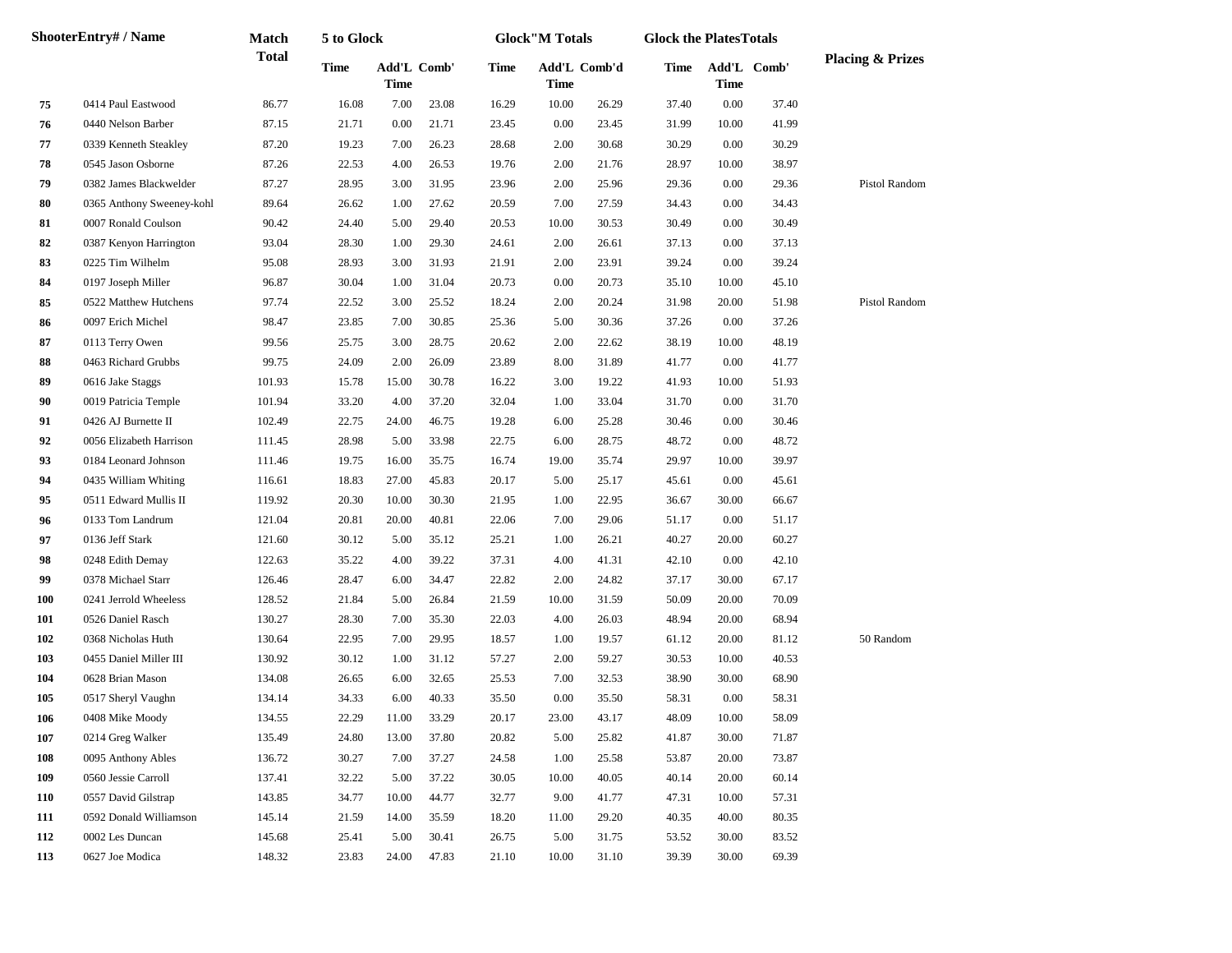|     | <b>ShooterEntry#/Name</b> | Match        | 5 to Glock  |                            |       |             | <b>Glock</b> "M Totals      |       | <b>Glock the PlatesTotals</b> |             |             |                             |
|-----|---------------------------|--------------|-------------|----------------------------|-------|-------------|-----------------------------|-------|-------------------------------|-------------|-------------|-----------------------------|
|     |                           | <b>Total</b> | <b>Time</b> | Add'L Comb'<br><b>Time</b> |       | <b>Time</b> | Add'L Comb'd<br><b>Time</b> |       | <b>Time</b>                   | <b>Time</b> | Add'L Comb' | <b>Placing &amp; Prizes</b> |
| 114 | 0086 Phillip Henderson    | 148.54       | 17.94       | 30.00                      | 47.94 | 24.95       | 1.00                        | 25.95 | 34.65                         | 40.00       | 74.65       |                             |
| 115 | 0553 Tommy Herman         | 150.51       | 28.60       | 2.00                       | 30.60 | 26.23       | 5.00                        | 31.23 | 58.68                         | 30.00       | 88.68       |                             |
| 116 | 0641 Charles Cantrell     | 150.82       | 33.59       | 12.00                      | 45.59 | 35.58       | 1.00                        | 36.58 | 38.65                         | 30.00       | 68.65       | 50 Random                   |
| 117 | 0655 John Nikas           | 153.20       | 38.36       | 5.00                       | 43.36 | 28.79       | 3.00                        | 31.79 | 48.05                         | 30.00       | 78.05       |                             |
| 118 | 0266 Thomas Lowe          | 156.42       | 40.12       | 8.00                       | 48.12 | 32.81       | 7.00                        | 39.81 | 48.49                         | 20.00       | 68.49       |                             |
| 119 | 0255 Anthony Barker       | 161.11       | 19.89       | 16.00                      | 35.89 | 15.18       | 12.00                       | 27.18 | 58.04                         | 40.00       | 98.04       |                             |
| 120 | 0068 Eric Brown           | 164.95       | 30.09       | 4.00                       | 34.09 | 20.79       | 1.00                        | 21.79 | 39.07                         | 70.00       | 109.07      | 50 Random                   |
| 121 | 0572 Raymond Hamilton     | 169.56       | 26.73       | 14.00                      | 40.73 | 28.33       | 2.00                        | 30.33 | 78.50                         | 20.00       | 98.50       |                             |
| 122 | 0617 Donald Hammer        | 186.13       | 22.00       | 38.00                      | 60.00 | 23.26       | 13.00                       | 36.26 | 49.87                         | 40.00       | 89.87       |                             |
| 123 | 0532 Josh Lowdermilk      | 191.80       | 20.10       | 32.00                      | 52.10 | 16.35       | 7.00                        | 23.35 | 46.35                         | 70.00       | 116.35      |                             |
| 124 | 0424 Anthony Burnette     | 193.60       | 31.22       | 13.00                      | 44.22 | 12.46       | 36.00                       | 48.46 | 50.92                         | 50.00       | 100.92      |                             |
| 125 | 0361 Matt Guglielmetti    | 199.60       | 33.21       | 15.00                      | 48.21 | 34.53       | 16.00                       | 50.53 | 80.86                         | 20.00       | 100.86      |                             |
| 126 | 0071 Chaz Cole            | 207.09       | 26.86       | 8.00                       | 34.86 | 18.28       | 35.00                       | 53.28 | 38.95                         | 80.00       | 118.95      |                             |
| 127 | 0504 Dennis Blanton       | 207.48       | 29.47       | 11.00                      | 40.47 | 34.52       | 7.00                        | 41.52 | 55.49                         | 70.00       | 125.49      |                             |
| 128 | 0647 P. Tyler George      | 212.72       | 29.85       | 38.00                      | 67.85 | 28.79       | 9.00                        | 37.79 | 27.08                         | 80.00       | 107.08      |                             |
| 129 | 0353 Brandon Miller       | 219.93       | 50.86       | 3.00                       | 53.86 | 38.75       | 10.00                       | 48.75 | 117.32                        | 0.00        | 117.32      |                             |
| 130 | 0268 Eric Straney         | 224.10       | 31.29       | 10.00                      | 41.29 | 24.70       | 8.00                        | 32.70 | 50.11                         | 100.00      | 150.11      |                             |
| 131 | 0394 Gerald Wooten        | 227.26       | 28.12       | 33.00                      | 61.12 | 19.96       | 8.00                        | 27.96 | 58.18                         | 80.00       | 138.18      |                             |
| 132 | 0482 Michael Mixon        | 229.03       | 20.43       | 30.00                      | 50.43 | 18.66       | 7.00                        | 25.66 | 52.94                         | 100.00      | 152.94      |                             |
| 133 | 0497 Warren Anderson      | 236.05       | 17.73       | 42.00                      | 59.73 | 25.68       | 25.00                       | 50.68 | 45.64                         | 80.00       | 125.64      |                             |
| 134 | 0117 Gary Whitley         | 259.88       | 60.64       | 4.00                       | 64.64 | 51.34       | 5.00                        | 56.34 | 98.90                         | 40.00       | 138.90      | 50 Random                   |
| 135 | 0090 Frederick Borger     | 271.25       | 53.20       | 26.00                      | 79.20 | 39.14       | 14.00                       | 53.14 | 68.91                         | 70.00       | 138.91      |                             |
| 136 | 0359 Melinda Guglielmetti | 277.58       | 41.77       | 13.00                      | 54.77 | 31.33       | 5.00                        | 36.33 | 146.48                        | 40.00       | 186.48      |                             |
| 137 | 0650 Anthony George       | 283.22       | 29.29       | 19.00                      | 48.29 | 28.55       | 20.00                       | 48.55 | 76.38                         | 110.00      | 186.38      | 2 year membership re        |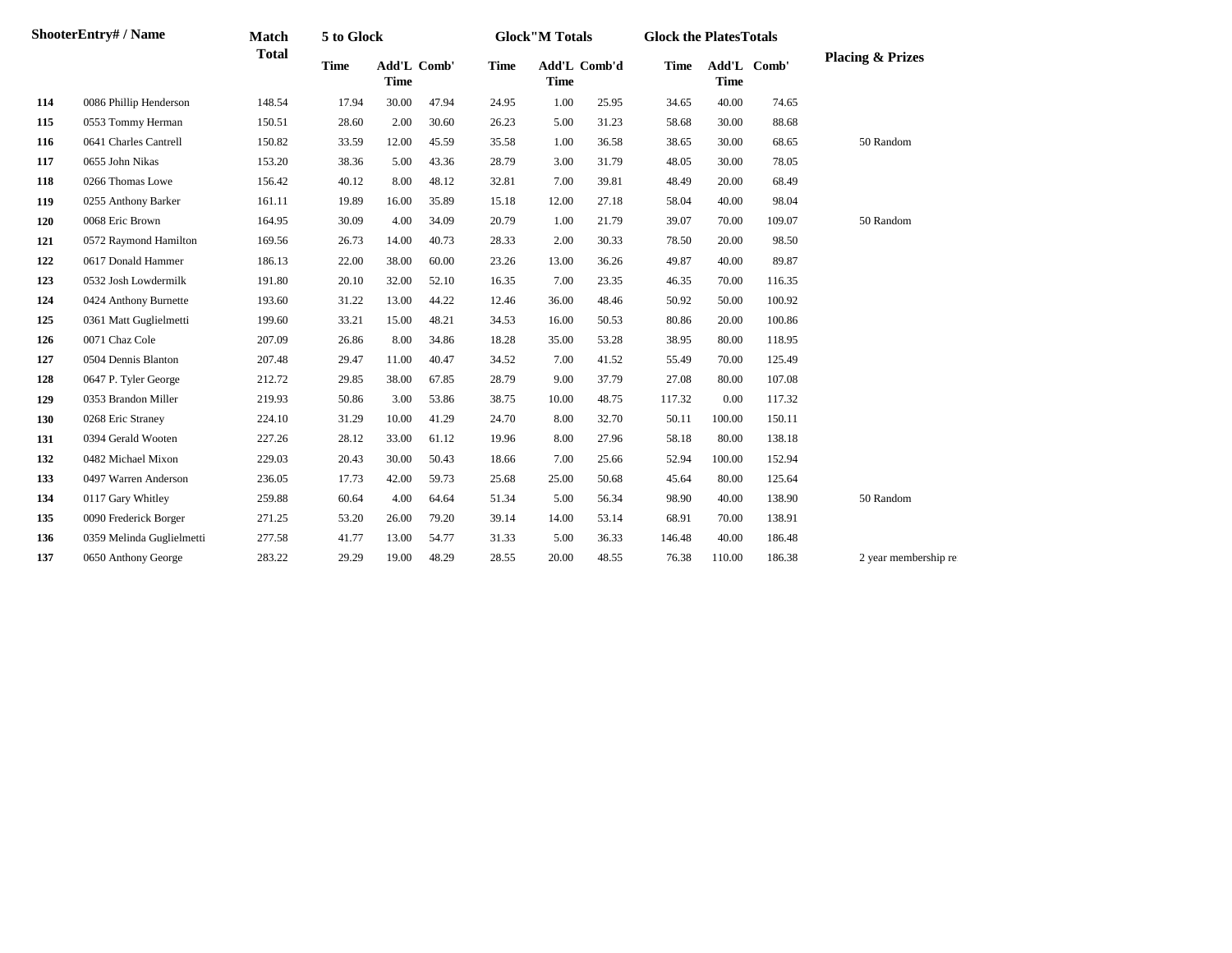## Final Guardian Rankings for the Table Rock Challenge XII

## held at the Burke Co. Sheriff's Office in Morganton, NC

|                         | ShooterEntry# / Name   | Match        | 5 to Glock  |                            |       |             | <b>Glock</b> "M Totals |              | <b>Glock the PlatesTotals</b> |             |             |                |                             |                          |
|-------------------------|------------------------|--------------|-------------|----------------------------|-------|-------------|------------------------|--------------|-------------------------------|-------------|-------------|----------------|-----------------------------|--------------------------|
|                         |                        | <b>Total</b> | <b>Time</b> | Add'L Comb'<br><b>Time</b> |       | <b>Time</b> | <b>Time</b>            | Add'L Comb'd | Time                          | <b>Time</b> | Add'L Comb' |                | <b>Placing &amp; Prizes</b> | <b>Categories</b>        |
| $\mathbf{1}$            | 0606 Chris Moore       | 46.79        | 13.95       | 1.00                       | 14.95 | 12.65       | 0.00                   | 12.65        | 19.19                         | $0.00\,$    | 19.19       |                | 1 Pistol Place              |                          |
| $\overline{2}$          | 0104 Matthew Bergen    | 49.62        | 16.67       | 1.00                       | 17.67 | 13.96       | 1.00                   | 14.96        | 16.99                         | 0.00        | 16.99       | $\overline{2}$ | 100 Place                   |                          |
| 3                       | 0271 Shannon Prince    | 55.55        | 17.71       | 1.00                       | 18.71 | 15.49       | 1.00                   | 16.49        | 20.35                         | 0.00        | 20.35       | 3              | 75 Place                    |                          |
| $\overline{\mathbf{4}}$ | 0563 Daniel Cobb       | 58.85        | 17.42       | 2.00                       | 19.42 | 16.21       | 0.00                   | 16.21        | 23.22                         | 0.00        | 23.22       |                |                             |                          |
| 5                       | 0610 Patrick Staggs    | 60.53        | 20.20       | 3.00                       | 23.20 | 18.69       | 0.00                   | 18.69        | 18.64                         | 0.00        | 18.64       |                | 75 Senior                   | Senior                   |
| 6                       | 0642 Nathan Smith      | 61.36        | 16.90       | 1.00                       | 17.90 | 14.57       | 1.00                   | 15.57        | 27.89                         | 0.00        | 27.89       |                |                             |                          |
| 7                       | 0470 Mike Jenkins      | 63.38        | 20.08       | 0.00                       | 20.08 | 18.39       | 0.00                   | 18.39        | 24.91                         | 0.00        | 24.91       |                |                             |                          |
| 8                       | 0099 Michael Wilson    | 67.18        | 22.79       | 0.00                       | 22.79 | 18.24       | 3.00                   | 21.24        | 23.15                         | 0.00        | 23.15       |                |                             | Senior                   |
| 9                       | 0016 Robert Temple     | 67.28        | 25.05       | 1.00                       | 26.05 | 18.55       | 1.00                   | 19.55        | 21.68                         | 0.00        | 21.68       |                | 75 Super Senior             | Super Senior             |
| 10                      | 0398 Steve Jones       | 68.75        | 15.92       | 4.00                       | 19.92 | 14.49       | 8.00                   | 22.49        | 26.34                         | 0.00        | 26.34       |                |                             |                          |
| 11                      | 0521 Matthew Hutchens  | 70.08        | 16.53       | 3.00                       | 19.53 | 18.84       | 2.00                   | 20.84        | 29.71                         | 0.00        | 29.71       |                | Pistol Random               |                          |
| 12                      | 0589 Nick Edwards      | 70.86        | 16.31       | 4.00                       | 20.31 | 16.77       | 1.00                   | 17.77        | 32.78                         | 0.00        | 32.78       |                |                             |                          |
| 13                      | 0510 Edward Mullis II  | 71.91        | 20.86       | 3.00                       | 23.86 | 17.35       | 0.00                   | 17.35        | 30.70                         | 0.00        | 30.70       |                |                             |                          |
| 14                      | 0594 Ethan Gibbs       | 73.35        | 25.01       | 0.00                       | 25.01 | 21.22       | 3.00                   | 24.22        | 24.12                         | 0.00        | 24.12       |                |                             |                          |
| 15                      | 0613 Kevin Matthews    | 75.42        | 18.46       | 1.00                       | 19.46 | 17.03       | 1.00                   | 18.03        | 27.93                         | 10.00       | 37.93       |                |                             |                          |
| 16                      | 0412 R. Lane Huneycutt | 76.45        | 21.23       | 2.00                       | 23.23 | 19.52       | 5.00                   | 24.52        | 28.70                         | 0.00        | 28.70       |                | 50 Random                   |                          |
| 17                      | 0469 Frank Abella      | 77.82        | 15.97       | 6.00                       | 21.97 | 14.15       | 2.00                   | 16.15        | 19.70                         | 20.00       | 39.70       |                |                             |                          |
| 18                      | 0600 Vincent Farrell   | 78.45        | 25.95       | 4.00                       | 29.95 | 20.52       | 3.00                   | 23.52        | 24.98                         | $0.00\,$    | 24.98       |                |                             |                          |
| 19                      | 0039 David Correia     | 78.77        | 16.48       | 1.00                       | 17.48 | 17.59       | 1.00                   | 18.59        | 32.70                         | 10.00       | 42.70       |                |                             |                          |
| 20                      | 0028 Jeffrey Poorman   | 83.05        | 24.15       | 1.00                       | 25.15 | 24.20       | 0.00                   | 24.20        | 33.70                         | 0.00        | 33.70       |                |                             | Senior                   |
| 21                      | 0409 Anthony Talton    | 83.83        | 20.74       | 16.00                      | 36.74 | 16.63       | 1.00                   | 17.63        | 29.46                         | 0.00        | 29.46       |                | 50 Random                   |                          |
| 22                      | 0389 Kenyon Harrington | 94.23        | 26.48       | 10.00                      | 36.48 | 24.44       | 1.00                   | 25.44        | 32.31                         | 0.00        | 32.31       |                |                             | Senior                   |
| 23                      | 0542 Joshua Bronson    | 94.85        | 17.58       | 11.00                      | 28.58 | 13.77       | 7.00                   | 20.77        | 35.50                         | 10.00       | 45.50       |                |                             |                          |
| 24                      | 0157 Donald Williford  | 95.36        | 24.59       | 3.00                       | 27.59 | 23.99       | 2.00                   | 25.99        | 41.78                         | 0.00        | 41.78       |                |                             |                          |
| 25                      | 0643 Richard Olsen     | 98.36        | 22.48       | 13.00                      | 35.48 | 18.88       | 3.00                   | 21.88        | 31.00                         | 10.00       | 41.00       |                |                             |                          |
| 26                      | 0551 John Walker II    | 98.82        | 25.31       | 0.00                       | 25.31 | 29.69       | 15.00                  | 44.69        | 28.82                         | 0.00        | 28.82       |                |                             | Senior                   |
| 27                      | 0423 Anthony Burnette  | 100.74       | 25.90       | 2.00                       | 27.90 | 22.21       | 21.00                  | 43.21        | 29.63                         | 0.00        | 29.63       |                |                             |                          |
| 28                      | 0467 Lynn Prichard     | 103.10       | 31.35       | 11.00                      | 42.35 | 23.61       | 7.00                   | 30.61        | 30.14                         | 0.00        | 30.14       |                | 50 Random                   | Super Senior             |
| 29                      | 0437 Nelson Barber     | 103.56       | 20.90       | 4.00                       | 24.90 | 19.97       | 2.00                   | 21.97        | 36.69                         | 20.00       | 56.69       |                | \$75.00 Challenged          | Challenged, Super Senior |
| 30                      | 0405 Mike Moody        | 107.75       | 21.70       | 4.00                       | 25.70 | 17.61       | 25.00                  | 42.61        | 39.44                         | 0.00        | 39.44       |                |                             |                          |
| 31                      | 0396 Tim Frady         | 110.20       | 19.72       | 4.00                       | 23.72 | 19.41       | 9.00                   | 28.41        | 38.07                         | 20.00       | 58.07       |                | Pistol Random               | Senior                   |
| 32                      | 0259 Richard DeSimone  | 113.82       | 46.93       | 0.00                       | 46.93 | 38.40       | 0.00                   | 38.40        | 28.49                         | 0.00        | 28.49       |                |                             | Super Senior             |
| 33                      | 0103 William Cannon    | 122.37       | 22.84       | 8.00                       | 30.84 | 25.56       | 3.00                   | 28.56        | 62.97                         | 0.00        | 62.97       |                |                             |                          |
| 34                      | 0149 Jim James         | 122.51       | 33.59       | 7.00                       | 40.59 | 27.49       | 5.00                   | 32.49        | 49.43                         | 0.00        | 49.43       |                |                             | Challenged, Super Senior |
| 35                      | 0615 Jake Staggs       | 123.20       | 15.70       | 12.00                      | 27.70 | 16.29       | 1.00                   | 17.29        | 38.21                         | 40.00       | 78.21       |                | Pistol Random               |                          |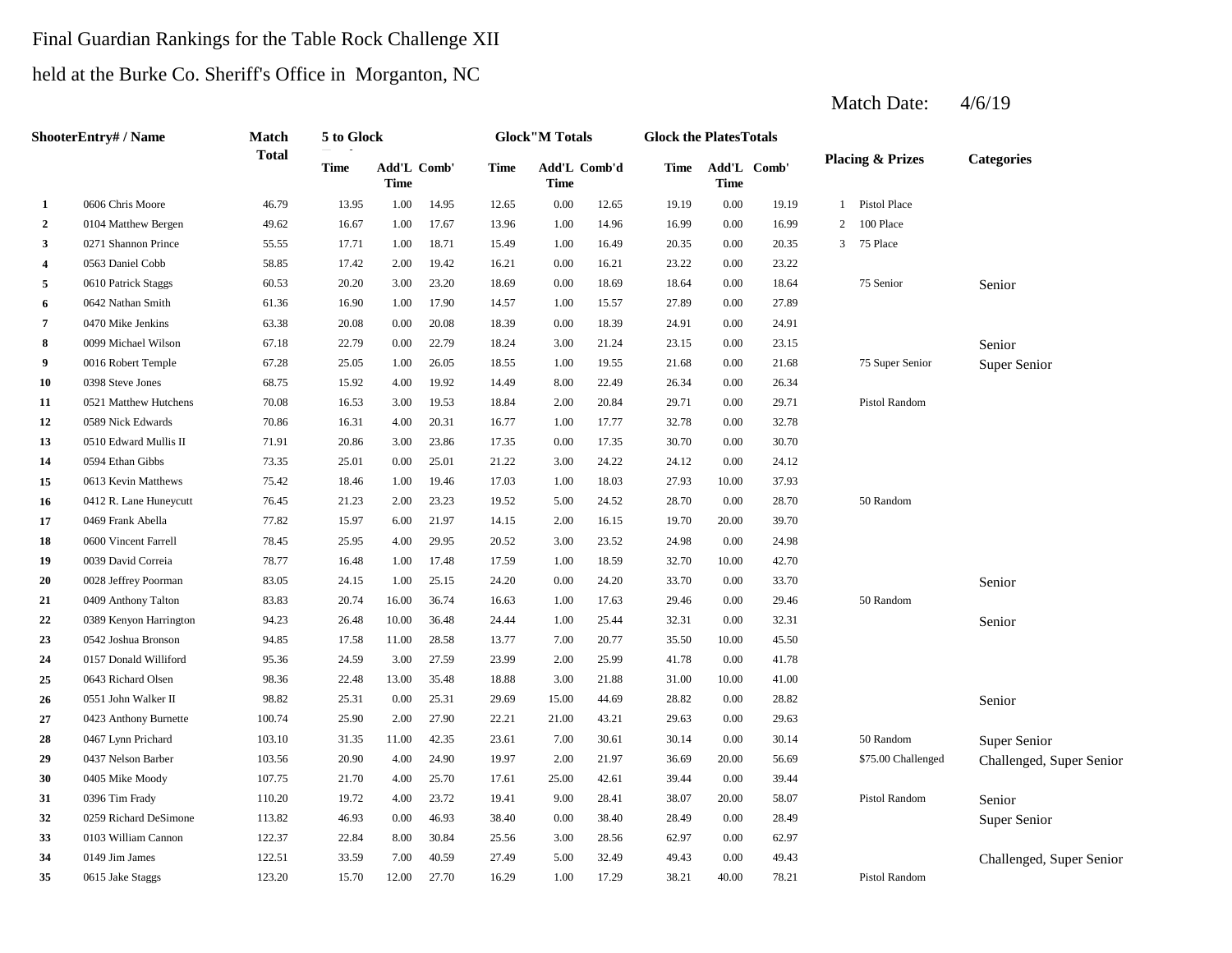|    | ShooterEntry# / Name  | Match        | 5 to Glock  |                            |        |             | <b>Glock</b> "M Totals |              | <b>Glock the Plates Totals</b> |        |             |                             |                               |
|----|-----------------------|--------------|-------------|----------------------------|--------|-------------|------------------------|--------------|--------------------------------|--------|-------------|-----------------------------|-------------------------------|
|    |                       | <b>Total</b> | <b>Time</b> | <b>Add'L Comb'</b><br>Time |        | <b>Time</b> | <b>Time</b>            | Add'L Comb'd | <b>Time</b>                    | Time   | Add'L Comb' | <b>Placing &amp; Prizes</b> | <b>Categories</b>             |
| 36 | 0018 Patricia Temple  | 123.26       | 38.02       | 7.00                       | 45.02  | 29.85       | 2.00                   | 31.85        | 46.39                          | 0.00   | 46.39       | 75 Guardian Female          | Guardian Female, Su           |
| 37 | 0306 Dan Seibert      | 125.64       | 25.51       | 6.00                       | 31.51  | 18.13       | 2.00                   | 20.13        | 34.00                          | 40.00  | 74.00       | 50 Random                   |                               |
| 38 | 0604 Benny Clark      | 137.15       | 30.58       | 14.00                      | 44.58  | 28.73       | 5.00                   | 33.73        | 48.84                          | 10.00  | 58.84       |                             | Super Senior                  |
| 39 | 0256 Mary McMickle    | 153.81       | 35.97       | 9.00                       | 44.97  | 32.27       | 7.00                   | 39.27        | 49.57                          | 20.00  | 69.57       |                             | Guardian Female, Super Senior |
| 40 | 0267 Eric Straney     | 182.76       | 26.65       | 23.00                      | 49.65  | 24.87       | 21.00                  | 45.87        | 47.24                          | 40.00  | 87.24       |                             |                               |
| 41 | 0395 Jeffrey Hibbard  | 189.74       | 28.34       | 26.00                      | 54.34  | 29.90       | 9.00                   | 38.90        | 56.50                          | 40.00  | 96.50       | 50 Random                   |                               |
| 42 | 0036 Dick Polk        | 189.90       | 32.79       | 67.00                      | 99.79  | 36.06       | 0.00                   | 36.06        | 54.05                          | 0.00   | 54.05       |                             | Super Senior                  |
| 43 | 0571 Raymond Hamilton | 221.71       | 28.05       | 22.00                      | 50.05  | 24.38       | 13.00                  | 37.38        | 84.28                          | 50.00  | 134.28      |                             |                               |
| 44 | 0352 Brandon Miller   | 242.85       | 48.38       | 11.00                      | 59.38  | 36.39       | 2.00                   | 38.39        | 115.08                         | 30.00  | 145.08      |                             |                               |
| 45 | 0403 Donald Hughes    | 247.49       | 36.57       | 1.00                       | 37.57  | 29.44       | 1.00                   | 30.44        | 79.48                          | 100.00 | 179.48      | 50 Random                   | Challenged                    |
| 46 | 0555 P. Tyler George  | 286.51       | 37.13       | 30.00                      | 67.13  | 26.94       | 31.00                  | 57.94        | 61.44                          | 100.00 | 161.44      |                             |                               |
| 47 | 0556 Anthony George   | 377.05       | 20.08       | 82.00                      | 102.08 | 27.42       | 37.00                  | 64.42        | 80.55                          | 130.00 | 210.55      |                             |                               |
| 48 | 0505 John Starke      | 387.70       | 31.83       | 36.00                      | 67.83  | 25.42       | 45.00                  | 70.42        | 69.45                          | 180.00 | 249.45      |                             | Senior                        |
| 49 | 0459 Jim DeAugustinis | 833.71       | 299.97      | 300.00                     | 599.97 | 21.09       | 24.00                  | 45.09        | 38.65                          | 150.00 | 188.65      | 50 Random                   | Senior                        |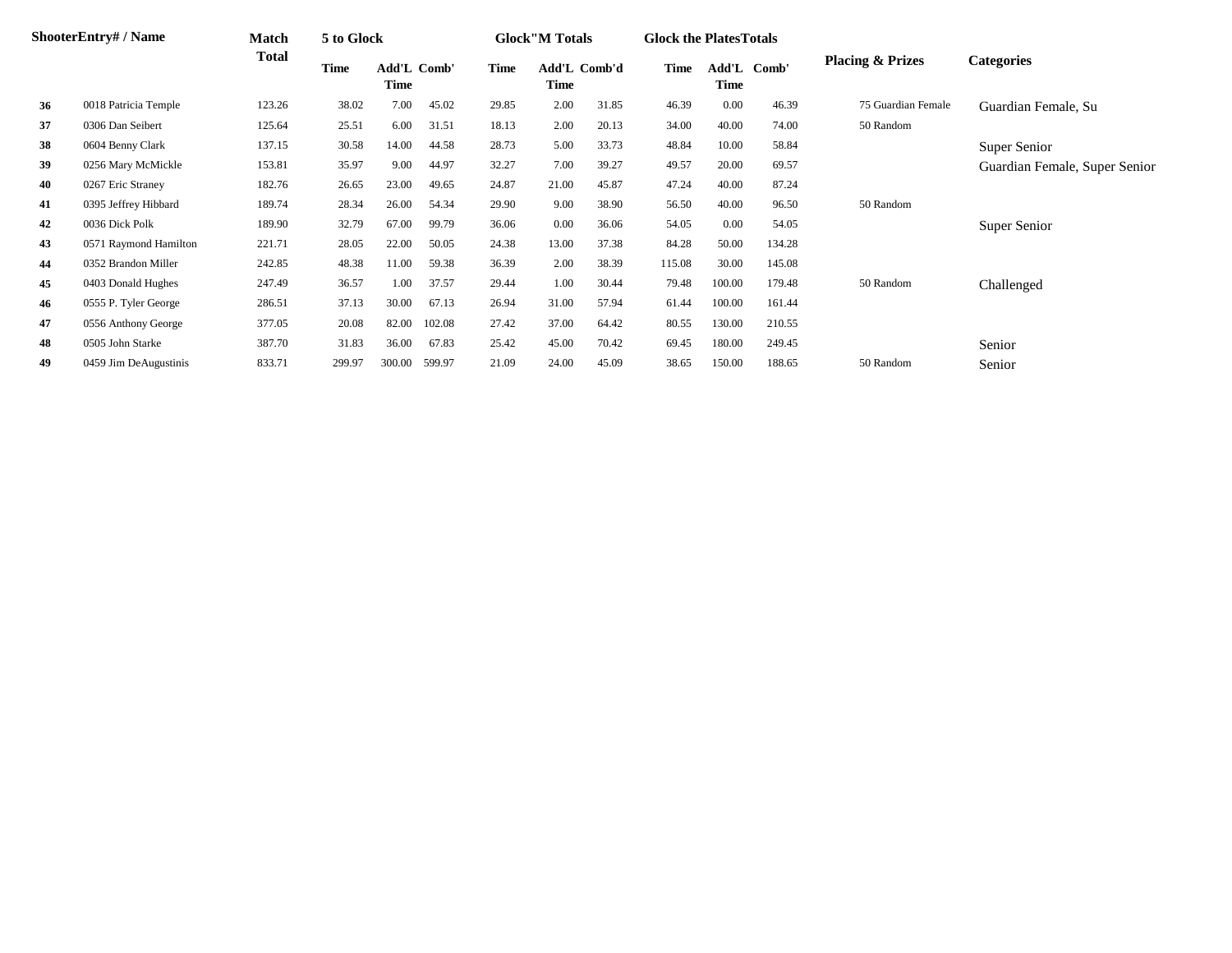#### Final Heavy Metal Rankings for the Table Rock Challenge XII

#### held at the Burke Co. Sheriff's Office in Morganton, NC

|    | <b>ShooterEntry#/Name</b> | Match        | 5 to Glock  |                            |       |       | <b>Glock</b> "M Totals      |       | <b>Glock the PlatesTotals</b> |                            |       |                |                             |
|----|---------------------------|--------------|-------------|----------------------------|-------|-------|-----------------------------|-------|-------------------------------|----------------------------|-------|----------------|-----------------------------|
|    |                           | <b>Total</b> | <b>Time</b> | Add'L Comb'<br><b>Time</b> |       | Time  | Add'L Comb'd<br><b>Time</b> |       | Time                          | Add'L Comb'<br><b>Time</b> |       |                | <b>Placing &amp; Prizes</b> |
| 1  | 0488 Nick McAllister*     | 39.87        | 14.04       | 0.00                       | 14.04 | 12.06 | 0.00                        | 12.06 | 13.77                         | 0.00                       | 13.77 | $\overline{2}$ | 100 Place                   |
| 2  | 0167 John Jones* III      | 41.35        | 15.06       | 0.00                       | 15.06 | 13.30 | 0.00                        | 13.30 | 12.99                         | 0.00                       | 12.99 | $\mathbf{1}$   | Pistol Place                |
| 3  | 0129 Kevin Hopkins*       | 47.47        | 17.48       | 0.00                       | 17.48 | 15.25 | 0.00                        | 15.25 | 14.74                         | 0.00                       | 14.74 |                |                             |
| 4  | 0222 Wallace Knight*      | 47.61        | 16.52       | 1.00                       | 17.52 | 15.45 | 0.00                        | 15.45 | 14.64                         | 0.00                       | 14.64 |                |                             |
| 5  | 0337 Jim Montgomery*      | 50.94        | 17.10       | 0.00                       | 17.10 | 13.50 | 2.00                        | 15.50 | 18.34                         | 0.00                       | 18.34 |                | 50 Random                   |
| 6  | 0177 Kenneth McCune*      | 54.12        | 17.57       | 3.00                       | 20.57 | 12.52 | 0.00                        | 12.52 | 21.03                         | 0.00                       | 21.03 |                |                             |
| 7  | 0015 Robert Milot         | 55.64        | 19.03       | 0.00                       | 19.03 | 14.60 | 6.00                        | 20.60 | 16.01                         | 0.00                       | 16.01 | $\mathbf{1}$   | <b>Pistol Place</b>         |
| 8  | 0075 Anthony Bichler III  | 55.69        | 20.82       | 0.00                       | 20.82 | 12.10 | 3.00                        | 15.10 | 19.77                         | 0.00                       | 19.77 | $\overline{2}$ | 100 Place                   |
| 9  | 0419 Michael Dixon*       | 57.51        | 18.69       | 0.00                       | 18.69 | 16.11 | 1.00                        | 17.11 | 21.71                         | 0.00                       | 21.71 |                |                             |
| 10 | 0251 Eli Colotta*         | 57.80        | 16.63       | 3.00                       | 19.63 | 13.76 | 1.00                        | 14.76 | 23.41                         | 0.00                       | 23.41 |                |                             |
| 11 | 0586 Judith Gallion*      | 58.65        | 18.80       | 0.00                       | 18.80 | 16.38 | 0.00                        | 16.38 | 23.47                         | 0.00                       | 23.47 |                | 2 year membership re        |
| 12 | 0079 Simon LeRay*         | 59.15        | 22.21       | 0.00                       | 22.21 | 16.80 | 2.00                        | 18.80 | 18.14                         | 0.00                       | 18.14 |                |                             |
| 13 | 0315 Randal Roberts*      | 59.39        | 16.42       | 9.00                       | 25.42 | 13.98 | 0.00                        | 13.98 | 19.99                         | 0.00                       | 19.99 |                |                             |
| 14 | 0515 Aaron Hawkins*       | 60.50        | 14.99       | 9.00                       | 23.99 | 11.97 | 2.00                        | 13.97 | 22.54                         | 0.00                       | 22.54 |                |                             |
| 15 | 0625 Todd MacLean*        | 61.32        | 21.88       | 0.00                       | 21.88 | 17.41 | 0.00                        | 17.41 | 22.03                         | 0.00                       | 22.03 |                |                             |
| 16 | 0288 David Jones          | 63.41        | 24.42       | 0.00                       | 24.42 | 19.52 | 0.00                        | 19.52 | 19.47                         | 0.00                       | 19.47 | 3              | 75 Place                    |
| 17 | 0579 Powell Starnes       | 63.95        | 24.15       | $0.00\,$                   | 24.15 | 21.87 | 0.00                        | 21.87 | 17.93                         | 0.00                       | 17.93 |                | 50 Random                   |
| 18 | 0101 Michael Wilson       | 66.26        | 20.66       | 4.00                       | 24.66 | 17.10 | 0.00                        | 17.10 | 24.50                         | 0.00                       | 24.50 |                |                             |
| 19 | 0458 Ryan Andrews         | 68.33        | 20.04       | $0.00\,$                   | 20.04 | 14.70 | 6.00                        | 20.70 | 27.59                         | 0.00                       | 27.59 |                |                             |
| 20 | 0239 JP Jones Jr.         | 72.88        | 25.62       | 0.00                       | 25.62 | 20.99 | 0.00                        | 20.99 | 26.27                         | 0.00                       | 26.27 |                |                             |
| 21 | 0145 John O'Connor        | 74.78        | 22.44       | 1.00                       | 23.44 | 18.82 | 1.00                        | 19.82 | 31.52                         | 0.00                       | 31.52 |                |                             |
| 22 | 0635 Jon Dabareiner       | 75.12        | 21.82       | 3.00                       | 24.82 | 18.08 | 5.00                        | 23.08 | 27.22                         | 0.00                       | 27.22 |                |                             |
| 23 | 0376 Kevin West*          | 75.32        | 19.86       | 6.00                       | 25.86 | 12.47 | 1.00                        | 13.47 | 25.99                         | 10.00                      | 35.99 |                | 2 year membership re        |
| 24 | 0203 Christopher Sales    | 77.36        | 28.37       | 0.00                       | 28.37 | 24.08 | 0.00                        | 24.08 | 24.91                         | 0.00                       | 24.91 |                |                             |
| 25 | 0108 Victor Harrelson     | 77.56        | 32.04       | $0.00\,$                   | 32.04 | 26.47 | 0.00                        | 26.47 | 19.05                         | 0.00                       | 19.05 |                | 2 year membership re        |
| 26 | 0031 Jeffrey Poorman      | 77.97        | 22.86       | 1.00                       | 23.86 | 20.30 | 1.00                        | 21.30 | 32.81                         | 0.00                       | 32.81 |                |                             |
| 27 | 0356 Mark Huth            | 78.60        | 22.56       | 5.00                       | 27.56 | 19.13 | 2.00                        | 21.13 | 29.91                         | 0.00                       | 29.91 |                | 50 Random                   |
| 28 | 0630 Isaac McCaskill      | 80.94        | 21.88       | 2.00                       | 23.88 | 19.83 | 6.00                        | 25.83 | 31.23                         | 0.00                       | 31.23 |                |                             |
| 29 | 0399 Steve Jones          | 81.20        | 16.11       | 3.00                       | 19.11 | 13.33 | 13.00                       | 26.33 | 35.76                         | 0.00                       | 35.76 |                |                             |
| 30 | 0201 Tracy Scheffling     | 81.80        | 22.85       | 3.00                       | 25.85 | 15.62 | 2.00                        | 17.62 | 28.33                         | 10.00                      | 38.33 |                | 50 Random                   |
| 31 | 0111 John Bliden          | 81.95        | 19.18       | 11.00                      | 30.18 | 17.21 | 2.00                        | 19.21 | 32.56                         | 0.00                       | 32.56 |                |                             |
| 32 | 0345 James Wallis* Jr.    | 83.70        | 27.35       | 0.00                       | 27.35 | 24.03 | 0.00                        | 24.03 | 32.32                         | 0.00                       | 32.32 |                |                             |
| 33 | 0219 William Brendemuehl  | 84.14        | 22.96       | 4.00                       | 26.96 | 17.77 | 7.00                        | 24.77 | 32.41                         | 0.00                       | 32.41 |                | 50 Random                   |
| 34 | 0536 Charles Potts        | 85.94        | 23.79       | 7.00                       | 30.79 | 20.88 | 1.00                        | 21.88 | 33.27                         | 0.00                       | 33.27 |                | 50 Random                   |
| 35 | 0340 Kenneth Steakley     | 89.55        | 20.61       | 3.00                       | 23.61 | 20.12 | 1.00                        | 21.12 | 34.82                         | 10.00                      | 44.82 |                |                             |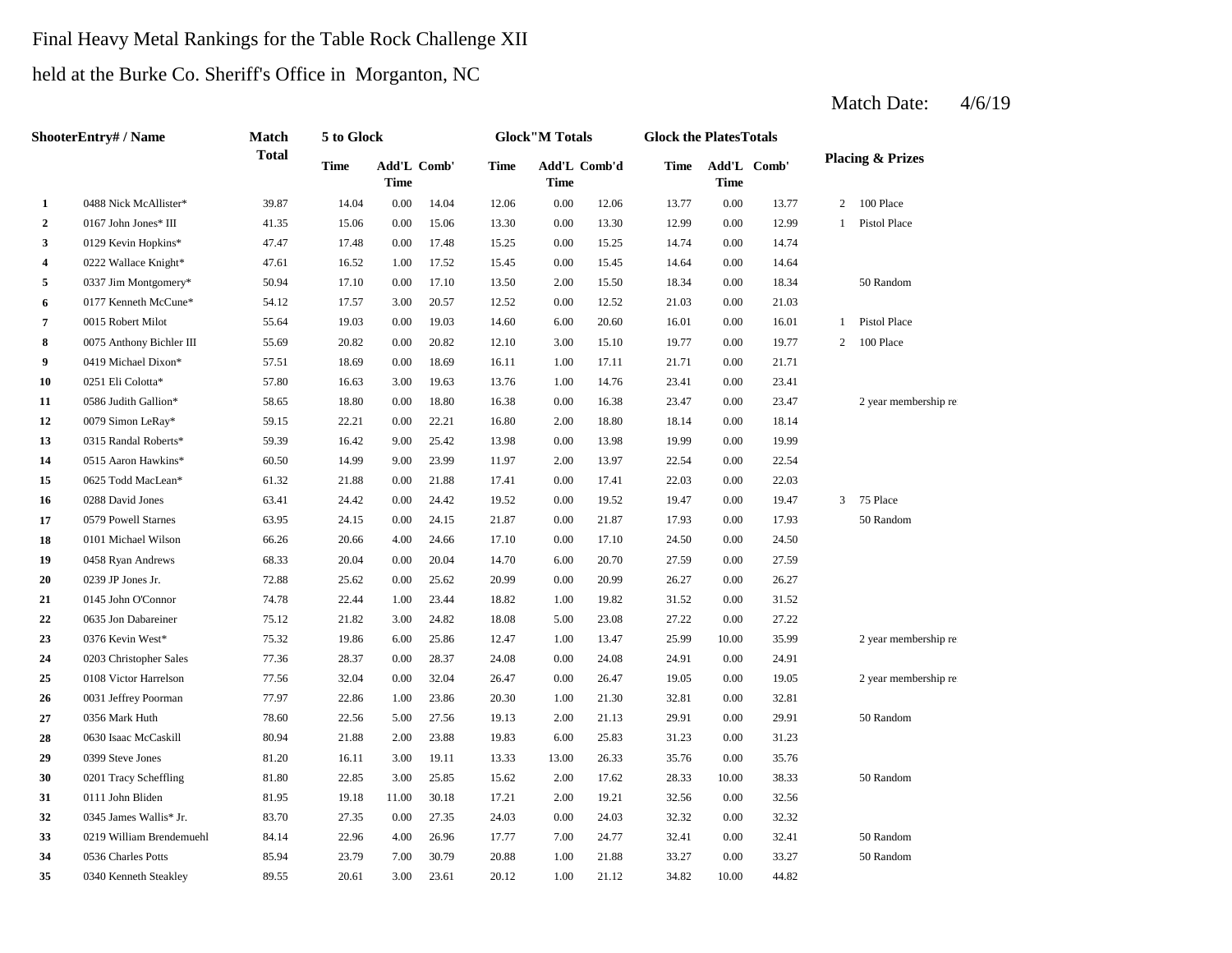|    | ShooterEntry# / Name   | <b>Match</b> | 5 to Glock  |                            |       |             | <b>Glock</b> "M Totals      |       | <b>Glock the PlatesTotals</b> |             |             |                             |
|----|------------------------|--------------|-------------|----------------------------|-------|-------------|-----------------------------|-------|-------------------------------|-------------|-------------|-----------------------------|
|    |                        | <b>Total</b> | <b>Time</b> | Add'L Comb'<br><b>Time</b> |       | <b>Time</b> | Add'L Comb'd<br><b>Time</b> |       | <b>Time</b>                   | <b>Time</b> | Add'L Comb' | <b>Placing &amp; Prizes</b> |
| 36 | 0475 Michael Wycoff    | 89.92        | 23.13       | 13.00                      | 36.13 | 19.04       | 3.00                        | 22.04 | 31.75                         | $0.00\,$    | 31.75       | 2 year membership re        |
| 37 | 0388 Kenyon Harrington | 94.60        | 22.72       | 2.00                       | 24.72 | 22.13       | 7.00                        | 29.13 | 40.75                         | $0.00\,$    | 40.75       |                             |
| 38 | 0439 Jeffery Adams     | 97.84        | 26.08       | 0.00                       | 26.08 | 25.25       | 1.00                        | 26.25 | 45.51                         | 0.00        | 45.51       |                             |
| 39 | 0050 Karl Michel       | 98.63        | 27.67       | 7.00                       | 34.67 | 25.25       | 2.00                        | 27.25 | 36.71                         | 0.00        | 36.71       |                             |
| 40 | 0189 James Walder      | 100.21       | 21.00       | 10.00                      | 31.00 | 19.06       | 0.00                        | 19.06 | 30.15                         | 20.00       | 50.15       |                             |
| 41 | 0234 John Squeri       | 100.56       | 22.56       | 3.00                       | 25.56 | 30.39       | 22.00                       | 52.39 | 22.61                         | 0.00        | 22.61       |                             |
| 42 | 0065 Eugene Mazur      | 101.33       | 25.36       | 5.00                       | 30.36 | 14.86       | 14.00                       | 28.86 | 32.11                         | 10.00       | 42.11       |                             |
| 43 | 0122 Charles Cook      | 104.05       | 23.71       | 10.00                      | 33.71 | 22.09       | 3.00                        | 25.09 | 45.25                         | 0.00        | 45.25       |                             |
| 44 | 0088 Phillip Henderson | 104.56       | 18.62       | 25.00                      | 43.62 | 25.31       | 5.00                        | 30.31 | 30.63                         | 0.00        | 30.63       |                             |
| 45 | 0554 Tommy Herman      | 105.81       | 28.87       | 2.00                       | 30.87 | 23.83       | 1.00                        | 24.83 | 50.11                         | 0.00        | 50.11       |                             |
| 46 | 0261 Richard DeSimone  | 131.89       | 52.68       | 0.00                       | 52.68 | 47.39       | 0.00                        | 47.39 | 31.82                         | $0.00\,$    | 31.82       | 50 Random                   |
| 47 | 0010 Coy Park Jr.      | 139.20       | 25.98       | 5.00                       | 30.98 | 31.94       | 16.00                       | 47.94 | 50.28                         | 10.00       | 60.28       | 50 Random                   |
| 48 | 0258 Mary McMickle     | 145.94       | 36.94       | 9.00                       | 45.94 | 33.00       | 3.00                        | 36.00 | 44.00                         | 20.00       | 64.00       |                             |
| 49 | 0605 Benny Clark       | 151.06       | 29.49       | 12.00                      | 41.49 | 25.76       | 4.00                        | 29.76 | 49.81                         | 30.00       | 79.81       |                             |
| 50 | 0098 Erich Michel      | 151.63       | 24.73       | 6.00                       | 30.73 | 28.04       | 23.00                       | 51.04 | 39.86                         | 30.00       | 69.86       |                             |
| 51 | 0350 Dwayne Miller     | 168.01       | 23.91       | 21.00                      | 44.91 | 19.11       | 7.00                        | 26.11 | 56.99                         | 40.00       | 96.99       |                             |
| 52 | 0115 Terry Owen        | 179.80       | 29.45       | 9.00                       | 38.45 | 23.72       | 5.00                        | 28.72 | 52.63                         | 60.00       | 112.63      |                             |
| 53 | 0508 John Starke, Jr.  | 183.00       | 26.01       | 7.00                       | 33.01 | 22.95       | 9.00                        | 31.95 | 68.04                         | 50.00       | 118.04      |                             |
| 54 | 0443 Kerri Jessup      | 208.81       | 40.01       | 32.00                      | 72.01 | 35.27       | 18.00                       | 53.27 | 73.53                         | 10.00       | 83.53       | 50 Random                   |
| 55 | 0506 John Starke       | 385.72       | 37.18       | 22.00                      | 59.18 | 31.03       | 28.00                       | 59.03 | 67.51                         | 200.00      | 267.51      | 50 Random                   |
| 56 | 0119 Gary Whitley      | 445.54       | 66.34       | 21.00                      | 87.34 | 57.73       | 8.00                        | 65.73 | 132.47                        | 160.00      | 292.47      |                             |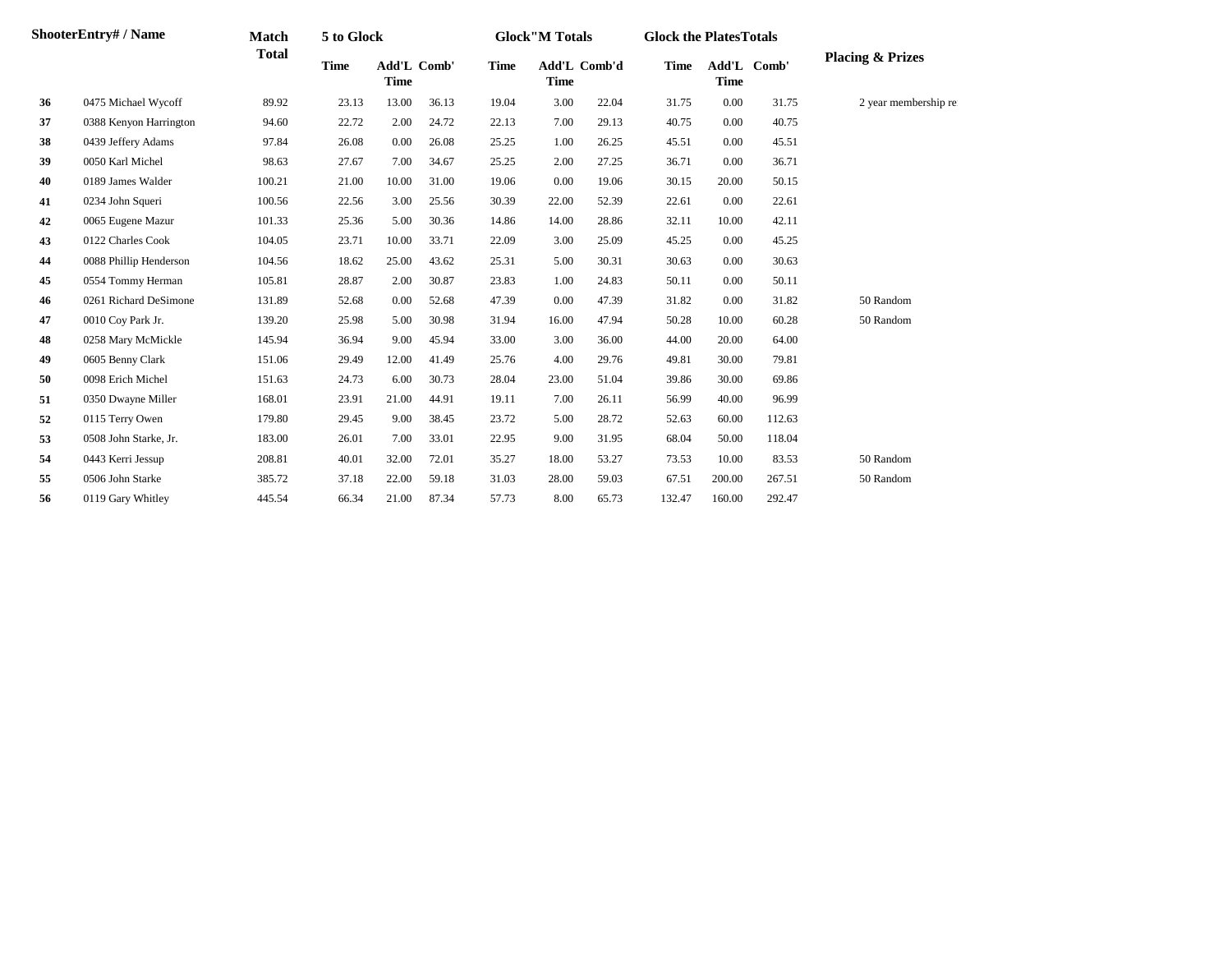#### Final Major Sub Rankings for the Table Rock Challenge XII

## held at the Burke Co. Sheriff's Office in Morganton, NC

|                  | ShooterEntry# / Name      | <b>Match</b> | 5 to Glock  |                            |       |             | <b>Glock</b> "M Totals |              | <b>Glock the PlatesTotals</b> |             |             |                |                             |
|------------------|---------------------------|--------------|-------------|----------------------------|-------|-------------|------------------------|--------------|-------------------------------|-------------|-------------|----------------|-----------------------------|
|                  |                           | <b>Total</b> | <b>Time</b> | Add'L Comb'<br><b>Time</b> |       | <b>Time</b> | <b>Time</b>            | Add'L Comb'd | Time                          | <b>Time</b> | Add'L Comb' |                | <b>Placing &amp; Prizes</b> |
| 1                | 0244 Christopher Roberts* | 36.87        | 9.68        | 0.00                       | 9.68  | 9.19        | 0.00                   | 9.19         | 18.00                         | 0.00        | 18.00       | $\overline{2}$ | 100 Place                   |
| $\boldsymbol{2}$ | 0221 Wallace Knight*      | 37.03        | 10.25       | 1.00                       | 11.25 | 9.70        | 0.00                   | 9.70         | 16.08                         | 0.00        | 16.08       |                |                             |
| 3                | 0334 Jim Montgomery*      | 37.36        | 10.40       | 0.00                       | 10.40 | 8.83        | 0.00                   | 8.83         | 18.13                         | 0.00        | 18.13       | $\mathbf{1}$   | Pistol Place                |
| 4                | 0127 Kevin Hopkins*       | 42.33        | 11.68       | 0.00                       | 11.68 | 11.11       | 0.00                   | 11.11        | 19.54                         | 0.00        | 19.54       |                |                             |
| 5                | 0417 Michael Dixon*       | 42.71        | 11.72       | $0.00\,$                   | 11.72 | 10.61       | 0.00                   | 10.61        | 20.38                         | 0.00        | 20.38       |                | 2 year membership re        |
| 6                | 0147 Brad Coram           | 42.72        | 11.79       | 1.00                       | 12.79 | 10.27       | 1.00                   | 11.27        | 18.66                         | 0.00        | 18.66       | $\mathbf{1}$   | Pistol Place                |
| 7                | 0164 John Jones* III      | 49.11        | 12.01       | 0.00                       | 12.01 | 11.17       | 0.00                   | 11.17        | 15.93                         | 10.00       | 25.93       |                | 50 Random                   |
| 8                | 0373 Kevin West*          | 52.74        | 9.87        | 2.00                       | 11.87 | 9.87        | 1.00                   | 10.87        | 20.00                         | 10.00       | 30.00       |                |                             |
| 9                | 0250 Eli Colotta*         | 52.77        | 9.46        | 0.00                       | 9.46  | 8.96        | 3.00                   | 11.96        | 21.35                         | 10.00       | 31.35       |                |                             |
| 10               | 0624 Todd MacLean*        | 54.04        | 14.93       | 0.00                       | 14.93 | 12.98       | 0.00                   | 12.98        | 26.13                         | 0.00        | 26.13       |                | 2 year membership re        |
| 11               | 0629 Isaac McCaskill      | 58.63        | 15.62       | $0.00\,$                   | 15.62 | 13.85       | 0.00                   | 13.85        | 29.16                         | 0.00        | 29.16       | 2              | 100 Place                   |
| 12               | 0062 Eugene Mazur         | 60.41        | 14.57       | 0.00                       | 14.57 | 10.90       | 2.00                   | 12.90        | 22.94                         | 10.00       | 32.94       | 3              | Etool Place                 |
| 13               | 0174 Kenneth McCune*      | 61.10        | 11.51       | 1.00                       | 12.51 | 8.24        | 1.00                   | 9.24         | 19.35                         | 20.00       | 39.35       |                |                             |
| 14               | 0539 Jeff Honeycutt*      | 64.73        | 11.74       | 4.00                       | 15.74 | 9.17        | 0.00                   | 9.17         | 19.82                         | 20.00       | 39.82       |                |                             |
| 15               | 0237 JP Jones Jr.         | 69.12        | 15.15       | 1.00                       | 16.15 | 13.18       | 0.00                   | 13.18        | 29.79                         | 10.00       | 39.79       |                |                             |
| 16               | 0632 Jon Dabareiner       | 69.64        | 12.13       | 3.00                       | 15.13 | 11.96       | 1.00                   | 12.96        | 31.55                         | 10.00       | 41.55       |                |                             |
| 17               | 0311 Randal Roberts*      | 70.74        | 8.91        | 3.00                       | 11.91 | 8.36        | 0.00                   | 8.36         | 20.47                         | 30.00       | 50.47       |                |                             |
| 18               | 0342 James Wallis* Jr.    | 72.00        | 17.58       | 1.00                       | 18.58 | 17.49       | 1.00                   | 18.49        | 24.93                         | 10.00       | 34.93       |                | 50 Random                   |
| 19               | 0407 Mike Moody           | 72.88        | 15.41       | 0.00                       | 15.41 | 16.12       | 2.00                   | 18.12        | 29.35                         | 10.00       | 39.35       |                |                             |
| 20               | 0052 Frederick Michel*    | 73.63        | 16.87       | 0.00                       | 16.87 | 16.65       | 1.00                   | 17.65        | 29.11                         | 10.00       | 39.11       |                | Pistol Random               |
| 21               | 0286 David Jones          | 76.59        | 16.89       | 0.00                       | 16.89 | 14.00       | 1.00                   | 15.00        | 24.70                         | 20.00       | 44.70       |                |                             |
| 22               | 0141 John O'Connor        | 79.61        | 14.76       | 0.00                       | 14.76 | 13.61       | 1.00                   | 14.61        | 30.24                         | 20.00       | 50.24       |                |                             |
| 23               | 0587 Gary Gallion*        | 80.86        | 11.47       | 0.00                       | 11.47 | 12.25       | 0.00                   | 12.25        | 27.14                         | 30.00       | 57.14       |                |                             |
| 24               | 0582 Judith Gallion*      | 88.80        | 13.57       | 0.00                       | 13.57 | 11.61       | 0.00                   | 11.61        | 23.62                         | 40.00       | 63.62       |                |                             |
| 25               | 0446 Jeffery Adams        | 97.90        | 16.97       | 1.00                       | 17.97 | 16.78       | 0.00                   | 16.78        | 43.15                         | 20.00       | 63.15       |                | 50 Random                   |
| 26               | 0049 Karl Michel          | 101.51       | 15.08       | 1.00                       | 16.08 | 17.46       | 2.00                   | 19.46        | 35.97                         | 30.00       | 65.97       |                |                             |
| 27               | 0121 Charles Cook         | 127.32       | 16.83       | 7.00                       | 23.83 | 17.24       | 1.00                   | 18.24        | 55.25                         | 30.00       | 85.25       |                |                             |
| 28               | 0199 Tracy Scheffling     | 140.38       | 13.48       | 1.00                       | 14.48 | 10.77       | 0.00                   | 10.77        | 35.13                         | 80.00       | 115.13      |                |                             |
| 29               | 0085 Phillip Henderson    | 159.20       | 15.35       | 19.00                      | 34.35 | 18.00       | 0.00                   | 18.00        | 36.85                         | 70.00       | 106.85      |                |                             |
| 30               | 0349 Dwayne Miller        | 160.34       | 14.88       | 6.00                       | 20.88 | 12.48       | 6.00                   | 18.48        | 30.98                         | 90.00       | 120.98      |                | 50 Random                   |
| 31               | 0567 Worth Berry          | 166.66       | 17.90       | 1.00                       | 18.90 | 11.80       | 2.00                   | 13.80        | 63.96                         | 70.00       | 133.96      |                |                             |
| 32               | 0038 Dick Polk            | 313.60       | 34.92       | 18.00                      | 52.92 | 30.69       | 13.00                  | 43.69        | 96.99                         | 120.00      | 216.99      |                |                             |
| 33               | 0516 Brandon Miller       | 358.62       | 34.61       | 16.00                      | 50.61 | 31.06       | 4.00                   | 35.06        | 142.95                        | 130.00      | 272.95      |                |                             |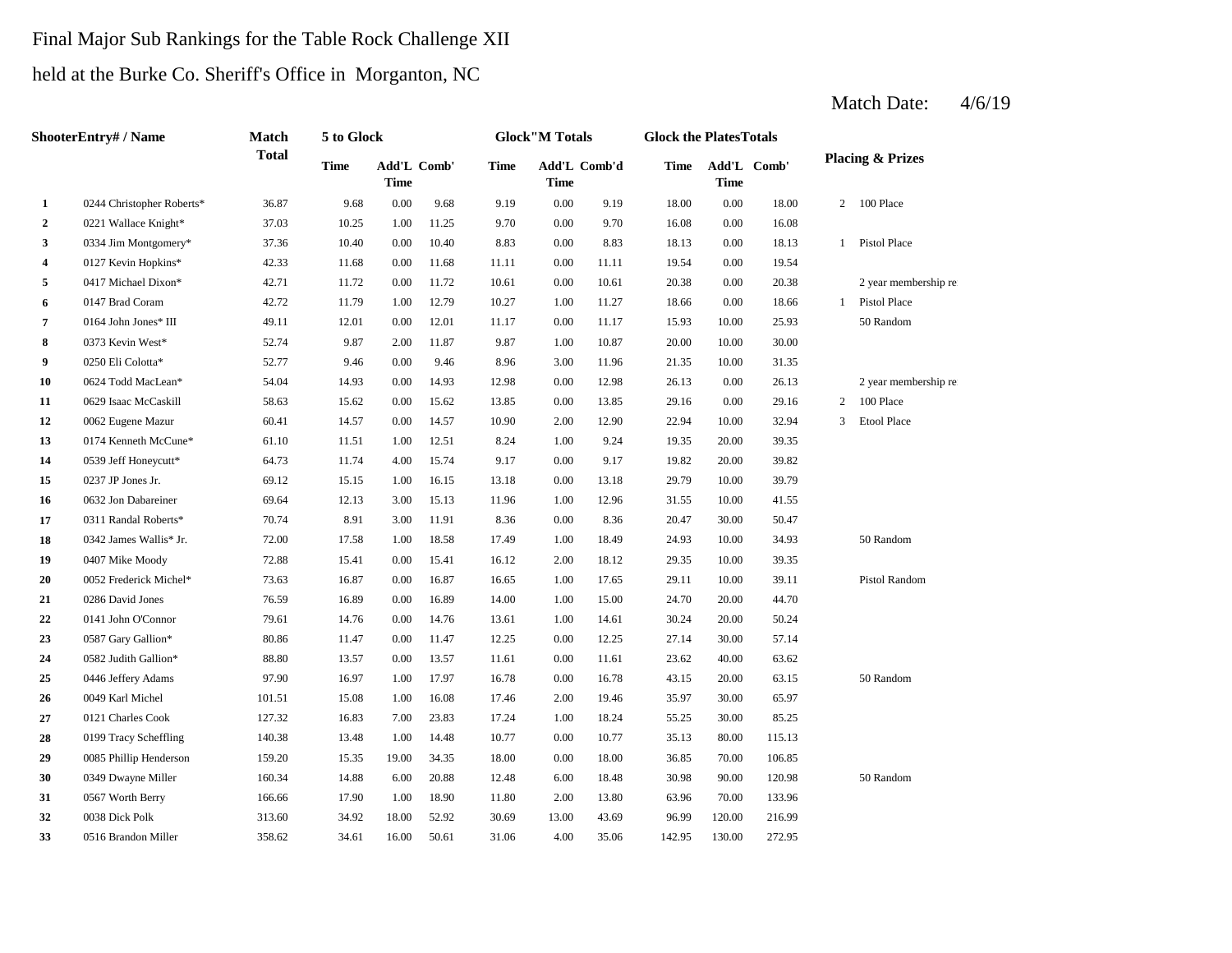#### Final Master Stock Rankings for the Table Rock Challenge XII

held at the Burke Co. Sheriff's Office in Morganton, NC

|                | ShooterEntry# / Name      | Match        | 5 to Glock  |                            |       |             | <b>Glock</b> "M Totals      |       | <b>Glock the PlatesTotals</b> |                            |       |              |                             |
|----------------|---------------------------|--------------|-------------|----------------------------|-------|-------------|-----------------------------|-------|-------------------------------|----------------------------|-------|--------------|-----------------------------|
|                |                           | <b>Total</b> | <b>Time</b> | Add'L Comb'<br><b>Time</b> |       | <b>Time</b> | Add'L Comb'd<br><b>Time</b> |       | Time                          | Add'L Comb'<br><b>Time</b> |       |              | <b>Placing &amp; Prizes</b> |
| 1              | 0246 Christopher Roberts* | 36.54        | 13.26       | 1.00                       | 14.26 | 11.30       | 0.00                        | 11.30 | 10.98                         | 0.00                       | 10.98 | $\mathbf{1}$ | Pistol Place                |
| $\overline{2}$ | 0487 Nick McAllister*     | 40.77        | 12.61       | 0.00                       | 12.61 | 10.30       | 4.00                        | 14.30 | 13.86                         | 0.00                       | 13.86 | 2            | 100 Place                   |
| 3              | 0278 Charles Ellison*     | 41.68        | 12.63       | 0.00                       | 12.63 | 11.14       | 0.00                        | 11.14 | 17.91                         | 0.00                       | 17.91 | 3            | 75 Place                    |
| 4              | 0375 Kevin West*          | 41.89        | 14.36       | 1.00                       | 15.36 | 9.32        | 0.00                        | 9.32  | 17.21                         | 0.00                       | 17.21 |              |                             |
| 5              | 0166 John Jones* III      | 44.27        | 15.49       | 2.00                       | 17.49 | 12.98       | 0.00                        | 12.98 | 13.80                         | 0.00                       | 13.80 |              | 50 Random                   |
| 6              | 0371 Brent Trivette*      | 45.12        | 12.29       | 4.00                       | 16.29 | 12.44       | 0.00                        | 12.44 | 16.39                         | 0.00                       | 16.39 |              |                             |
| 7              | 0035 Kevin Wrest*         | 45.72        | 14.17       | 2.00                       | 16.17 | 12.49       | 1.00                        | 13.49 | 16.06                         | 0.00                       | 16.06 |              |                             |
| 8              | 0304 Tyler Moritsch       | 45.72        | 13.95       | 3.00                       | 16.95 | 10.92       | 5.00                        | 15.92 | 12.85                         | 0.00                       | 12.85 |              | 2 year membership re        |
| 9              | 0154 Rodney Leeber*       | 46.02        | 15.65       | 4.00                       | 19.65 | 11.91       | 0.00                        | 11.91 | 14.46                         | 0.00                       | 14.46 |              | 50 Random                   |
| 10             | 0181 Josh Harriss*        | 47.28        | 14.12       | 0.00                       | 14.12 | 11.30       | 0.00                        | 11.30 | 21.86                         | 0.00                       | 21.86 |              |                             |
| 11             | 0336 Jim Montgomery*      | 47.45        | 15.43       | 0.00                       | 15.43 | 13.98       | 1.00                        | 14.98 | 17.04                         | 0.00                       | 17.04 |              |                             |
| 12             | 0654 Steven Degerick*     | 47.78        | 15.81       | 1.00                       | 16.81 | 12.85       | 0.00                        | 12.85 | 18.12                         | 0.00                       | 18.12 |              |                             |
| 13             | 0319 Mark Allison*        | 50.09        | 17.04       | 3.00                       | 20.04 | 14.81       | 0.00                        | 14.81 | 15.24                         | 0.00                       | 15.24 |              | 50 Random                   |
| 14             | 0176 Kenneth McCune*      | 50.26        | 19.00       | 1.00                       | 20.00 | 12.41       | 1.00                        | 13.41 | 16.85                         | 0.00                       | 16.85 |              |                             |
| 15             | 0082 David Williams*      | 51.39        | 18.04       | 1.00                       | 19.04 | 14.98       | 0.00                        | 14.98 | 17.37                         | 0.00                       | 17.37 |              |                             |
| 16             | 0418 Michael Dixon*       | 52.37        | 17.95       | 2.00                       | 19.95 | 14.81       | 0.00                        | 14.81 | 17.61                         | 0.00                       | 17.61 |              |                             |
| 17             | 0192 Hunter Bennett*      | 56.89        | 11.67       | 2.00                       | 13.67 | 9.97        | 3.00                        | 12.97 | 20.25                         | 10.00                      | 30.25 |              |                             |
| 18             | 0578 Bruce Hurt*          | 57.61        | 17.80       | 5.00                       | 22.80 | 14.29       | 0.00                        | 14.29 | 20.52                         | 0.00                       | 20.52 |              |                             |
| 19             | 0162 Steven Ruck Sr.      | 58.74        | 14.80       | 7.00                       | 21.80 | 15.70       | 4.00                        | 19.70 | 17.24                         | 0.00                       | 17.24 |              |                             |
| 20             | 0273 Shannon Prince       | 58.89        | 17.54       | 1.00                       | 18.54 | 17.11       | 3.00                        | 20.11 | 20.24                         | 0.00                       | 20.24 |              |                             |
| 21             | 0585 Judith Gallion*      | 60.46        | 19.07       | 0.00                       | 19.07 | 14.30       | 4.00                        | 18.30 | 23.09                         | 0.00                       | 23.09 |              | 50 Random                   |
| 22             | 0078 Simon LeRay*         | 61.88        | 20.32       | 0.00                       | 20.32 | 17.45       | 0.00                        | 17.45 | 24.11                         | 0.00                       | 24.11 |              |                             |
| 23             | 0344 James Wallis* Jr.    | 70.71        | 24.79       | 1.00                       | 25.79 | 22.99       | 0.00                        | 22.99 | 21.93                         | 0.00                       | 21.93 |              |                             |
| 24             | 0008 Ronald Coulson       | 73.96        | 27.29       | 2.00                       | 29.29 | 8.31        | 4.00                        | 12.31 | 32.36                         | 0.00                       | 32.36 |              |                             |
| 25             | 0180 Ronald Young* Jr.    | 75.14        | 22.16       | 3.00                       | 25.16 | 16.33       | 2.00                        | 18.33 | 31.65                         | 0.00                       | 31.65 |              |                             |
| 26             | 0296 Brandon Jackson      | 77.80        | 20.33       | 8.00                       | 28.33 | 16.80       | 7.00                        | 23.80 | 25.67                         | 0.00                       | 25.67 |              |                             |
| 27             | 0054 Frederick Michel*    | 78.70        | 25.93       | 0.00                       | 25.93 | 20.98       | 0.00                        | 20.98 | 31.79                         | 0.00                       | 31.79 |              |                             |
| 28             | 0144 John O'Connor        | 78.92        | 21.56       | 6.00                       | 27.56 | 19.12       | 3.00                        | 22.12 | 29.24                         | 0.00                       | 29.24 |              |                             |
| 29             | 0540 Jeff Honeycutt*      | 80.39        | 17.76       | 6.00                       | 23.76 | 13.14       | 2.00                        | 15.14 | 31.49                         | 10.00                      | 41.49 |              |                             |
| 30             | 0456 Daniel Miller III    | 84.81        | 29.84       | 4.00                       | 33.84 | 24.45       | 0.00                        | 24.45 | 26.52                         | 0.00                       | 26.52 |              | 50 Random                   |
| 31             | 0491 Preston Crowder      | 86.44        | 14.89       | 15.00                      | 29.89 | 14.38       | 15.00                       | 29.38 | 27.17                         | 0.00                       | 27.17 |              |                             |
| 32             | 0064 Eugene Mazur         | 90.45        | 18.32       | 7.00                       | 25.32 | 14.19       | 1.00                        | 15.19 | 29.94                         | 20.00                      | 49.94 |              |                             |
| 33             | 0379 Michael Starr        | 91.04        | 24.08       | 8.00                       | 32.08 | 24.59       | 0.00                        | 24.59 | 34.37                         | 0.00                       | 34.37 |              |                             |
| 34             | 0302 Barry Ellis          | 91.54        | 27.76       | 10.00                      | 37.76 | 17.76       | 10.00                       | 27.76 | 26.02                         | 0.00                       | 26.02 |              | 50 Random                   |
| 35             | 0307 Dan Seibert          | 96.25        | 24.32       | 8.00                       | 32.32 | 19.39       | 4.00                        | 23.39 | 30.54                         | 10.00                      | 40.54 |              |                             |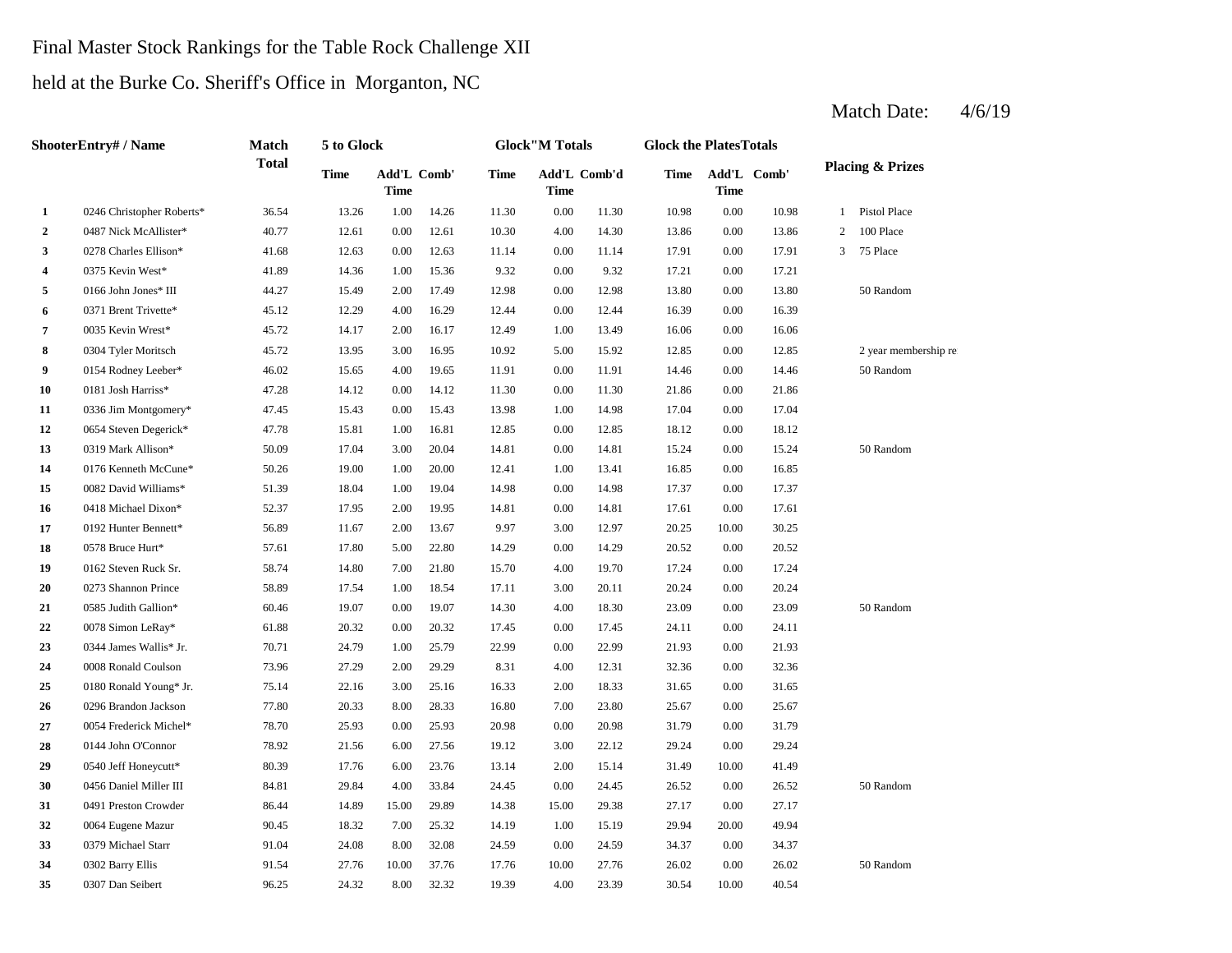|    | <b>ShooterEntry# / Name</b> | <b>Match</b> | 5 to Glock  |                     |        |       | <b>Glock</b> "M Totals |        | <b>Glock the Plates Totals</b> |             |             |                             |
|----|-----------------------------|--------------|-------------|---------------------|--------|-------|------------------------|--------|--------------------------------|-------------|-------------|-----------------------------|
|    |                             | <b>Total</b> | <b>Time</b> | Add'L Comb'<br>Time |        | Time  | Add'L Comb'd<br>Time   |        | <b>Time</b>                    | <b>Time</b> | Add'L Comb' | <b>Placing &amp; Prizes</b> |
| 36 | 0447 Jeffery Adams          | 97.14        | 27.16       | 0.00                | 27.16  | 24.26 | 2.00                   | 26.26  | 43.72                          | 0.00        | 43.72       |                             |
| 37 | 0494 Taylor Ethridge        | 110.60       | 33.30       | 13.00               | 46.30  | 22.53 | 11.00                  | 33.53  | 30.77                          | $0.00\,$    | 30.77       |                             |
| 38 | 0294 Simon Wilkie           | 118.99       | 25.91       | 10.00               | 35.91  | 22.79 | 12.00                  | 34.79  | 38.29                          | 10.00       | 48.29       |                             |
| 39 | 0292 John Morrissey         | 126.40       | 28.78       | 12.00               | 40.78  | 17.60 | 2.00                   | 19.60  | 36.02                          | 30.00       | 66.02       |                             |
| 40 | 0493 Amanda Moore           | 126.94       | 19.06       | 23.00               | 42.06  | 16.45 | 5.00                   | 21.45  | 33.43                          | 30.00       | 63.43       |                             |
| 41 | 0442 Kerri Jessup           | 156.15       | 34.89       | 17.00               | 51.89  | 26.61 | 16.00                  | 42.61  | 41.65                          | 20.00       | 61.65       |                             |
| 42 | 0362 Matt Guglielmetti      | 169.09       | 38.27       | 5.00                | 43.27  | 27.89 | 4.00                   | 31.89  | 63.93                          | 30.00       | 93.93       | 50 Random                   |
| 43 | 0300 Ashley Ellis           | 209.05       | 36.12       | 20.00               | 56.12  | 26.05 | 6.00                   | 32.05  | 50.88                          | 70.00       | 120.88      |                             |
| 44 | 0298 Bryce Parker           | 424.37       | 46.00       | 71.00               | 117.00 | 39.90 | 62.00                  | 101.90 | 75.47                          | 130.00      | 205.47      |                             |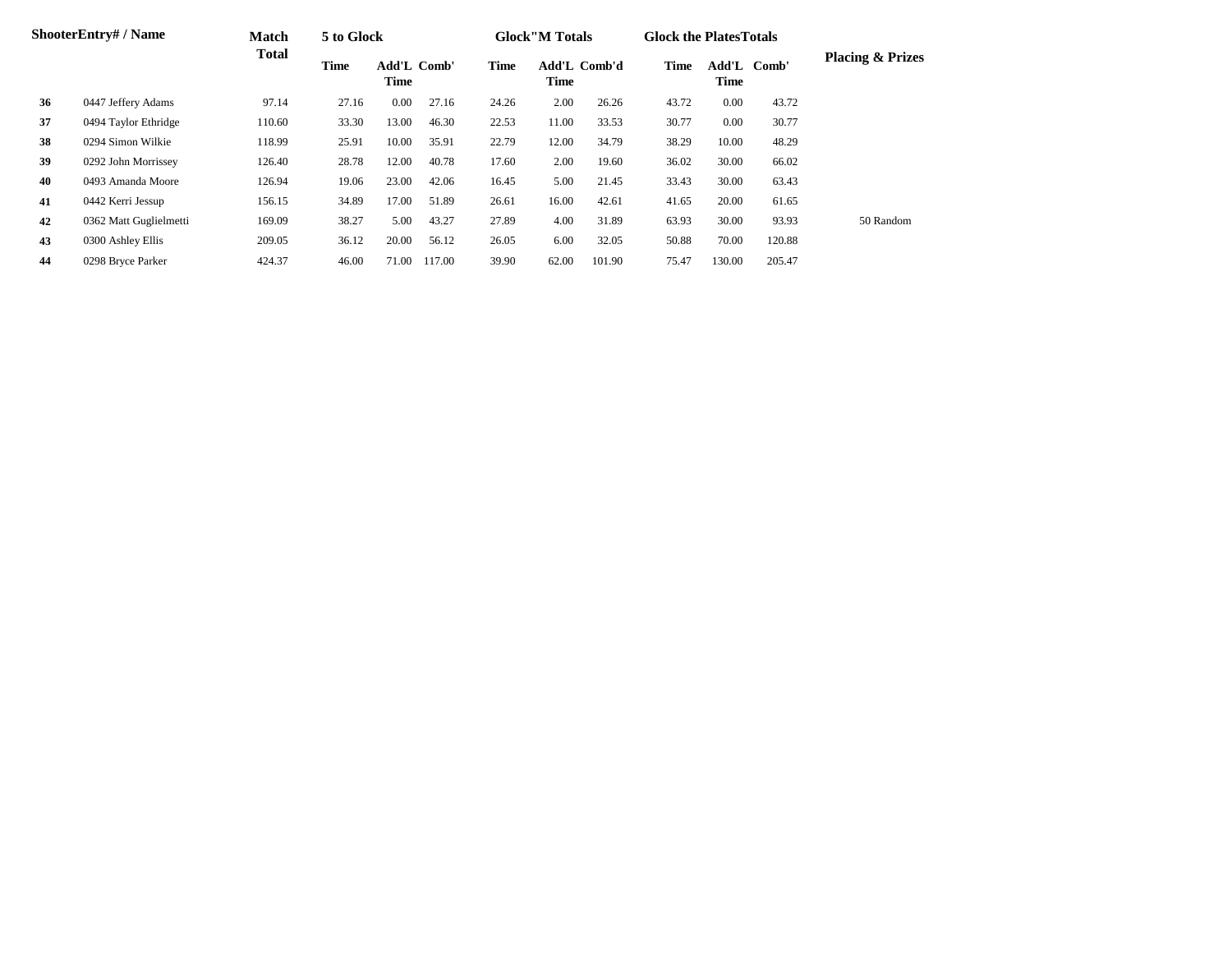## Final SubCompact Rankings for the Table Rock Challenge XII

## held at the Burke Co. Sheriff's Office in Morganton, NC

|                | <b>ShooterEntry# / Name</b> | Match        | 5 to Glock  |             |             |             | <b>Glock</b> "M Totals |              | <b>Glock the PlatesTotals</b> |             |             |                |                             |
|----------------|-----------------------------|--------------|-------------|-------------|-------------|-------------|------------------------|--------------|-------------------------------|-------------|-------------|----------------|-----------------------------|
|                |                             | <b>Total</b> | <b>Time</b> | <b>Time</b> | Add'L Comb' | <b>Time</b> | <b>Time</b>            | Add'L Comb'd | <b>Time</b>                   | <b>Time</b> | Add'L Comb' |                | <b>Placing &amp; Prizes</b> |
| 1              | 0262 David Knight*          | 35.69        | 12.83       | 1.00        | 13.83       | 11.28       | 0.00                   | 11.28        | 10.58                         | 0.00        | 10.58       | 1              | Pistol MatchMeister         |
| $\overline{2}$ | 0243 Christopher Roberts*   | 39.30        | 13.46       | 1.00        | 14.46       | 12.48       | 0.00                   | 12.48        | 12.36                         | 0.00        | 12.36       | $\overline{c}$ | 100 Place                   |
| 3              | 0220 Wallace Knight*        | 43.14        | 15.13       | 0.00        | 15.13       | 13.69       | $0.00\,$               | 13.69        | 14.32                         | 0.00        | 14.32       | $\mathbf{1}$   | Pistol Place                |
| 4              | 0249 Eli Colotta*           | 44.06        | 14.93       | 1.00        | 15.93       | 12.52       | 0.00                   | 12.52        | 15.61                         | 0.00        | 15.61       |                |                             |
| 5              | 0163 John Jones* III        | 45.05        | 18.41       | 0.00        | 18.41       | 12.06       | 0.00                   | 12.06        | 14.58                         | 0.00        | 14.58       |                |                             |
| 6              | 0310 Randal Roberts*        | 47.77        | 13.30       | 4.00        | 17.30       | 13.86       | 1.00                   | 14.86        | 15.61                         | 0.00        | 15.61       |                |                             |
| 7              | 0372 Kevin West*            | 48.61        | 14.40       | 2.00        | 16.40       | 11.28       | $0.00\,$               | 11.28        | 20.93                         | 0.00        | 20.93       |                |                             |
| 8              | 0126 Kevin Hopkins*         | 48.95        | 17.32       | 0.00        | 17.32       | 15.09       | 1.00                   | 16.09        | 15.54                         | 0.00        | 15.54       |                | 50 Random                   |
| 9              | 0014 Robert Milot           | 51.59        | 17.49       | 2.00        | 19.49       | 15.31       | 1.00                   | 16.31        | 15.79                         | 0.00        | 15.79       | $\mathbf{1}$   | Pistol Place                |
| 10             | 0575 Bruce Hurt*            | 52.18        | 18.14       | 1.00        | 19.14       | 14.48       | 0.00                   | 14.48        | 18.56                         | 0.00        | 18.56       |                | Pistol Random               |
| 11             | 0333 Jim Montgomery*        | 52.38        | 16.98       | 2.00        | 18.98       | 12.64       | 0.00                   | 12.64        | 20.76                         | 0.00        | 20.76       |                |                             |
| 12             | 0123 Paul Rettell           | 52.51        | 16.48       | 1.00        | 17.48       | 13.74       | 0.00                   | 13.74        | 21.29                         | 0.00        | 21.29       | 2              | 100 Place                   |
| 13             | 0323 Jimmy Ashley*          | 58.07        | 15.29       | 5.00        | 20.29       | 12.18       | 5.00                   | 17.18        | 20.60                         | 0.00        | 20.60       |                |                             |
| 14             | 0151 Rodney Leeber*         | 61.55        | 16.81       | 1.00        | 17.81       | 11.31       | 1.00                   | 12.31        | 21.43                         | 10.00       | 31.43       |                |                             |
| 15             | 0581 Judith Gallion*        | 63.07        | 19.18       | 2.00        | 21.18       | 15.28       | 4.00                   | 19.28        | 22.61                         | 0.00        | 22.61       |                |                             |
| 16             | 0321 Edward Love            | 63.57        | 20.80       | 3.00        | 23.80       | 17.96       | $0.00\,$               | 17.96        | 21.81                         | 0.00        | 21.81       | $\mathbf{3}$   | 75 Place                    |
| 17             | 0611 Patrick Staggs         | 66.35        | 25.83       | 0.00        | 25.83       | 18.44       | 0.00                   | 18.44        | 22.08                         | 0.00        | 22.08       |                |                             |
| 18             | 0564 Daniel Cobb            | 66.90        | 18.95       | 0.00        | 18.95       | 15.56       | 1.00                   | 16.56        | 31.39                         | 0.00        | 31.39       |                |                             |
| 19             | 0169 Michael Elks           | 67.91        | 22.05       | 1.00        | 23.05       | 15.45       | 5.00                   | 20.45        | 24.41                         | 0.00        | 24.41       |                |                             |
| 20             | 0004 Eric Russell           | 68.57        | 17.61       | 7.00        | 24.61       | 15.07       | 2.00                   | 17.07        | 26.89                         | 0.00        | 26.89       |                | 50 Random                   |
| 21             | 0231 John Squeri            | 68.59        | 20.20       | 2.00        | 22.20       | 16.41       | 3.00                   | 19.41        | 26.98                         | 0.00        | 26.98       |                |                             |
| 22             | 0438 Nelson Barber          | 72.99        | 21.59       | 1.00        | 22.59       | 19.72       | 2.00                   | 21.72        | 28.68                         | 0.00        | 28.68       |                |                             |
| 23             | 0285 David Jones            | 73.50        | 24.87       | 2.00        | 26.87       | 20.61       | 3.00                   | 23.61        | 23.02                         | 0.00        | 23.02       |                |                             |
| 24             | 0341 James Wallis* Jr.      | 75.76        | 28.58       | 0.00        | 28.58       | 24.65       | 0.00                   | 24.65        | 22.53                         | 0.00        | 22.53       |                |                             |
| 25             | 0535 Charles Potts          | 76.16        | 23.75       | 5.00        | 28.75       | 21.94       | 0.00                   | 21.94        | 25.47                         | 0.00        | 25.47       |                |                             |
| 26             | 0537 Alex Honeycutt         | 80.23        | 24.60       | 2.00        | 26.60       | 13.44       | 8.00                   | 21.44        | 22.19                         | 10.00       | 32.19       |                |                             |
| 27             | 0401 John Berry             | 80.58        | 25.43       | 0.00        | 25.43       | 22.15       | 1.00                   | 23.15        | 32.00                         | 0.00        | 32.00       |                | 50 Random                   |
| 28             | 0076 Simon LeRay*           | 80.85        | 21.82       | 1.00        | 22.82       | 18.23       | 0.00                   | 18.23        | 29.80                         | 10.00       | 39.80       |                |                             |
| 29             | 0330 James Parris Jr        | 84.11        | 25.23       | 0.00        | 25.23       | 19.61       | 1.00                   | 20.61        | 38.27                         | 0.00        | 38.27       |                |                             |
| 30             | 0445 Jeffery Adams          | 87.67        | 24.88       | 0.00        | 24.88       | 25.04       | 4.00                   | 29.04        | 33.75                         | 0.00        | 33.75       |                |                             |
| 31             | 0029 Jeffrey Poorman        | 89.41        | 24.64       | 2.00        | 26.64       | 21.70       | 4.00                   | 25.70        | 37.07                         | 0.00        | 37.07       |                |                             |
| 32             | 0607 Chris Moore            | 90.14        | 18.30       | 3.00        | 21.30       | 13.92       | 11.00                  | 24.92        | 33.92                         | 10.00       | 43.92       |                | Pistol Random               |
| 33             | 0061 Eugene Mazur           | 91.93        | 19.08       | 4.00        | 23.08       | 13.37       | 8.00                   | 21.37        | 27.48                         | 20.00       | 47.48       |                | 50 Random                   |
| 34             | 0187 James Walder           | 94.20        | 20.42       | 17.00       | 37.42       | 17.70       | 8.00                   | 25.70        | 31.08                         | 0.00        | 31.08       |                |                             |
| 35             | 0348 Dwayne Miller          | 94.33        | 21.35       | 3.00        | 24.35       | 18.44       | 0.00                   | 18.44        | 31.54                         | 20.00       | 51.54       |                | 50 Random                   |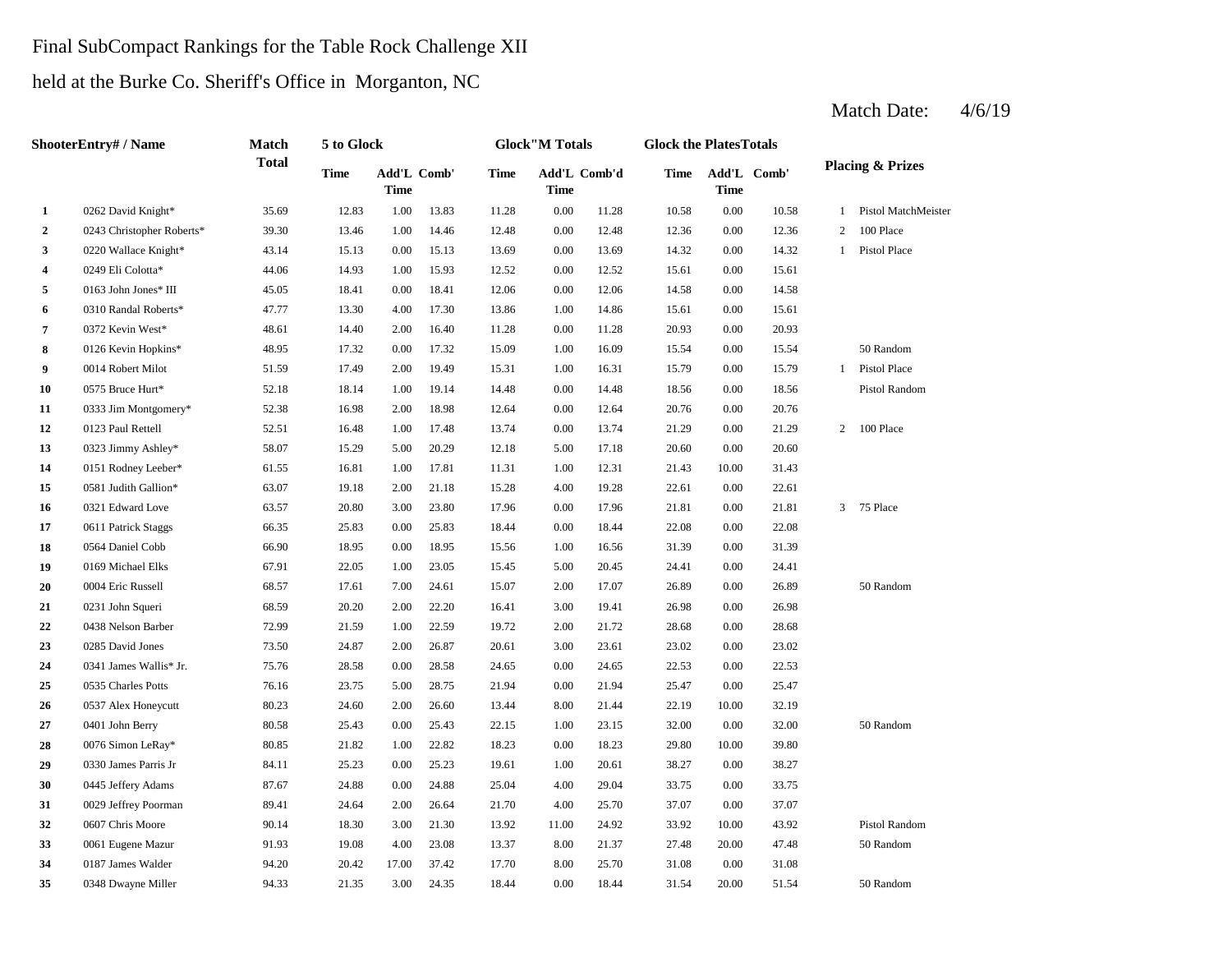|    | ShooterEntry# / Name      | <b>Match</b> | 5 to Glock  |                            |        |             | <b>Glock</b> "M Totals |              | <b>Glock the Plates Totals</b> |             |             |                             |
|----|---------------------------|--------------|-------------|----------------------------|--------|-------------|------------------------|--------------|--------------------------------|-------------|-------------|-----------------------------|
|    |                           | <b>Total</b> | <b>Time</b> | Add'L Comb'<br><b>Time</b> |        | <b>Time</b> | <b>Time</b>            | Add'L Comb'd | <b>Time</b>                    | <b>Time</b> | Add'L Comb' | <b>Placing &amp; Prizes</b> |
| 36 | 0416 Roy Meditz           | 95.42        | 26.27       | 2.00                       | 28.27  | 22.46       | 1.00                   | 23.46        | 43.69                          | 0.00        | 43.69       |                             |
| 37 | 0406 Mike Moody           | 95.83        | 21.71       | 9.00                       | 30.71  | 16.47       | 11.00                  | 27.47        | 37.65                          | 0.00        | 37.65       |                             |
| 38 | 0450 David Taylor         | 96.04        | 20.17       | 7.00                       | 27.17  | 18.63       | 16.00                  | 34.63        | 34.24                          | 0.00        | 34.24       |                             |
| 39 | 0397 Tim Frady            | 97.95        | 17.96       | 15.00                      | 32.96  | 14.99       | 11.00                  | 25.99        | 29.00                          | 10.00       | 39.00       |                             |
| 40 | 0107 Victor Harrelson     | 101.98       | 30.82       | 0.00                       | 30.82  | 28.00       | 0.00                   | 28.00        | 33.16                          | 10.00       | 43.16       |                             |
| 41 | 0158 Donald Williford     | 107.11       | 25.64       | 1.00                       | 26.64  | 25.59       | 3.00                   | 28.59        | 51.88                          | 0.00        | 51.88       |                             |
| 42 | 0283 Tate Parker          | 107.72       | 28.21       | 2.00                       | 30.21  | 22.88       | 5.00                   | 27.88        | 39.63                          | 10.00       | 49.63       | 2 year membership re        |
| 43 | 0140 John O'Connor        | 110.82       | 22.98       | 18.00                      | 40.98  | 19.15       | 0.00                   | 19.15        | 50.69                          | 0.00        | 50.69       |                             |
| 44 | 0084 Phillip Henderson    | 112.47       | 17.91       | 30.00                      | 47.91  | 20.64       | 8.00                   | 28.64        | 35.92                          | 0.00        | 35.92       |                             |
| 45 | 0224 Tim Wilhelm          | 115.34       | 27.38       | 2.00                       | 29.38  | 23.89       | 2.00                   | 25.89        | 60.07                          | 0.00        | 60.07       |                             |
| 46 | 0309 Edward Kubacki       | 116.23       | 16.92       | 17.00                      | 33.92  | 17.17       | 11.00                  | 28.17        | 44.14                          | 10.00       | 54.14       |                             |
| 47 | 0270 Anthony Sweeney-kohl | 116.41       | 24.05       | 2.00                       | 26.05  | 21.85       | 1.00                   | 22.85        | 47.51                          | 20.00       | 67.51       | 50 Random                   |
| 48 | 0051 Frederick Michel*    | 120.56       | 27.49       | 0.00                       | 27.49  | 26.34       | 1.00                   | 27.34        | 45.73                          | 20.00       | 65.73       |                             |
| 49 | 0026 John McMahon         | 122.89       | 24.25       | 8.00                       | 32.25  | 15.49       | 20.00                  | 35.49        | 45.15                          | 10.00       | 55.15       |                             |
| 50 | 0260 Richard DeSimone     | 124.17       | 49.34       | 0.00                       | 49.34  | 40.91       | 1.00                   | 41.91        | 32.92                          | 0.00        | 32.92       | 50 Random                   |
| 51 | 0637 Bobby Fleshman       | 124.33       | 22.13       | 12.00                      | 34.13  | 22.91       | 5.00                   | 27.91        | 42.29                          | 20.00       | 62.29       |                             |
| 52 | 0501 John Senter          | 133.86       | 23.05       | 13.00                      | 36.05  | 23.01       | 8.00                   | 31.01        | 46.80                          | 20.00       | 66.80       |                             |
| 53 | 0037 Dick Polk            | 162.36       | 39.93       | 22.00                      | 61.93  | 36.35       | 1.00                   | 37.35        | 63.08                          | 0.00        | 63.08       |                             |
| 54 | 0434 William Whiting      | 177.48       | 19.34       | 7.00                       | 26.34  | 22.54       | 5.00                   | 27.54        | 63.60                          | 60.00       | 123.60      | 50 Random                   |
| 55 | 0257 Mary McMickle        | 188.71       | 37.37       | 17.00                      | 54.37  | 33.03       | 4.00                   | 37.03        | 47.31                          | 50.00       | 97.31       |                             |
| 56 | 0649 Anthony George       | 271.09       | 34.97       | 31.00                      | 65.97  | 26.95       | 17.00                  | 43.95        | 81.17                          | 80.00       | 161.17      |                             |
| 57 | 0436 Craig Cawthorne      | 292.89       | 31.07       | 33.00                      | 64.07  | 25.13       | 10.00                  | 35.13        | 73.69                          | 120.00      | 193.69      |                             |
| 58 | 0393 Samuel Deal          | 319.62       | 18.32       | 152.00                     | 170.32 | 38.10       | 1.00                   | 39.10        | 40.20                          | 70.00       | 110.20      | 50 Random                   |
| 59 | 0236 JP Jones Jr.         | 326.47       | 24.43       | 11.00                      | 35.43  | 21.93       | 240.00                 | 261.93       | 29.11                          | 0.00        | 29.11       | 50 Random                   |
| 60 | 0385 Jonathan Young       | 350.22       | 30.43       | 29.00                      | 59.43  | 28.69       | 9.00                   | 37.69        | 83.10                          | 170.00      | 253.10      |                             |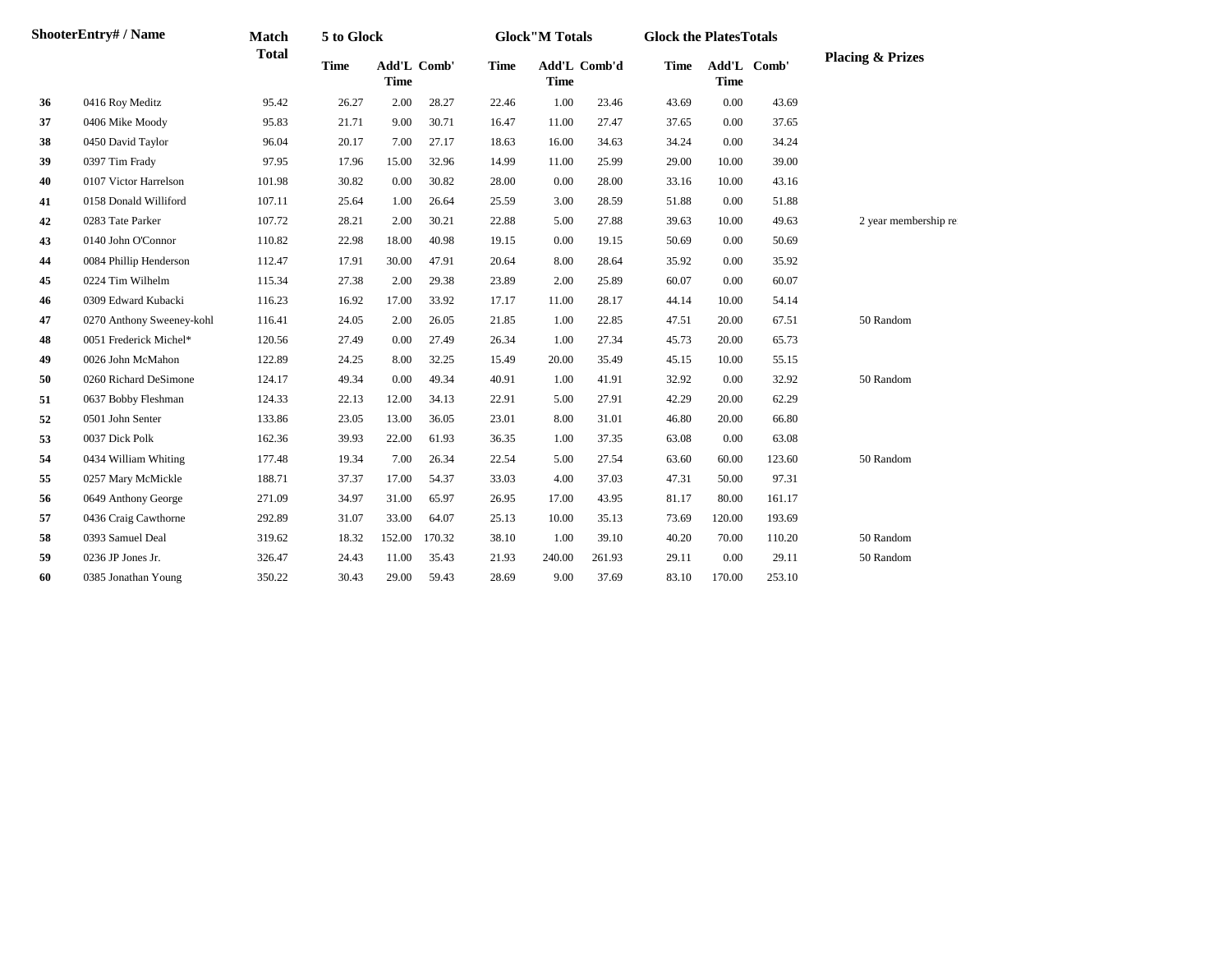### Final Unlimited Rankings for the Table Rock Challenge XII

## held at the Burke Co. Sheriff's Office in Morganton, NC

|                | <b>ShooterEntry#/Name</b> | Match        | 5 to Glock  |                     |       |             | <b>Glock</b> "M Totals      |       | <b>Glock the PlatesTotals</b> |                     |       |                |                             |
|----------------|---------------------------|--------------|-------------|---------------------|-------|-------------|-----------------------------|-------|-------------------------------|---------------------|-------|----------------|-----------------------------|
|                |                           | <b>Total</b> | <b>Time</b> | Add'L Comb'<br>Time |       | <b>Time</b> | Add'L Comb'd<br><b>Time</b> |       | Time                          | Add'L Comb'<br>Time |       |                | <b>Placing &amp; Prizes</b> |
| 1              | 0486 Nick McAllister*     | 33.95        | 11.77       | 0.00                | 11.77 | 9.64        | 0.00                        | 9.64  | 12.54                         | 0.00                | 12.54 | $\mathbf{1}$   | Pistol Place                |
| $\overline{2}$ | 0264 David Knight*        | 35.53        | 12.09       | 1.00                | 13.09 | 10.67       | 0.00                        | 10.67 | 11.77                         | 0.00                | 11.77 | $\overline{2}$ | 100 Place                   |
| 3              | 0191 Hunter Bennett*      | 38.12        | 11.81       | 2.00                | 13.81 | 10.07       | 1.00                        | 11.07 | 13.24                         | 0.00                | 13.24 |                | 50 Random                   |
| 4              | 0195 Brian Bennett*       | 38.85        | 13.29       | 0.00                | 13.29 | 10.30       | 1.00                        | 11.30 | 14.26                         | 0.00                | 14.26 |                |                             |
| 5              | 0313 Randal Roberts*      | 39.25        | 10.77       | 2.00                | 12.77 | 11.25       | 3.00                        | 14.25 | 12.23                         | 0.00                | 12.23 |                |                             |
| 6              | 0165 John Jones* III      | 41.95        | 15.60       | 0.00                | 15.60 | 13.78       | 1.00                        | 14.78 | 11.57                         | 0.00                | 11.57 |                |                             |
| 7              | 0370 Brent Trivette*      | 44.01        | 12.99       | 5.00                | 17.99 | 13.54       | 0.00                        | 13.54 | 12.48                         | 0.00                | 12.48 |                |                             |
| 8              | 0074 Anthony Bichler III  | 44.52        | 15.41       | 1.00                | 16.41 | 13.77       | 0.00                        | 13.77 | 14.34                         | 0.00                | 14.34 | $\mathbf{1}$   | Pistol Place                |
| 9              | 0277 Charles Ellison*     | 46.89        | 12.99       | 3.00                | 15.99 | 12.52       | 1.00                        | 13.52 | 17.38                         | 0.00                | 17.38 |                |                             |
| 10             | 0514 Aaron Hawkins*       | 47.14        | 15.25       | 3.00                | 18.25 | 11.53       | 3.00                        | 14.53 | 14.36                         | 0.00                | 14.36 |                |                             |
| 11             | 0584 Judith Gallion*      | 48.36        | 17.23       | 0.00                | 17.23 | 13.71       | 0.00                        | 13.71 | 17.42                         | 0.00                | 17.42 |                |                             |
| 12             | 0153 Rodney Leeber*       | 49.52        | 16.91       | 2.00                | 18.91 | 12.88       | 1.00                        | 13.88 | 16.73                         | 0.00                | 16.73 |                |                             |
| 13             | 0588 Gary Gallion*        | 49.87        | 16.76       | 0.00                | 16.76 | 14.04       | 0.00                        | 14.04 | 19.07                         | 0.00                | 19.07 |                |                             |
| 14             | 0591 Jim Greene*          | 52.19        | 15.97       | 1.00                | 16.97 | 14.80       | 0.00                        | 14.80 | 20.42                         | 0.00                | 20.42 |                |                             |
| 15             | 0577 Bruce Hurt*          | 54.66        | 19.27       | 0.00                | 19.27 | 15.03       | 0.00                        | 15.03 | 20.36                         | 0.00                | 20.36 |                |                             |
| 16             | 0161 Steven Ruck Sr.      | 54.85        | 16.99       | 0.00                | 16.99 | 17.23       | 0.00                        | 17.23 | 20.63                         | 0.00                | 20.63 | $\overline{2}$ | 100 Place                   |
| 17             | 0287 David Jones          | 55.64        | 21.14       | 0.00                | 21.14 | 17.90       | 0.00                        | 17.90 | 16.60                         | 0.00                | 16.60 | 3              | 75 Place                    |
| 18             | 0523 Matthew Hutchens     | 57.12        | 22.28       | 0.00                | 22.28 | 16.29       | 0.00                        | 16.29 | 18.55                         | 0.00                | 18.55 |                |                             |
| 19             | 0495 Josh Harriss*        | 61.88        | 12.14       | 3.00                | 15.14 | 9.25        | 25.00                       | 34.25 | 12.49                         | 0.00                | 12.49 |                |                             |
| 20             | 0131 Jacob Bowland        | 63.26        | 23.82       | 0.00                | 23.82 | 19.89       | 0.00                        | 19.89 | 19.55                         | 0.00                | 19.55 |                |                             |
| 21             | 0233 John Squeri          | 64.32        | 23.17       | 0.00                | 23.17 | 19.89       | 1.00                        | 20.89 | 20.26                         | 0.00                | 20.26 |                |                             |
| 22             | 0041 David Correia        | 65.62        | 18.65       | 2.00                | 20.65 | 18.07       | 1.00                        | 19.07 | 25.90                         | 0.00                | 25.90 |                |                             |
| 23             | 0402 John Berry           | 68.05        | 21.79       | 0.00                | 21.79 | 23.54       | 0.00                        | 23.54 | 22.72                         | 0.00                | 22.72 |                |                             |
| 24             | 0410 Anthony Talton       | 68.06        | 24.15       | 1.00                | 25.15 | 14.41       | 0.00                        | 14.41 | 28.50                         | 0.00                | 28.50 |                | 50 Random                   |
| 25             | 0143 John O'Connor        | 68.65        | 23.43       | 2.00                | 25.43 | 16.84       | 2.00                        | 18.84 | 24.38                         | 0.00                | 24.38 |                | 50 Random                   |
| 26             | 0614 Kevin Matthews       | 68.98        | 21.00       | 0.00                | 21.00 | 18.85       | 2.00                        | 20.85 | 27.13                         | 0.00                | 27.13 |                | 50 Random                   |
| 27             | 0238 JP Jones Jr.         | 70.18        | 23.50       | 0.00                | 23.50 | 20.11       | 1.00                        | 21.11 | 25.57                         | 0.00                | 25.57 |                |                             |
| 28             | 0568 Worth Berry          | 71.45        | 23.42       | 3.00                | 26.42 | 18.47       | 1.00                        | 19.47 | 25.56                         | 0.00                | 25.56 |                |                             |
| 29             | 0512 Edward Mullis II     | 72.24        | 22.17       | 3.00                | 25.17 | 18.62       | 0.00                        | 18.62 | 28.45                         | 0.00                | 28.45 |                |                             |
| 30             | 0464 Richard Grubbs       | 73.48        | 26.86       | 0.00                | 26.86 | 25.18       | 0.00                        | 25.18 | 21.44                         | 0.00                | 21.44 |                |                             |
| 31             | 0012 Timothy Burke        | 75.95        | 28.46       | 0.00                | 28.46 | 22.72       | 0.00                        | 22.72 | 24.77                         | 0.00                | 24.77 |                |                             |
| 32             | 0027 John McMahon         | 76.23        | 19.31       | 3.00                | 22.31 | 23.80       | 9.00                        | 32.80 | 21.12                         | 0.00                | 21.12 |                |                             |
| 33             | 0472 Jeremy Bonam         | 77.73        | 26.13       | 2.00                | 28.13 | 21.25       | 3.00                        | 24.25 | 25.35                         | 0.00                | 25.35 |                | 2 year membership re        |
| 34             | 0634 Jon Dabareiner       | 78.75        | 25.55       | 1.00                | 26.55 | 17.55       | 2.00                        | 19.55 | 32.65                         | 0.00                | 32.65 |                |                             |
| 35             | 0110 John Bliden          | 80.73        | 18.26       | 15.00               | 33.26 | 17.24       | 3.00                        | 20.24 | 27.23                         | 0.00                | 27.23 |                |                             |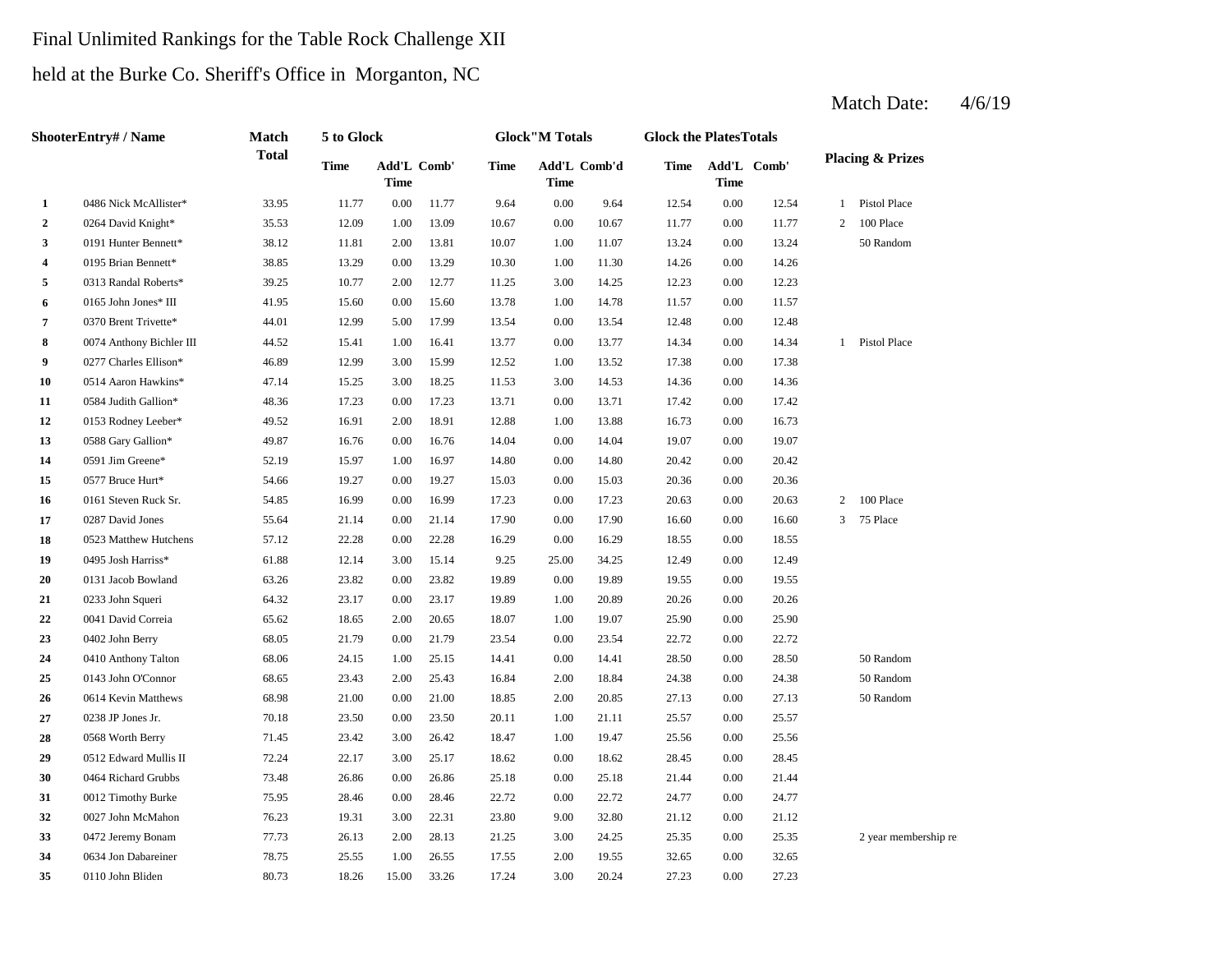| ShooterEntry# / Name | <b>Match</b>               | 5 to Glock   |             |                            |        | <b>Glock</b> "M Totals |                             | <b>Glock the PlatesTotals</b> |             |                            |        |                             |
|----------------------|----------------------------|--------------|-------------|----------------------------|--------|------------------------|-----------------------------|-------------------------------|-------------|----------------------------|--------|-----------------------------|
|                      |                            | <b>Total</b> | <b>Time</b> | Add'L Comb'<br><b>Time</b> |        | <b>Time</b>            | Add'L Comb'd<br><b>Time</b> |                               | <b>Time</b> | Add'L Comb'<br><b>Time</b> |        | <b>Placing &amp; Prizes</b> |
| 36                   | 0483 Daniel Jones          | 81.80        | 15.11       | 17.00                      | 32.11  | 12.78                  | 11.00                       | 23.78                         | 25.91       | 0.00                       | 25.91  |                             |
| 37                   | 0171 Michael Elks          | 82.06        | 25.95       | 1.00                       | 26.95  | 17.52                  | 6.00                        | 23.52                         | 31.59       | 0.00                       | 31.59  |                             |
| 38                   | 0100 Michael Wilson        | 82.47        | 21.78       | 2.00                       | 23.78  | 19.22                  | 0.00                        | 19.22                         | 29.47       | 10.00                      | 39.47  | 50 Random                   |
| 39                   | 0656 John Nikas            | 83.07        | 32.17       | 3.00                       | 35.17  | 23.48                  | 0.00                        | 23.48                         | 24.42       | 0.00                       | 24.42  |                             |
| 40                   | 0179 Ronald Young* Jr.     | 85.71        | 21.06       | 10.00                      | 31.06  | 17.12                  | 0.00                        | 17.12                         | 37.53       | 0.00                       | 37.53  | 50 Random                   |
| 41                   | 0242 Jerrold Wheeless      | 86.87        | 24.37       | 3.00                       | 27.37  | 21.59                  | 6.00                        | 27.59                         | 31.91       | 0.00                       | 31.91  |                             |
| 42                   | 0383 James Blackwelder     | 89.30        | 30.70       | 1.00                       | 31.70  | 28.69                  | 4.00                        | 32.69                         | 24.91       | 0.00                       | 24.91  |                             |
| 43                   | 0638 David Dunn            | 91.66        | 24.57       | 7.00                       | 31.57  | 16.42                  | 2.00                        | 18.42                         | 31.67       | 10.00                      | 41.67  | 2 year membership re        |
| 44                   | 0114 Terry Owen            | 92.00        | 24.26       | 1.00                       | 25.26  | 19.31                  | 1.00                        | 20.31                         | 26.43       | 20.00                      | 46.43  |                             |
| 45                   | 0603 Richard Bronowicz Jr. | 94.94        | 34.50       | 6.00                       | 40.50  | 27.29                  | 0.00                        | 27.29                         | 27.15       | 0.00                       | 27.15  | 50 Random                   |
| 46                   | 0561 Jessie Carroll        | 95.61        | 28.65       | 7.00                       | 35.65  | 26.02                  | 4.00                        | 30.02                         | 29.94       | 0.00                       | 29.94  |                             |
| 47                   | 0462 Joe Richardson        | 99.09        | 32.94       | 4.00                       | 36.94  | 27.53                  | 3.00                        | 30.53                         | 31.62       | 0.00                       | 31.62  |                             |
| 48                   | 0411 Jacob Hibbard         | 104.85       | 25.21       | 6.00                       | 31.21  | 24.95                  | 7.00                        | 31.95                         | 41.69       | 0.00                       | 41.69  |                             |
| 49                   | 0593 James Gilbert         | 105.03       | 27.16       | 15.00                      | 42.16  | 31.80                  | 0.00                        | 31.80                         | 31.07       | 0.00                       | 31.07  | Pistol Random               |
| 50                   | 0072 Chaz Cole             | 109.65       | 29.17       | 27.00                      | 56.17  | 17.10                  | 3.00                        | 20.10                         | 33.38       | 0.00                       | 33.38  |                             |
| 51                   | 0570 Aaron Berry           | 110.99       | 32.56       | 2.00                       | 34.56  | 21.62                  | 1.00                        | 22.62                         | 53.81       | 0.00                       | 53.81  | LM-\$100 Random             |
| 52                   | 0185 Leonard Johnson       | 113.19       | 16.26       | 19.00                      | 35.26  | 15.64                  | 28.00                       | 43.64                         | 34.29       | 0.00                       | 34.29  |                             |
| 53                   | 0087 Phillip Henderson     | 113.43       | 23.72       | 2.00                       | 25.72  | 31.36                  | 1.00                        | 32.36                         | 55.35       | 0.00                       | 55.35  |                             |
| 54                   | 0069 Eric Brown            | 114.63       | 29.29       | 4.00                       | 33.29  | 25.67                  | 3.00                        | 28.67                         | 42.67       | 10.00                      | 52.67  |                             |
| 55                   | 0215 Greg Walker           | 115.36       | 23.18       | 8.00                       | 31.18  | 23.67                  | 4.00                        | 27.67                         | 36.51       | 20.00                      | 56.51  |                             |
| 56                   | 0355 Mark Huth             | 137.13       | 24.46       | 8.00                       | 32.46  | 21.90                  | 4.00                        | 25.90                         | 58.77       | 20.00                      | 78.77  |                             |
| 57                   | 0269 Eric Straney          | 196.97       | 29.02       | 26.00                      | 55.02  | 31.93                  | 11.00                       | 42.93                         | 49.02       | 50.00                      | 99.02  | 50 Random                   |
| 58                   | 0118 Gary Whitley          | 211.60       | 57.82       | 6.00                       | 63.82  | 61.53                  | 7.00                        | 68.53                         | 79.25       | 0.00                       | 79.25  |                             |
| 59                   | 0580 Brandon Lucus         | 237.97       | 44.24       | 17.00                      | 61.24  | 33.72                  | 30.00                       | 63.72                         | 63.01       | 50.00                      | 113.01 |                             |
| 60                   | 0558 Nicole Gilstrap       | 238.89       | 24.40       | 25.00                      | 49.40  | 25.28                  | 18.00                       | 43.28                         | 66.21       | 80.00                      | 146.21 |                             |
| 61                   | 0033 Julian McMillan       | 643.34       | 299.97      | 300.00                     | 599.97 | 21.60                  | 0.00                        | 21.60                         | 21.77       | 0.00                       | 21.77  |                             |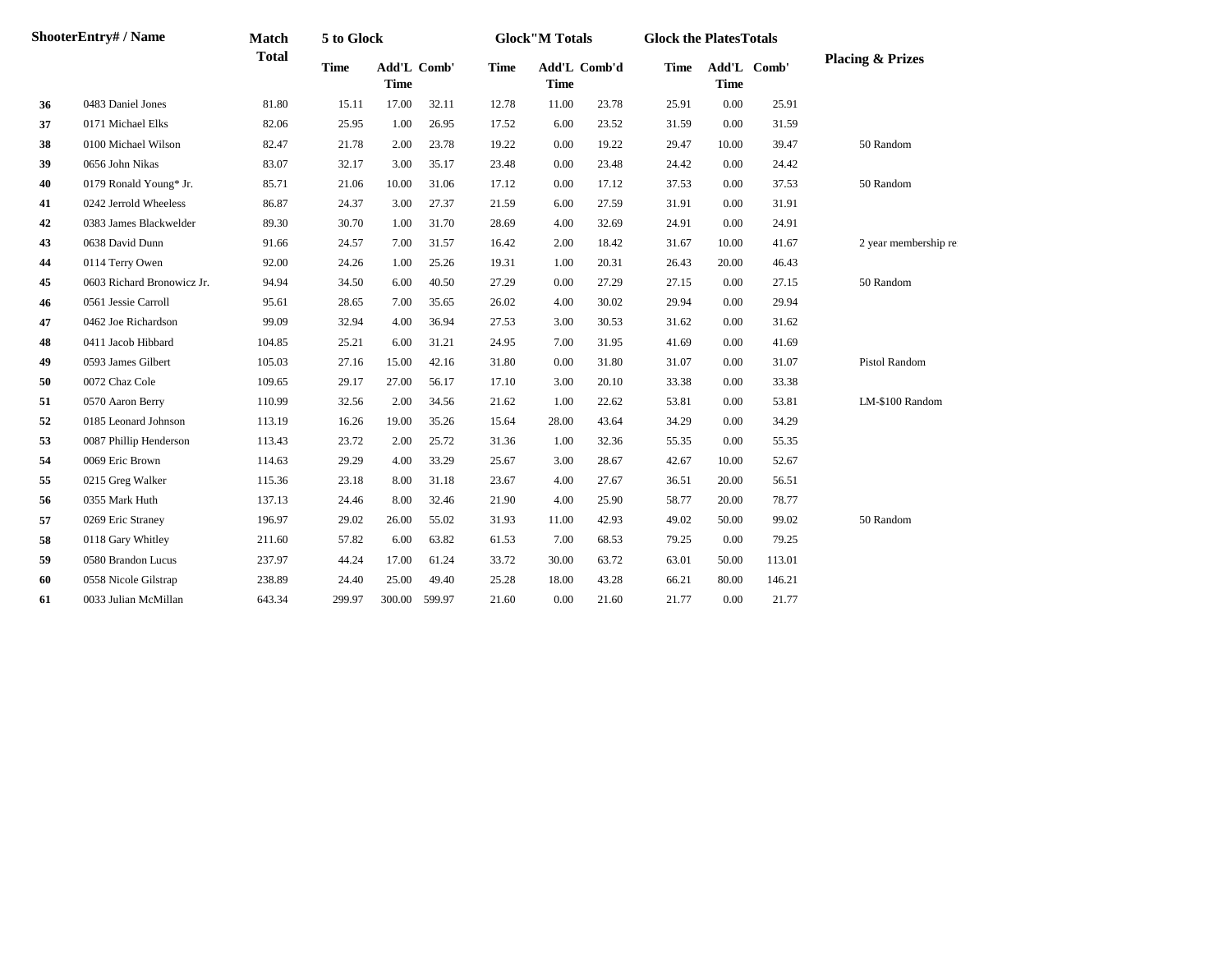## **Final Team Rankings for the Table Rock Challenge XII held at the Burke Co. Sheriff's Office in Morganton, NC**

| <b>Civilian</b>     |              |              |                                         |                                                      |
|---------------------|--------------|--------------|-----------------------------------------|------------------------------------------------------|
| <b>Standing</b>     | <b>Score</b> |              | <b>Team Name</b>                        | <b>Team Members</b>                                  |
|                     |              |              |                                         |                                                      |
|                     | $\mathbf{1}$ | 184.73       | BJU Bruins #1                           | Brandon Jackson, Tyler Moritsch, Benjamin Chisom     |
|                     | 2            | 232.76       | <b>SMLPSA</b>                           | Elizabeth Harrison, Jon Dabareiner, Tracy Scheffling |
|                     | 3            | 234.98       | <b>NC Glockers</b>                      | Brian Bennett, Don Simmons, James Blackwelder        |
|                     | 4            | 259.44       | NJ Glockers                             | Karl Michel, Worth Berry, Erich Michel               |
|                     | 5            | 312.04       | <b>BJU Bruins #2</b>                    | Barry Ellis, Simon Wilkie, John Morrissey            |
|                     | 6            | 369.46       | Team US of A                            | Dwayne Miller, Matt Guglielmetti, Daniel Miller      |
|                     | 7            | 382.87       | Gumbo Gunners                           | Anthony Ables, Julian McMillan, Brad Coram           |
|                     | 8            | 419.47       | Two Wrinkles Out                        | Warren Anderson, Kim Cabe, Dana Bryant               |
| Guardian            |              |              |                                         |                                                      |
|                     |              |              |                                         |                                                      |
| <b>Standing</b>     |              | <b>Score</b> | <b>Team Name</b>                        | <b>Team Members</b>                                  |
|                     | 1            | 457.53       | <b>VERITAS 2019</b>                     | Mary McMickle, Dick Polk, Richard DeSimone           |
| <b>Master Stock</b> |              |              |                                         |                                                      |
| <b>Standing</b>     |              | <b>Score</b> | <b>Team Name</b>                        | <b>Team Members</b>                                  |
|                     | 1            | 130.11       | <b>Buncombe County Sheriff's Office</b> | Jim Montgomery*, Kevin West*, Nick McAllister*       |
|                     | 2            | 324.00       | Pops, The Doc, and The Little Lady      | Jeffery Adams, Kerri Jessup, James Wallis* Jr.       |